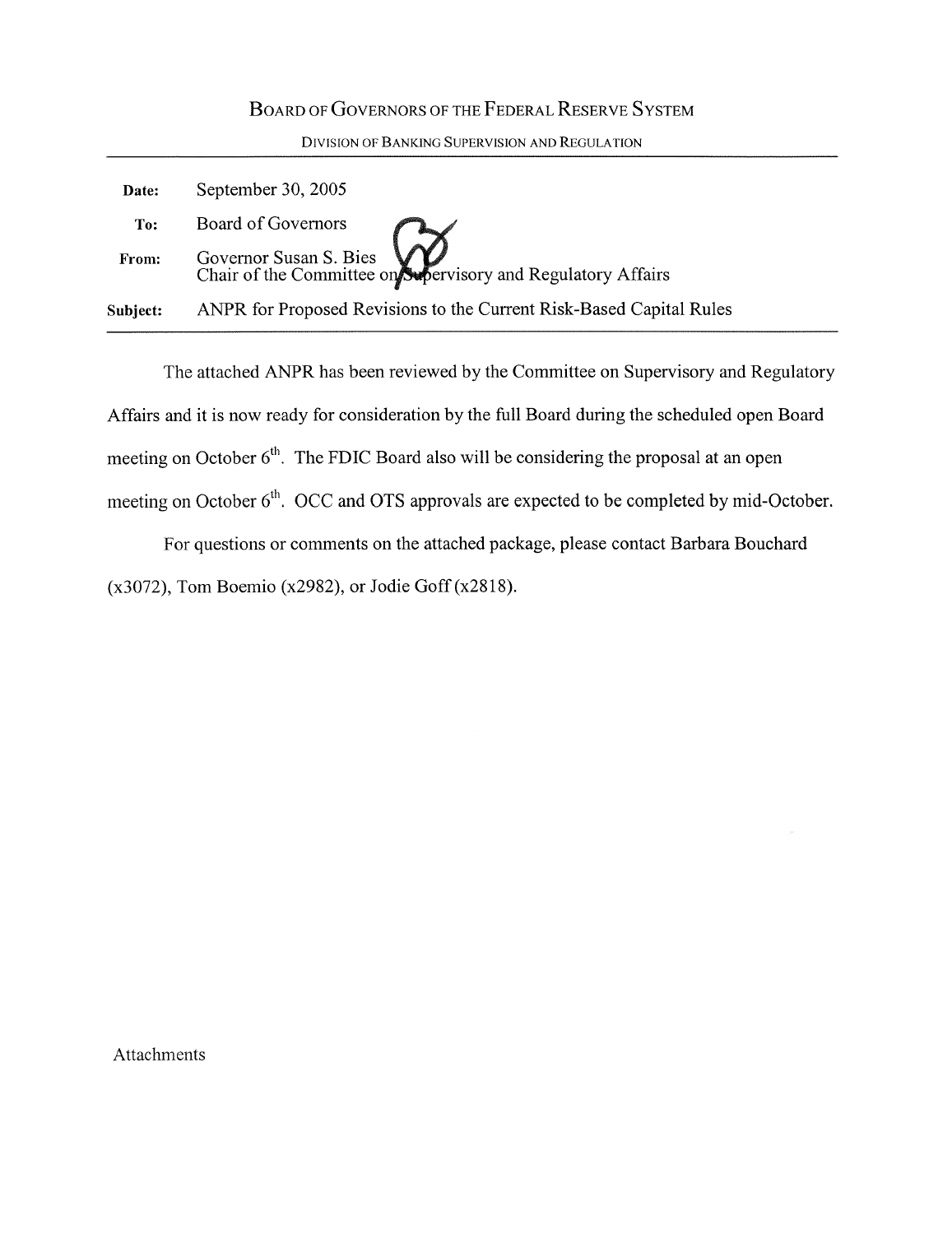# BOARD OF GOVERNORS OF THE FEDERAL RESERVE SYSTEM DIVISION OF BANKING SUPERVISION AND REGULATION  **Date:** September 30, 2005  **To:** Board of Governors

| <b>From:</b> | Division of Banking Supervision and Regulation <sup>1</sup>      |
|--------------|------------------------------------------------------------------|
| Subject:     | ANPR for Proposed Revisions to the U.S. Risk-Based Capital Rules |

#### **Action Requested**

Staff is requesting the Board's approval to publish in the Federal Register the attached draft Advance Notice of Proposed Rulemaking (ANPR) outlining potential revisions to the U.S. risk-based capital rules for banking organizations. Staffs at each of the U.S. banking agencies (agencies) have agreed to the draft ANPR, although it is still undergoing final review at each of the agencies. Staff also seeks Board approval to make non-substantive changes to the ANPR prior to its publication to reflect any additional interagency comments.

#### **Background**

 $\overline{a}$ 

 The current U.S. risk-based capital rules, adopted in 1989, are based on the "International Convergence of Capital Measurement and Capital Standards" (the "1988 Capital Accord"), which also is known as Basel I, developed by the Basel Supervisors Committee (BSC). The U.S. risk-based capital framework established a uniform regulatory capital system designed to be more sensitive to the risk profile of individual banking organizations, reduce disincentives for the holding of low-risk assets, encourage institutions to strengthen their capital positions, and promote competitive equity among banking organizations internationally. Under the Basel I framework, banking organizations were required to maintain regulatory capital against not only

<span id="page-1-0"></span><sup>&</sup>lt;sup>1</sup> Messrs. Spillenkothen, Cole, Boemio and VanderWeide (Legal), and Mss. Barger, Bouchard, and Goff.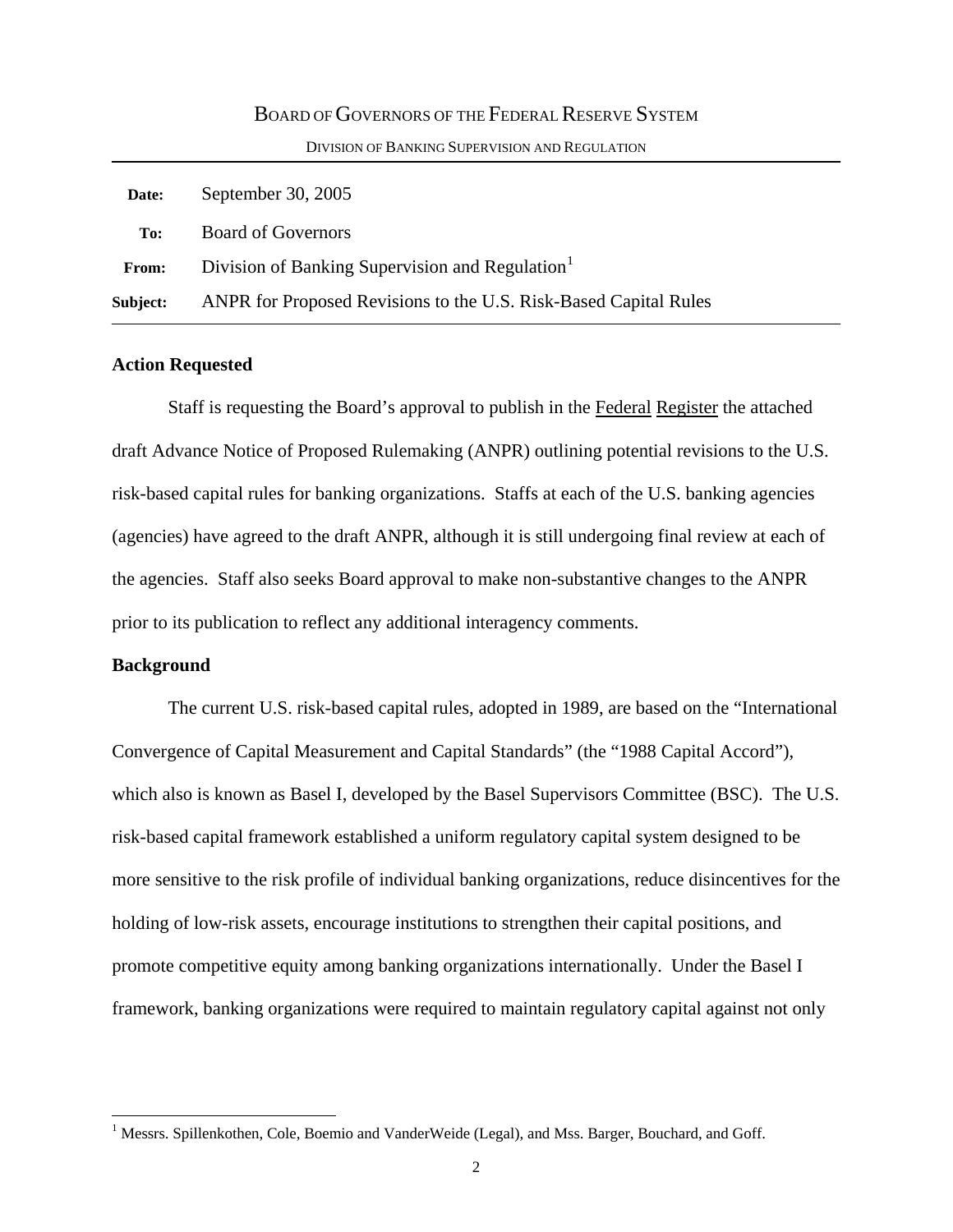on-balance sheet exposures, but also, importantly, off-balance-sheet exposures. All exposures were assigned to one of four broad categories of credit risk, which carried minimum capital charges ranging from zero percent to eight percent. Almost all exposures to individuals and companies, other than residential mortgages, were assigned to the so-called standard risk weight category (i.e., the 100 percent risk weight category), limiting the extent to which the Basel I framework recognized risk differentials among credit exposures.<sup>[2](#page-2-0)</sup> By and large, the framework's goals were achieved, and led to increased strength and resilience in banks' capital bases.

Basel I, by its terms, was limited to internationally active banks. In the course of initial implementation, the United States was the only country to apply the framework to all its banking organizations, both domestic and internationally active. During the 1990's, most G-10 countries followed suit, and many non-G-10 countries adopted the framework for at least their internationally active banks. During this period, however, a number of the limitations of the Basel I framework, especially as it applied to large, internationally-active banking organizations, became apparent. The BSC agreed to several amendments to the framework, and the agencies made numerous revisions, both technical and substantive, to their risk-based capital rules. Towards the end of the decade, supervisors increasingly began to believe that, while the relatively simple structure of Basel I was generally sufficient as a broad indicator of risk for many exposures, it was inadequate to reflect the risk arising from the growing complexity of the largest banking organizations and the innovative transactions in which they engage. In an attempt to fashion a regulatory capital regime more suitable for these organizations, the BSC launched an effort to fundamentally revise the Basel I framework. These efforts culminated in

<span id="page-2-0"></span> $2^2$  The 100 percent risk weight category results in a risk-based capital charge of 8 percent.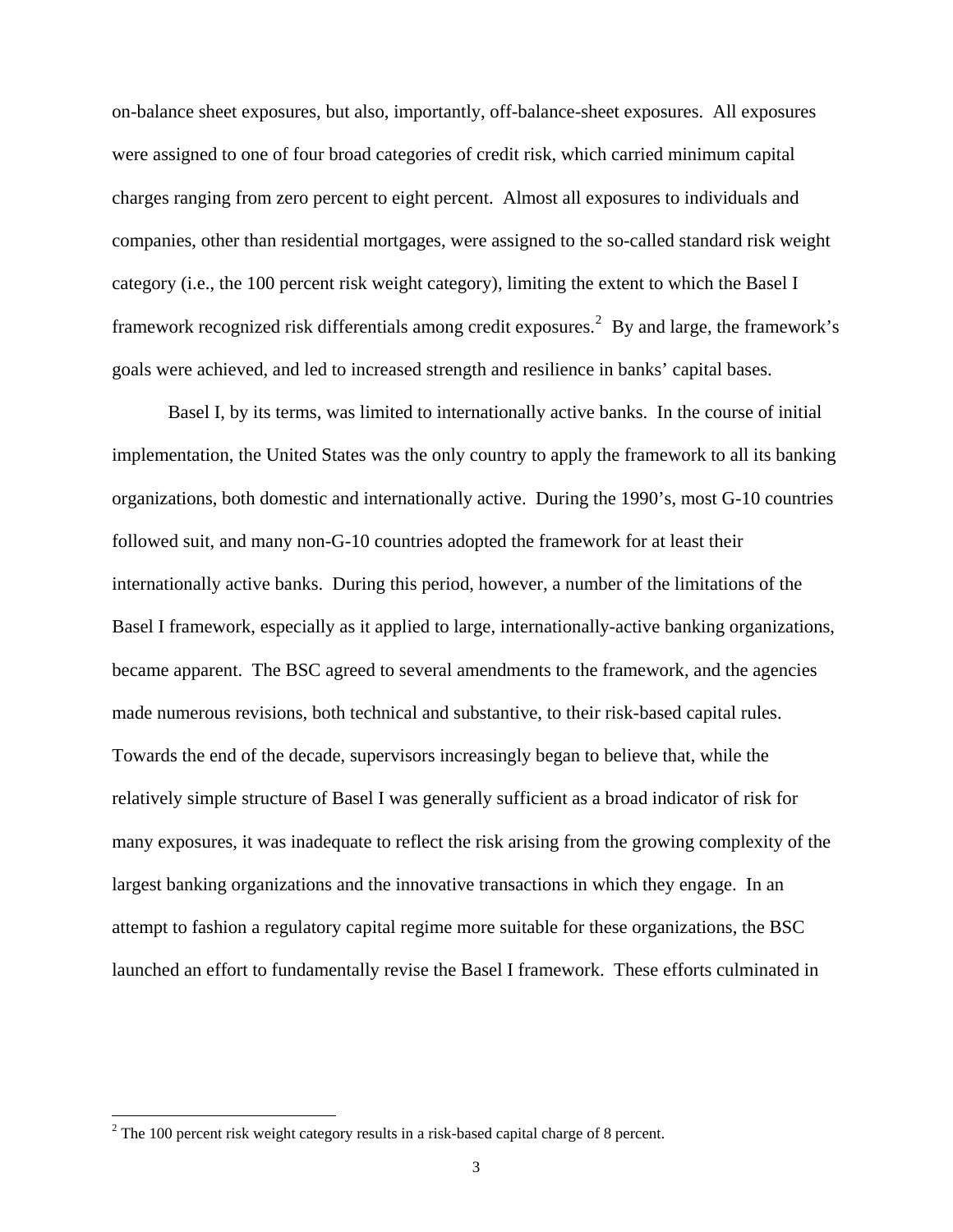the BSC's release in June 2004 of a revised capital framework for national implementation processes, commonly referred to as Basel II. $^3$  $^3$ 

In July 2003, the U.S. agencies, on the basis of a BSC consultative package, released an advance notice of proposed rulemaking (ANPR) for the implementation of the Basel II framework in the United States. The ANPR proposed implementing only the most advanced approaches set forth in the Basel II framework for the measurement of capital at the very largest or internationally active U.S. banking organizations. Since the August 2003 release, agency staffs have considered how the work on Basel II could inform revisions to the current U.S. riskbased framework, which is expected to continue to be applicable to the vast majority of U.S. banking organizations. A number of potential revisions have been considered in light of changes in market conditions and the banking environment, research that sheds better understanding on the economic risks of certain activities, and possible competitive effects on both Basel I and Basel II banking organizations with regard to particular business lines. This ANPR sets forth the staff's views on various ways the current U.S. risk-based capital framework could be revised in light of these factors.

The ANPR seeks comment on all aspects of the proposals outlined below, as well as on possible alternative approaches for assessing regulatory capital against various credit exposures. The ANPR does not propose changes to the U.S. leverage ratio requirements, nor does it suggest a new risk-based capital charge for operational risk. The proposal seeks commenters' views on the regulatory benefit and regulatory burden that would result from the various approaches under consideration. Further, the proposal seeks commenters' views on issues associated with using the U.S. risk-based capital rules, as revised, for purposes of serving as the floor on the

<span id="page-3-0"></span><sup>&</sup>lt;sup>3</sup> See the "International Convergence of Capital Measurement and Capital Standards: A Revised Framework" (June 2004) available on the BSC website at www.bis.org.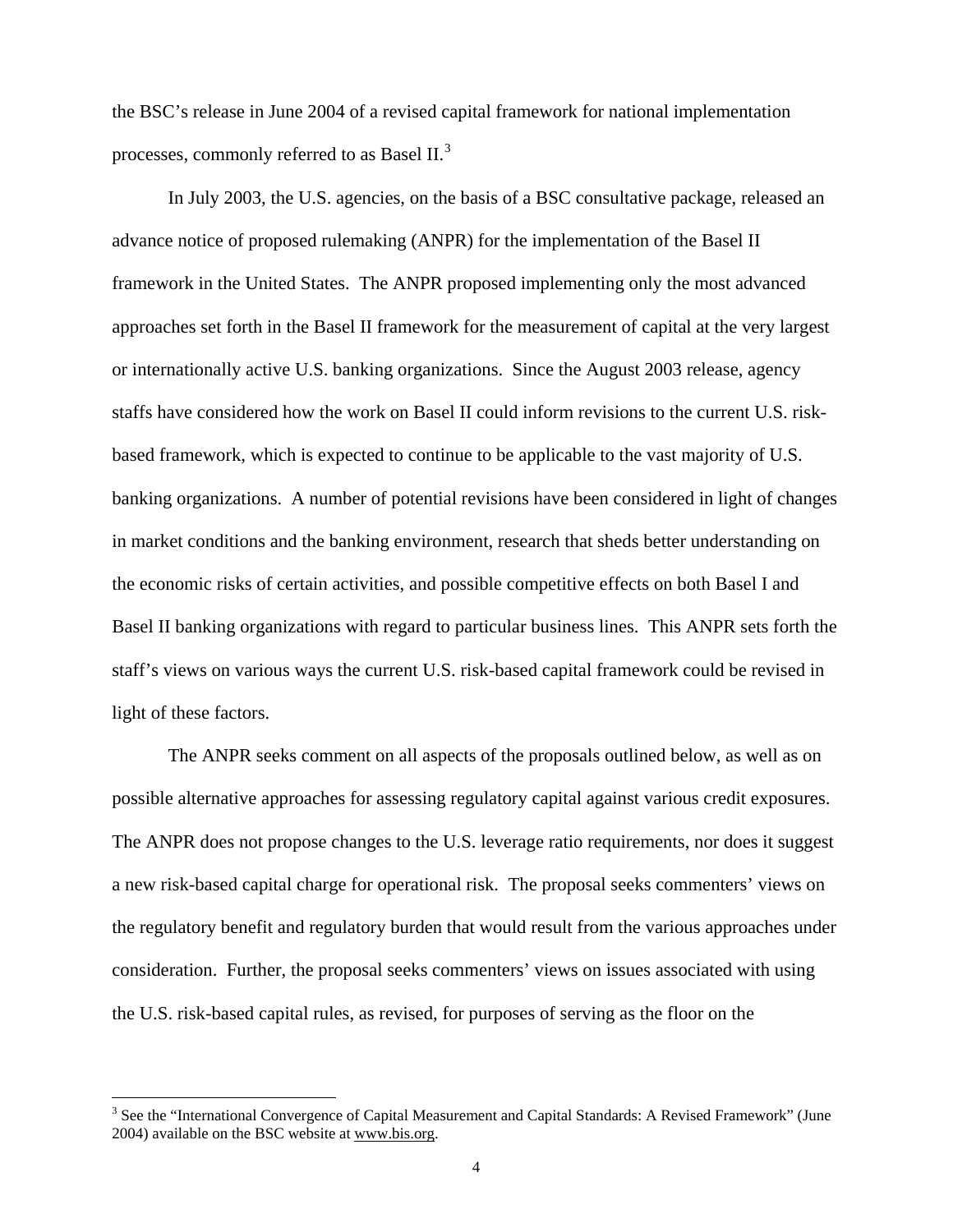transitional capital charges for Basel II banking organizations. In addition, the ANPR seeks comment on outdated, unnecessary, or unduly burdensome capital-related regulations as part of the interagency regulatory review process under the Economic Growth and Regulatory Paperwork Reduction Act of 1996 (EGRPRA). Through this initial comment process, staff seeks to gather meaningful industry input that will assist the interagency effort in developing more definitive proposals for incorporation into a later notice of proposed rulemaking (NPR).

#### **Proposed Revisions**

In considering revisions to the U.S. risk-based capital rules, agency staffs were guided by five broad principles. A revised framework must: (1) promote safe and sound banking practices and a prudent level of regulatory capital, (2) maintain a balance between risk sensitivity and operational feasibility, (3) avoid undue regulatory burden, (4) create appropriate incentives for banking organizations, and (5) mitigate material distortions in the risk-based capital requirements for large and small institutions.

The ANPR discusses various proposals, including increasing the number of risk weight categories, permitting greater use of external ratings as indicators of credit risk for externally rated exposures, expanding the types of guarantees and collateral that may be taken into account when assigning exposures to risk weight categories, and modifying the risk weights associated with residential mortgages. The ANPR also sets forth proposals to modify the credit conversion factors for certain types of commitments and to assign a risk-based capital charge to certain securitizations with early-amortization provisions. In addition, the ANPR seeks comment on assigning a risk weight of 100 percent or higher to loans that are 90 days or more past due or in nonaccrual status and to certain commercial real estate exposures with highly volatile characteristics. The ANPR also indicates that the Agencies are considering modifying the risk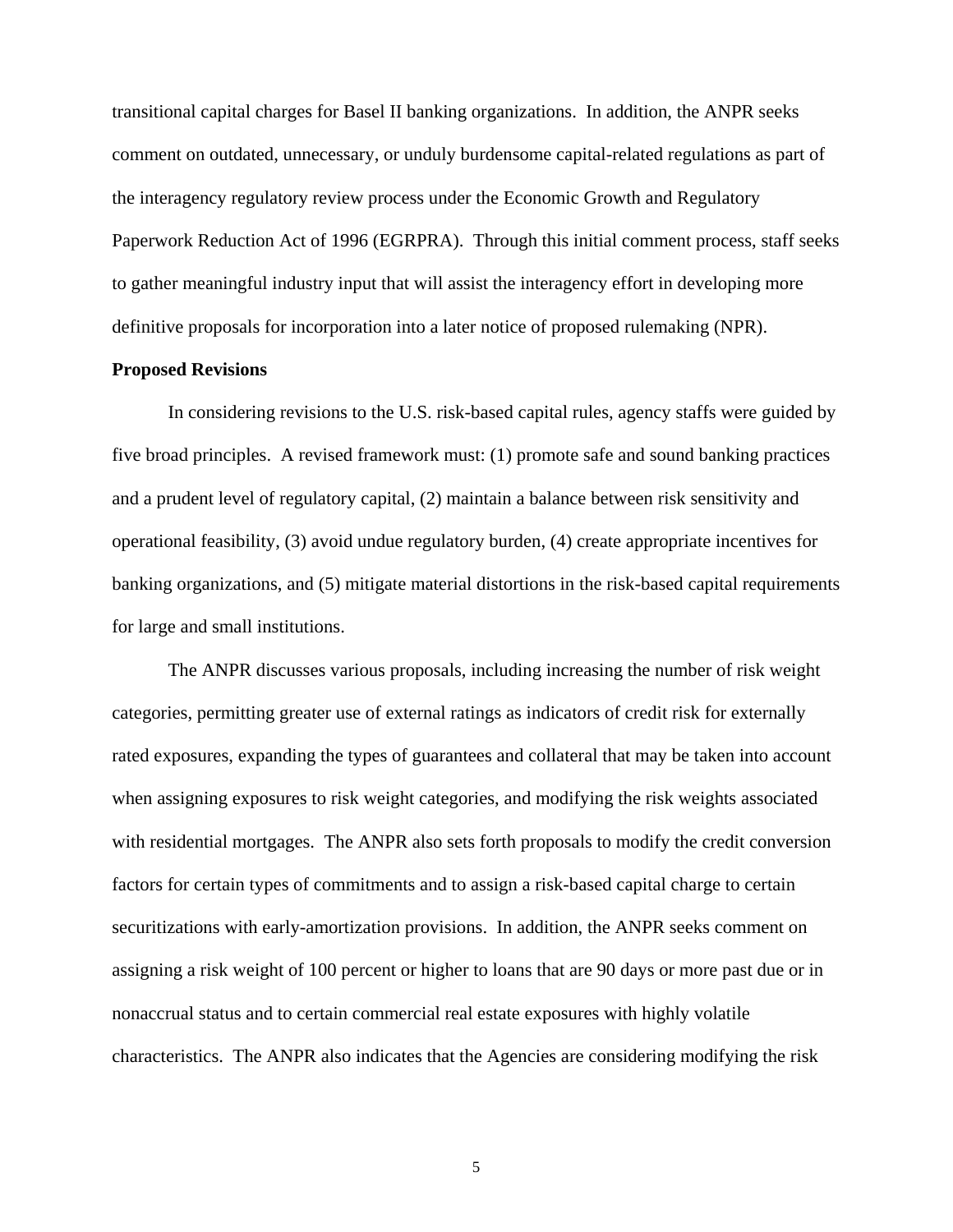weights on other retail and commercial exposures. Below is a more detailed description of the proposed changes as discussed in the ANPR.

- Increasing the Number of Risk Weight Categories: The existing U.S. risk-based capital regime has five risk weight categories -- 0, 20, 50, 100, and 200 percent – and, accordingly, has a limited ability to differentiate the credit quality of individual exposures. The ANPR proposes to increase the number of available risk weight categories from five to nine in order to allow for a somewhat more finely articulated alignment of capital requirements with credit risk. The ANPR proposes to add new risk weight categories of 35, 75, 150, and 350 percent to the existing categories.
- Use of External Credit Ratings: Currently, banking organizations may use external credit ratings of nationally recognized statistical rating organizations  $(NRSRO)^4$  $(NRSRO)^4$  for the purpose of assigning risk weights only to certain recourse obligations, direct credit substitutes, residual interests, and asset- and mortgage-backed securities. To enhance the risk-based capital framework, the ANPR proposes a broader use of these external credit ratings, which would link each rating category to a specific risk weight for all NRSRO-rated exposures. Some existing risk weights for certain exposures would not be altered as a result of the greater use of external ratings. For example, the ANPR does not propose any changes to the zero percent risk weight for short- and long-term U.S. government and agency exposures that are backed by the full faith and credit of the U.S. government or the 20 percent risk weight for claims on U.S. government-sponsored enterprises.

<span id="page-5-0"></span><sup>&</sup>lt;sup>4</sup> An NRSRO is an entity recognized by the Division of Market Regulation of the Securities and Exchange Commission (SEC) as a nationally recognized statistical rating organization for various purposes, including the SEC's uniform net capital requirements for brokers and dealers. NRSROs include such firms as Moody's, S&P, and Fitch.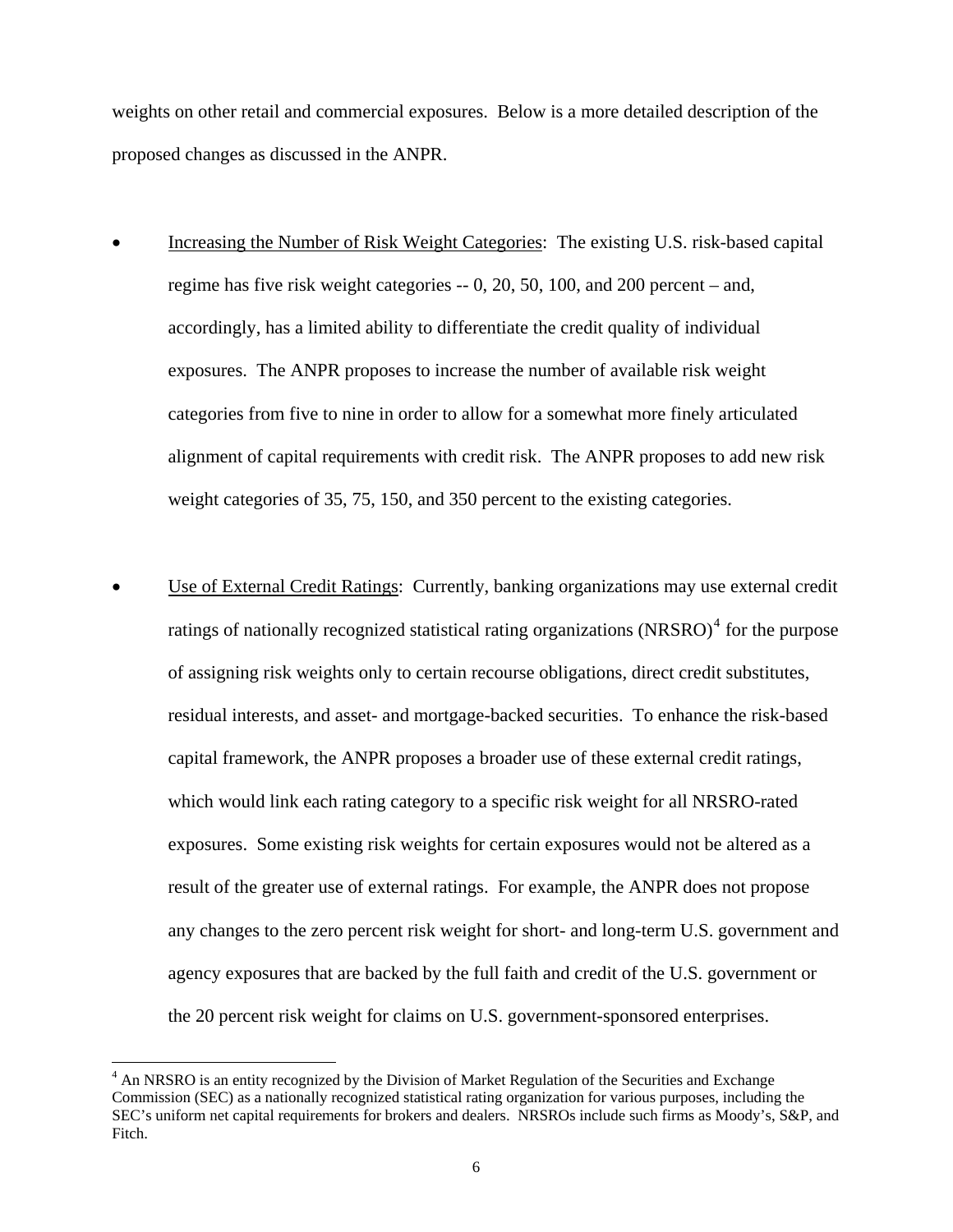Supervisors would retain the ability to override the use of external ratings as necessary in order to appropriately address the risk that an instrument poses to a banking organization.

- Expand Eligible Financial Collateral and Guarantors: Under the current U.S. risk-based capital rules, the only forms of collateral recognized are cash on deposit and securities issued or guaranteed by OECD governments or U.S. government-sponsored enterprises. In order to recognize the risk mitigation provided by other forms of collateral, the ANPR proposes expanding the types of eligible collateral to include all long- and short-term debt securities that have NRSRO ratings of at least investment grade. The risk weight category for the collateralized claim would be assigned using external credit ratings as discussed above. Regarding eligible guarantors, only certain government-related entities and regulated financial institutions are currently recognized under the Basel I-based rules. The ANPR proposes to recognize as an eligible guarantor any entity whose long-term senior debt has been assigned an external credit rating of at least investment grade by an NRSRO.
- First and Second Lien One-to-Four Family Residential Mortgages: Under the current U.S. risk-based capital rules, most first lien one-to-four family mortgages are eligible for a 50 percent risk weight. This "one size fits all" approach to residential mortgage loans is not risk-sensitive for either low- or high-risk exposures. In order to more directly align risk with capital requirements and address potential competitive inequalities related to Basel II, the ANPR outlines two possible options for a revised framework that would determine the capital requirements for first lien one-to-four family residential mortgages.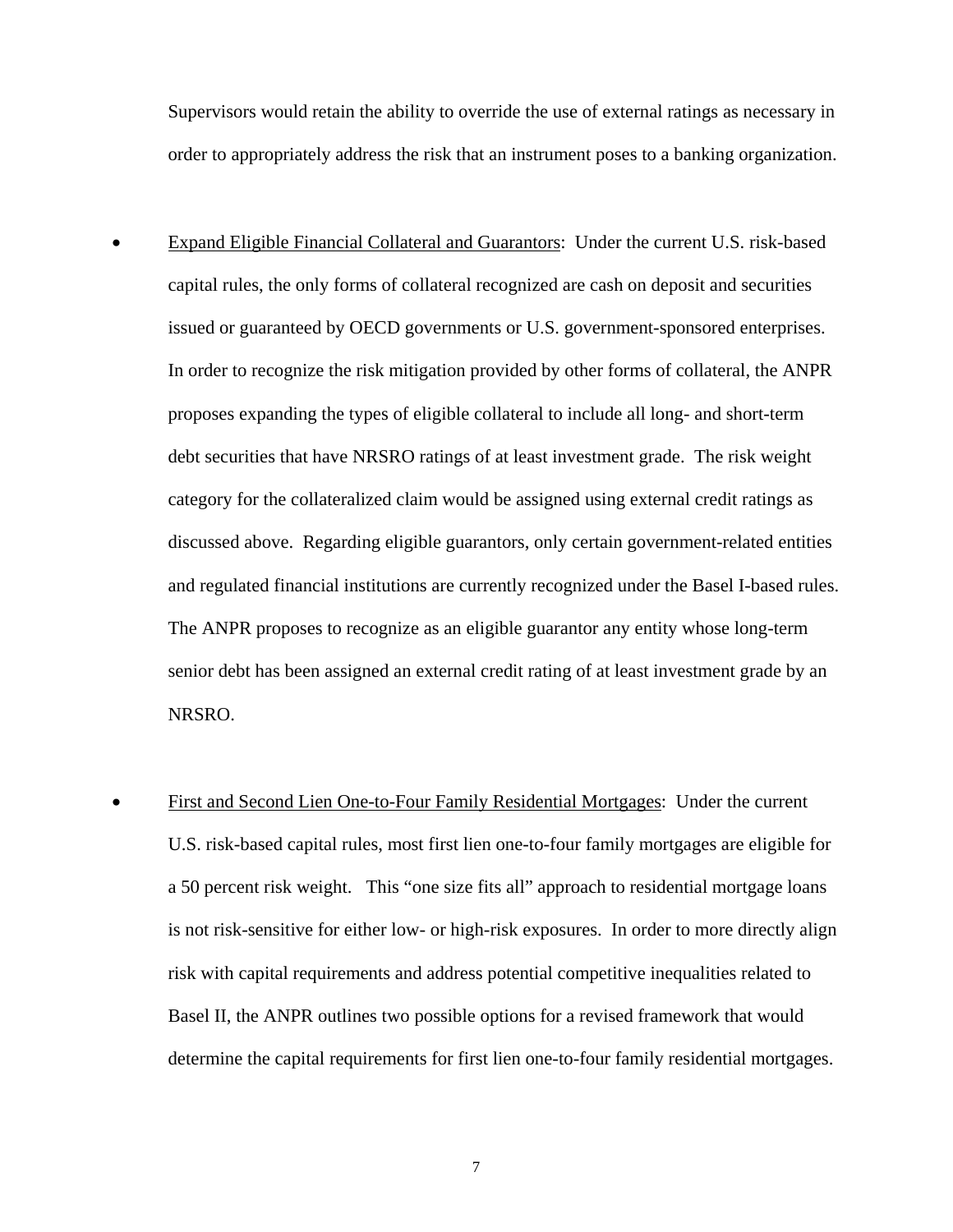One option is a simple loan-to-value (LTV) risk weight approach illustrated by the following table.

| LTV          | <b>Risk</b> |
|--------------|-------------|
| <b>Ratio</b> | Weight      |
| 91-100       | 100%        |
| 81-90        | 50%         |
| 61-80        | 35%         |
| $<$ 60       | 20%         |

 The second option would base the risk weight on a combination of a mortgage's LTV ratio and other risk factors, such as the borrower's credit assessment or debt-to-income ratio.

Banking organizations would determine the LTV of a mortgage loan after consideration of loan-level private mortgage insurance (PMI) provided by an insurer with an NRSRO rating of single A or higher. This same approach could be used for second lien mortgages and home equity lines of credit (HELOCs) when the same institution holds both the first and second liens with no intervening liens. (The agencies' current rules already require the merging of such liens in this circumstance.) For stand-alone second lien mortgages and HELOCs, where the LTV of the combined liens at the origination of the second lien does not exceed 90 percent, the ANPR proposes retaining a risk weight of 100 percent. Finally, for stand-alone second lien mortgages and HELOCs, where the LTV of the combined liens at origination exceeds 90 percent, the ANPR seeks comment on applying a risk weight above 100 percent due to the elevated risks that might be associated with these exposures.

• Short-Term Commitments: Under the current U.S. risk-based capital rules, a short-term commitment (that is, a commitment that has an original maturity of one year or less) is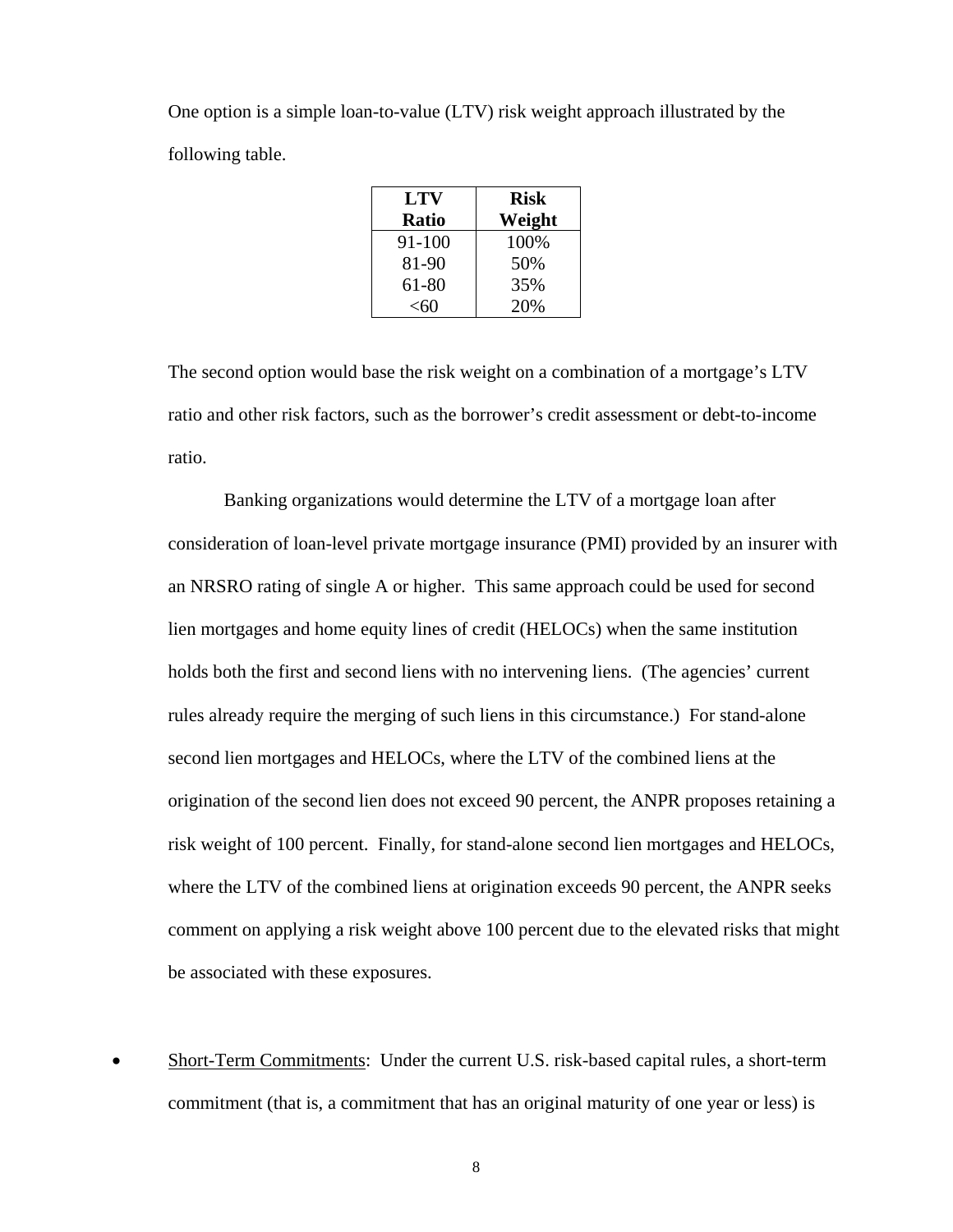converted to an on-balance sheet credit equivalent amount using the zero percent credit conversion factor (CCF). As a result, banking organizations that extend such commitments are not required to maintain any risk-based capital against them. On the other hand, long-term commitments have a 50 percent CCF, which generally would result in a risk-based capital charge of 4 percent.<sup>[5](#page-8-0)</sup> While short-term commitments generally expose banking organizations to a lower degree of credit risk than long-term commitments, agency staffs do not believe the current zero percent CCF is a sufficiently accurate reflection of that risk. The ANPR accordingly is proposing to apply a 10 percent CCF on certain short-term commitments, which generally would result in a risk-based capital charge of 80 basis points. Exceptions would be made for commitments that are unconditionally cancelable at any time by the banking organization without prior notice (i.e., credit cards); these commitments would continue to be eligible for a zero percent CCF. An alternative approach that is also set forth in the ANPR would be to apply a single conversion factor (e.g., 20 percent) to all commitments, both short- and long-term.

• Multi-Family Residential Mortgages: Under the current U.S. risk-based capital rules, in conformance with a legislative mandate, certain multi-family mortgages qualify for a 50 percent risk weight, while all others are risk weighted at 100 percent. The ANPR requests comment on whether the current risk weights for multi-family residential mortgages should be decreased under some circumstances.

<span id="page-8-0"></span> $<sup>5</sup>$  A credit conversion factor (CCF) is multiplied against the face amount of an off-balance sheet exposure resulting</sup> in an on-balance sheet credit equivalent amount. The resultant credit equivalent amount is then assigned to the risk weight category appropriate to the obligor, or, if relevant, guarantor, collateral, or external credit ratings.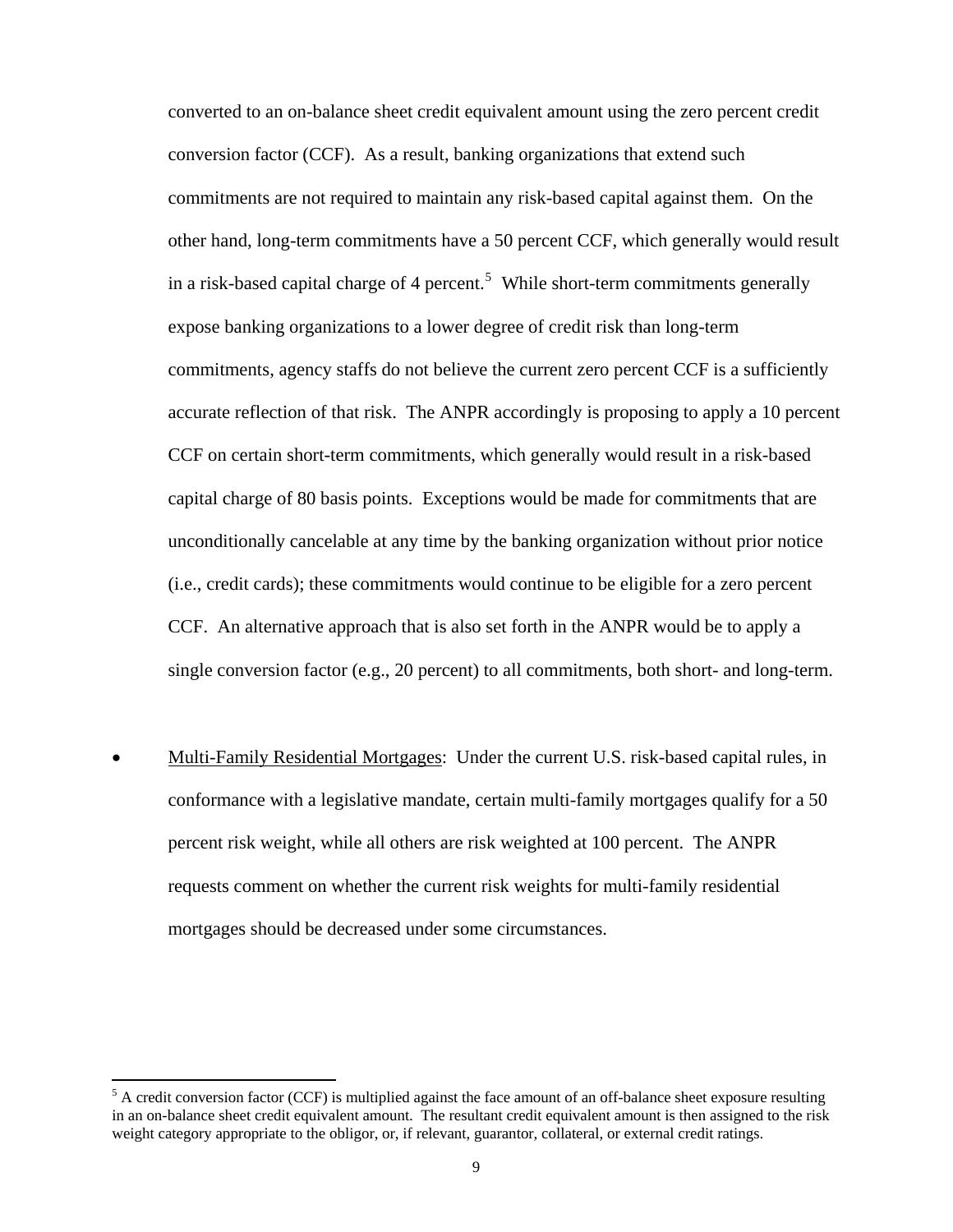- Other Retail Exposures: In order to enhance the risk sensitivity of the risk-based capital requirements for other retail exposures -- including consumer loans, credit cards and automobile loans -- the ANPR is considering assigning a retail loan to a risk weight category based on an assessment of a borrower's creditworthiness as evidenced by credit scores or debt-to-income ratios. The ANPR seeks information and comment on alternative approaches for structuring a more risk-sensitive, but not overly complex, riskbased capital treatment for other retail exposures.
- Loans 90 Days or More Past Due or in Nonaccrual: When exposures reach 90 days or more past due or are in nonaccrual status, there is a higher probability that the financial institution will incur a loss. The ANPR is proposing to assign these exposures to a risk weight of 100 percent or higher in recognition of the elevated risk; however, only that portion of the exposure net of associated reserves would be assigned to the higher risk weight category.
- Commercial Real Estate (CRE) Exposures: Due to longstanding supervisory experience with certain CRE exposures, such as some types of acquisition, development and construction (ADC) loans; the ANPR is proposing to apply a higher capital requirement than the current 100 percent risk weight to such exposures. However, the ANPR also proposes exemptions from the higher risk weight if the ADC exposure meets the interagency Real Estate Lending Standards and the project is supported by a substantial amount of borrower equity for the duration of the facility.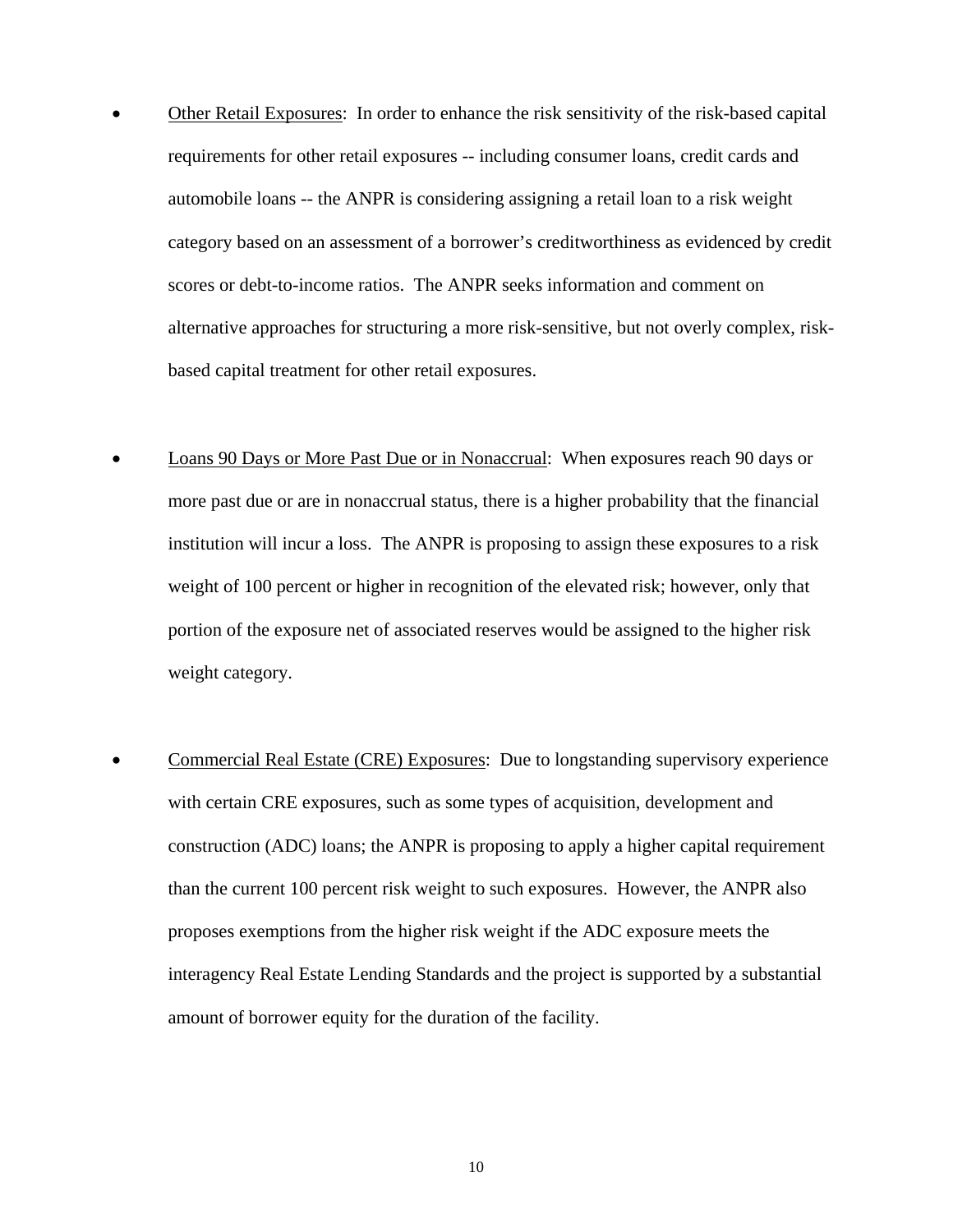- Small Business Loans: Under the Basel I-based rules, a small business loan is generally assigned to the 100 percent risk weight category, unless the credit risk is mitigated by an eligible guarantee or collateral. Banking institutions and other industry participants have criticized the lack of risk sensitivity in the risk-based capital charges for these types of exposures, and some community and regional banks have expressed concern about competitive-related issues relative to Basel II. The agencies are considering responding to these concerns by proposing a lower risk weight (e.g., 75 percent) for small business loans that meet certain criteria. The criteria would include loans 1) with a principal balance of less than \$1 million, 2) that are fully amortized over a period of seven years or less, and 3) that are fully protected by collateral. Another alternative would be to assess risk-based capital requirements based on a credit assessment of the business's principals and their ability to service the debt, such as when these principals personally guarantee the loan. An aggregate exposure limit to a single borrower also would be imposed.
- Early Amortization: At this time, there is no risk-based capital charge against risks associated with early amortization of securitizations of revolving credits, even though an early amortization provision increases the likelihood that the securitizing bank will retain all risk of loss. One approach discussed in the ANPR would be to assess a flat CCF (e.g., 10 percent) against off-balance sheet receivables in securitizations with early amortization provisions. Another option would be to create a more risk-sensitive framework -- similar to that set forth in Basel II -- that would assess capital against securitizations of revolving exposures with early amortization features based on key indicators of risk, such as excess spread levels.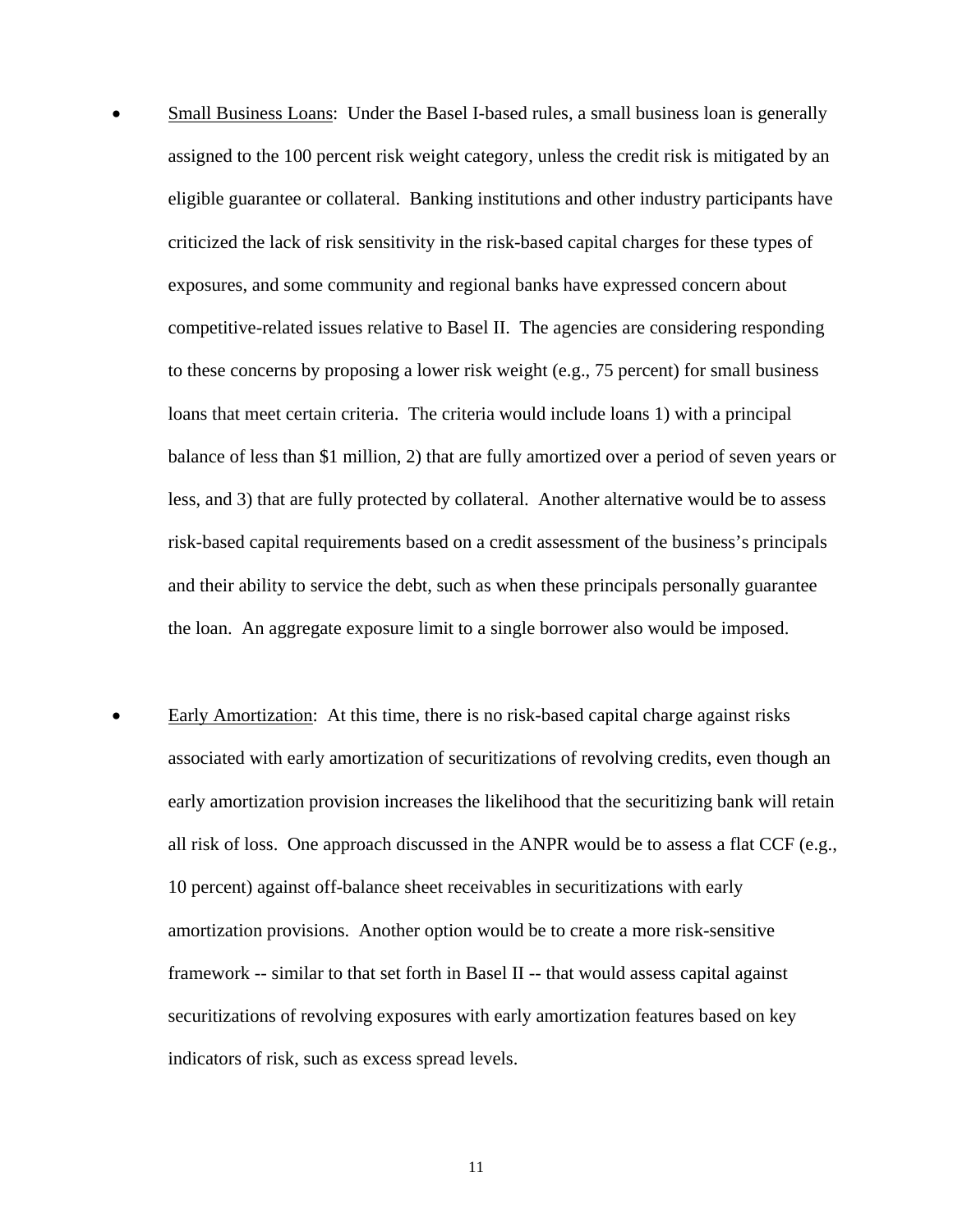While a number of banking organizations have indicated support for revising the Basel Ibased rules, others have indicated that the existing risk-based capital rules are sufficiently risksensitive for their organizations and have expressed concern about changes to the rules that they fear could impose unnecessary regulatory burden. Agency staffs believe that the changes outlined above would serve to enhance the existing risk-based capital framework; however, some of the revisions may add a degree of risk sensitivity that may not be necessary, from a costbenefit perspective, for smaller community banks. The ANPR seeks comments on whether there should be flexibility in applying the proposed changes to avoid unnecessary regulatory burden.

Attachment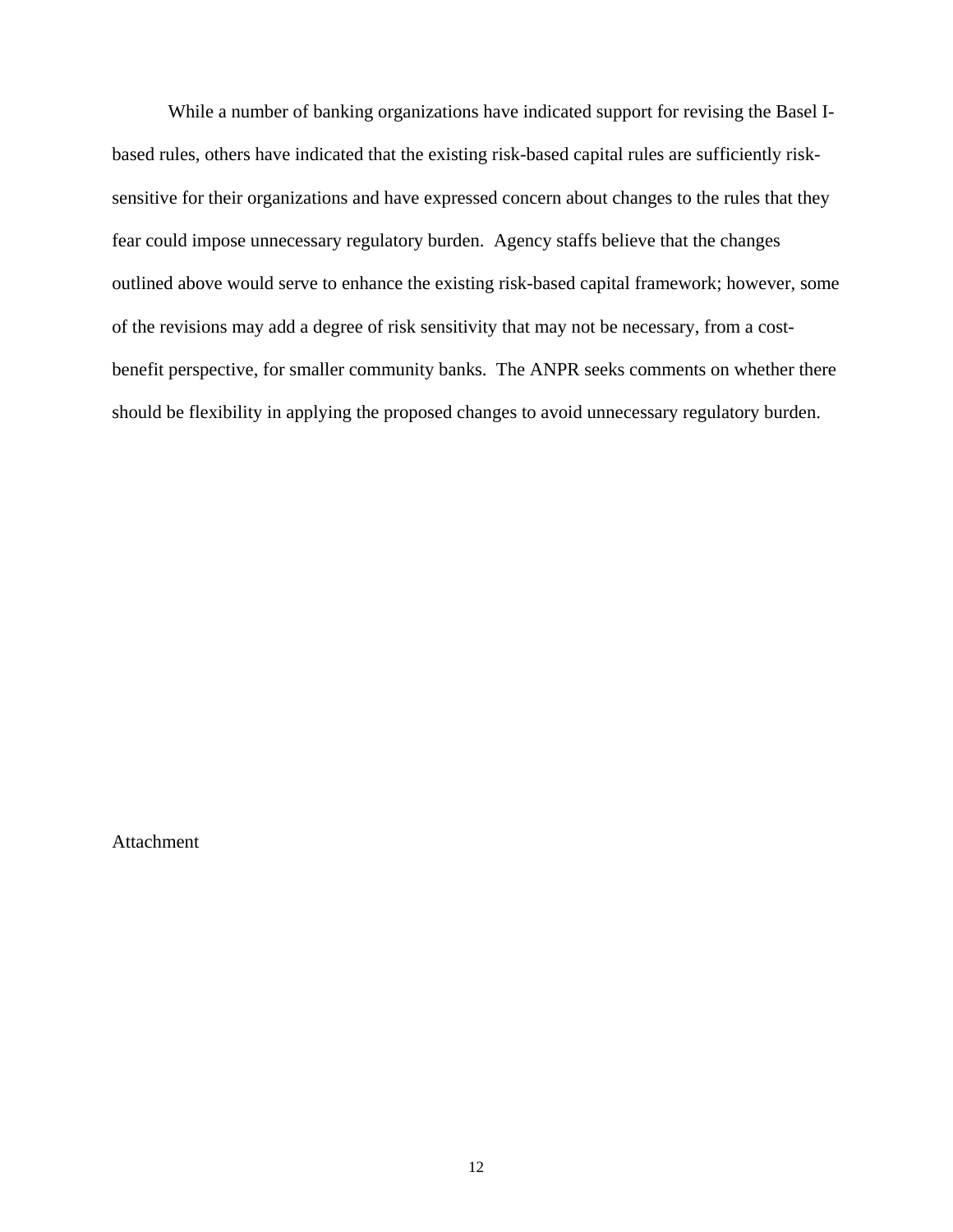**DEPARTMENT OF THE TREASURY Office of the Comptroller of the Currency 12 CFR Part 3 [Docket No. 04-XX] RIN 1557- XXXX** 

**FEDERAL RESERVE SYSTEM 12 CFR Parts 208 and 225 [Regulations H and Y; Docket No. R-XXXX]** 

## **FEDERAL DEPOSIT INSURANCE CORPORATION 12 CFR Part 325 RIN 3064-XXXX**

**DEPARTMENT OF THE TREASURY Office of Thrift Supervision 12 CFR Part 567 [No. XXXX] RIN 1550-XXXX** 

## **Risk-Based Capital Guidelines; Capital Adequacy Guidelines; Capital Maintenance: Domestic Capital Modifications**

**AGENCIES:** Office of the Comptroller of the Currency, Treasury; Board of Governors of the Federal Reserve System; Federal Deposit Insurance Corporation; and Office of Thrift Supervision, Treasury.

**ACTION:** Joint advance notice of proposed rulemaking (ANPR).

**SUMMARY:** The Office of the Comptroller of the Currency (OCC), Board of Governors of the Federal Reserve System (Board), Federal Deposit Insurance Corporation (FDIC), and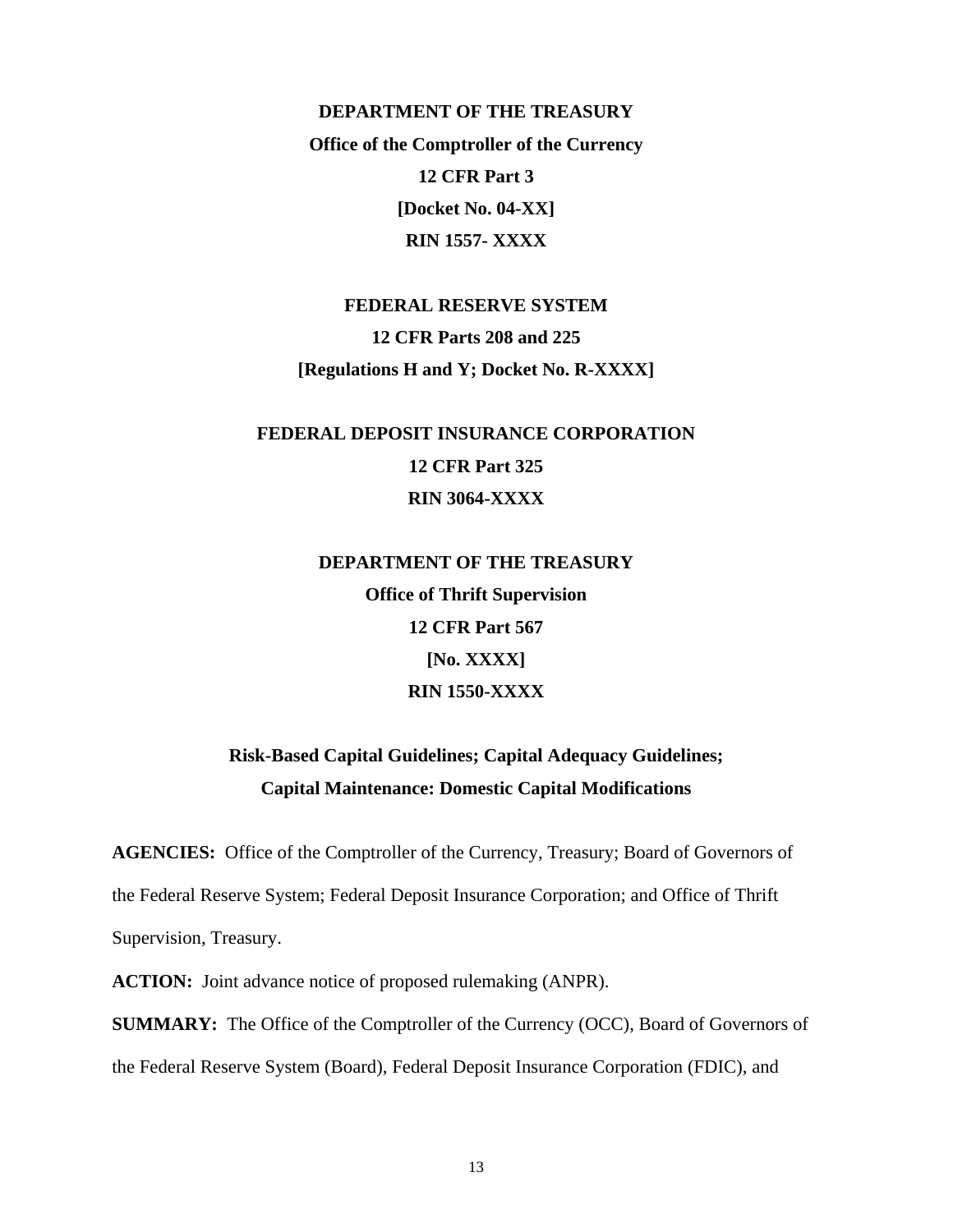Office of Thrift Supervision (OTS) (collectively, "the Agencies") are considering various revisions to the existing risk-based capital framework that would enhance its risk sensitivity. These changes would apply to banks, bank holding companies, and savings associations ("banking organizations"). The Agencies are soliciting comment on possible modifications to their risk-based capital standards that would facilitate the development of fuller and more comprehensive proposals applicable to a range of activities and exposures.

 This ANPR discusses various modifications that would increase the number of riskweight categories, permit greater use of external ratings as an indicator of credit risk for externally-rated exposures, expand the types of guarantees and collateral that may be recognized, and modify the risk weights associated with residential mortgages. This ANPR also discusses approaches that would change the credit conversion factor for certain types of commitments, assign a risk-based capital charge to certain securitizations with early-amortization provisions, and assign a higher risk weight to loans that are 90 days or more past due or in nonaccrual status and to certain commercial real estate exposures. The Agencies are also considering modifying the risk weights on certain other retail and commercial exposures.

**DATES:** Comments on this joint advance notice of proposed rulemaking must be received by [insert date [90] days after publication in the Federal Register], 2005.

**ADDRESSES:** Comments should be directed to:

**OCC:** You should include OCC and Docket Number \_\_-\_\_\_ in your comment. You may submit comments by any of the following methods:

• **Federal eRulemaking Portal**: [http://www.regulations.gov.](http://www.regulations.gov/) Follow the instructions for submitting comments.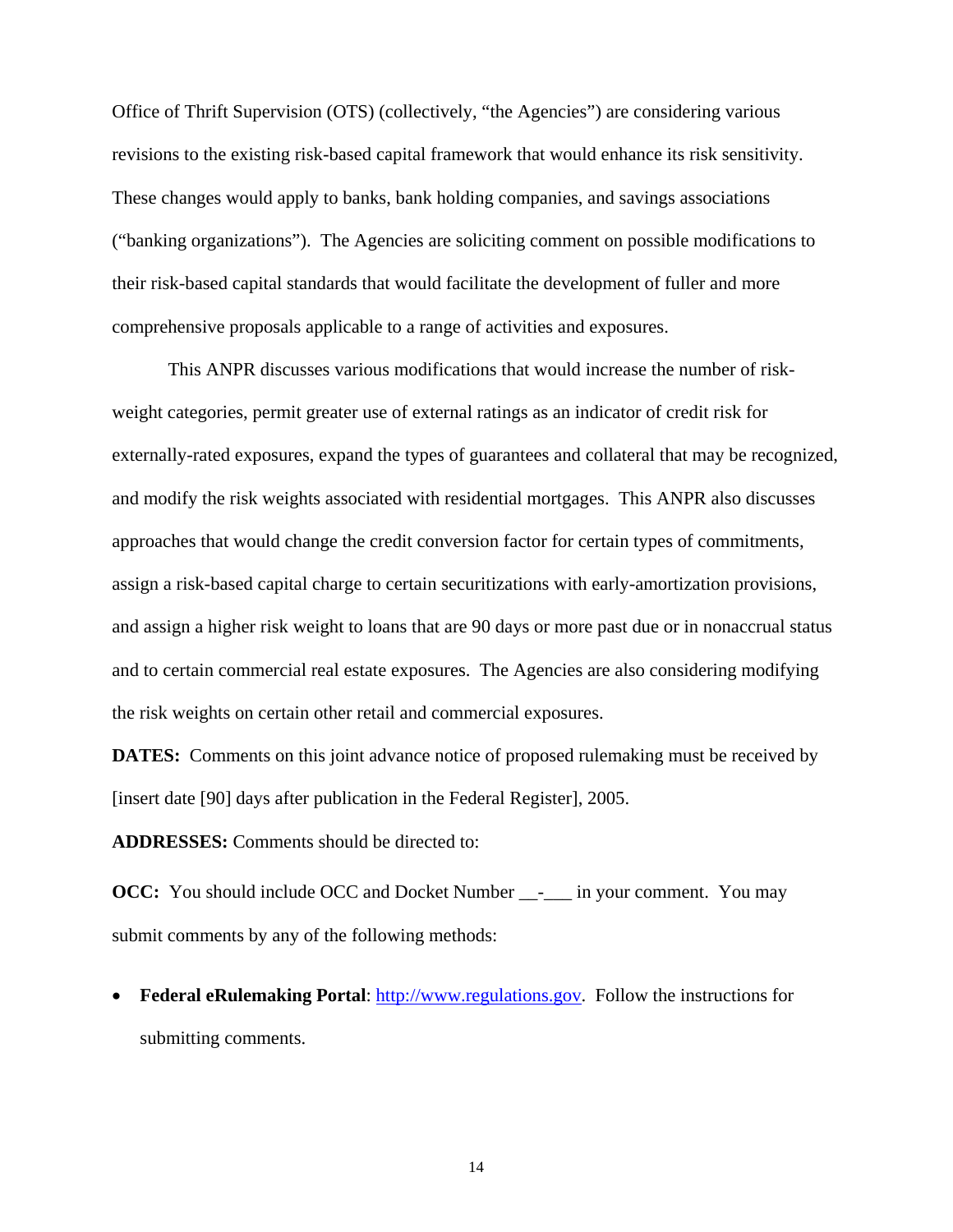- **OCC Web Site:** [http://www.occ.treas.gov](http://www.occ.treas.gov/). Click on "Contact the OCC," scroll down and click on "Comments on Proposed Regulations."
- **E-mail address**: regs.comments@occ.treas.gov.
- **Fax**: (202) 874-4448.
- **Mail**: Office of the Comptroller of the Currency, 250 E Street, SW., Mail Stop 1-5, Washington, DC 20219.
- **Hand Delivery/Courier**: 250 E Street, SW., Attn: Public Information Room, Mail Stop 1-5, Washington, DC 20219.

Instructions: All submissions received must include the agency name (OCC) and docket number or Regulatory Information Number (RIN) for this notice of proposed rulemaking. In general, OCC will enter all comments received into the docket without change, including any business or personal information that you provide. You may review comments and other related materials by any of the following methods:

- **Viewing Comments Personally**: You may personally inspect and photocopy comments at the OCC's Public Information Room, 250 E Street, SW, Washington, DC. You can make an appointment to inspect comments by calling (202) 874-5043.
- **Viewing Comments Electronically**: You may request e-mail or CD-ROM copies of comments that the OCC has received by contacting the OCC's Public Information Room at regs.comments@occ.treas.gov.
- **Docket**: You may also request available background documents and project summaries using the methods described above.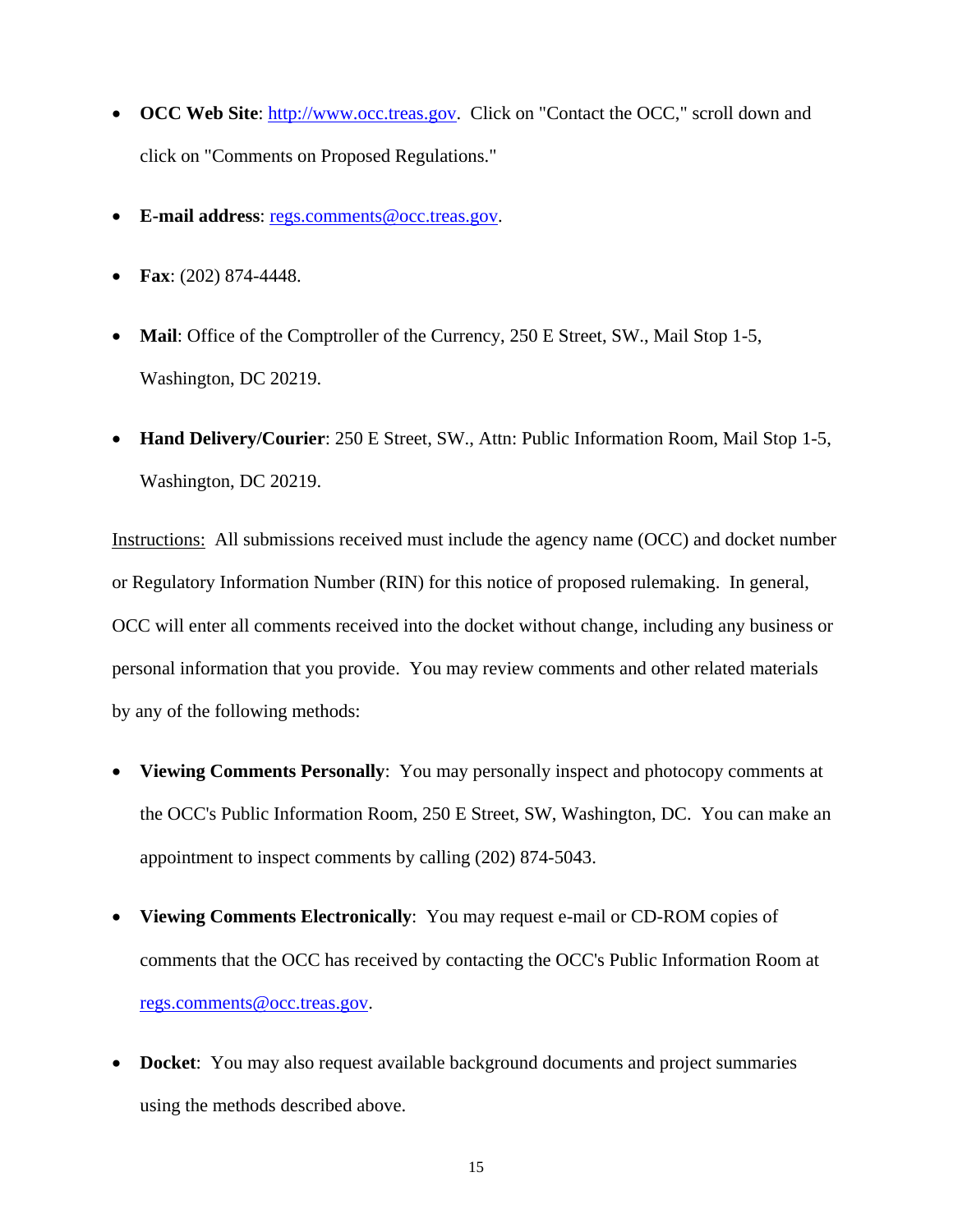**Board:** You may submit comments, identified by Docket No. ????, by any of the following methods:

- **Agency Web Site:** [http://www.federalreserve.gov.](http://www.federalreserve.gov/) Follow the instructions for submitting comments at <http://www.federalreserve.gov/generalinfo/foia/ProposedRegs.cfm>
- **Federal eRulemaking Portal:** [http://www.regulations.gov](http://www.regulations.gov/). Follow the instructions for submitting comments.
- **E-mail:** [regs.comments@federalreserve.gov.](mailto:regs.comments@federalreserve.gov) Include docket number in the subject line of the message.
- **FAX:** (202) 452-3819 or (202) 452-3102.
- **Mail:** Jennifer J. Johnson, Secretary, Board of Governors of the Federal Reserve System,  $20<sup>th</sup>$  Street and Constitution Avenue, NW, Washington, DC 20551.

All public comments are available from the Board's website at

<http://www.federalreserve.gov/generalinfo/foia/ProposedRegs.cfm> as submitted, except as necessary for technical reasons. Accordingly, your comments will not be edited to remove any identifying or contact information. Public comments may also be viewed electronically or in paper from in Room MP-500 of the Board's Martin Building  $(20<sup>th</sup>$  and C Street, NW) between 9:00am and 5:00pm on weekdays.

**FDIC:** You may submit by any of the following methods:

- **Federal eRulemaking Portal:** [http://www.regulations.gov](http://www.regulations.gov/). Follow the instructions for submitting comments.
- **Agency Web site:** [http://www.FDIC.gov/regulations/laws/federal/propose.html](http://frwebgate.access.gpo.gov/cgi-bin/leaving.cgi?from=leavingFR.html&log=linklog&to=http://www.FDIC.gov/regulations/laws/federal/propose.html)
- **Mail:** Robert E. Feldman, Executive Secretary, Attention: Comments/Legal ESS, Federal Deposit Insurance Corporation, 550 17th Street, NW, Washington, DC 20429.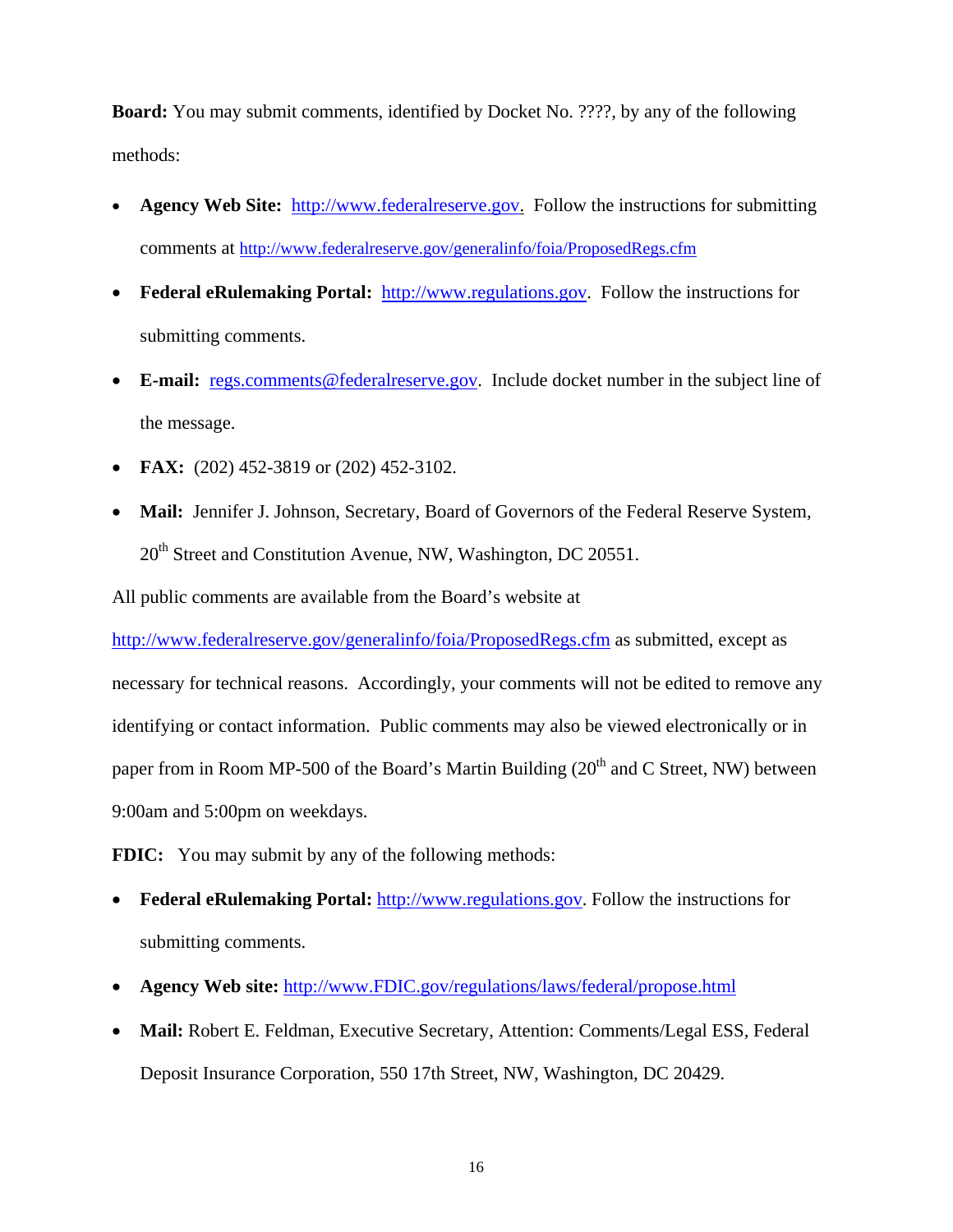- **Hand Delivered/Courier:** The guard station at the rear of the 550 17th Street Building (located on F Street), on business days between 7:00 a.m. and 5:00 p.m.
- **E-mail:** [comments@FDIC.gov](mailto:comments@FDIC.gov).
- **Public Inspection:** Comments may be inspected and photocopied in the FDIC Public Information Center, Room 100, 801 17th Street, NW, Washington, DC, between 9 a.m. and 4:30 p.m. on business days.

Instructions: Submissions received must include the Agency name and title for this notice.

Comments received will be posted without change to

[http://www.FDIC.gov/regulations/laws/federal/propose.html,](http://frwebgate.access.gpo.gov/cgi-bin/leaving.cgi?from=leavingFR.html&log=linklog&to=http://www.FDIC.gov/regulations/laws/federal/propose.html) including any personal information provided.

**OTS**: You may submit comments, identified by No. 2005-XX, by any of the following methods:

- **Federal eRulemaking Portal:** [http://www.regulations.gov](http://www.regulations.gov/). Follow the instructions for submitting comments.
- **E-mail address:** [regs.comments@ots.treas.gov](mailto:public.info@ots.treas.gov). Please include No. 2005-xx in the subject line of the message and include your name and telephone number in the message.
- **Fax:** (202) 906-6518.
- **Mail:** Regulation Comments, Chief Counsel's Office, Office of Thrift Supervision, 1700 G Street, NW, Washington, DC 20552, Attention: No. 2005-xx.
- **Hand Delivery/Courier:** Guard's Desk, East Lobby Entrance, 1700 G Street, NW., from 9:00 a.m. to 4:00 p.m. on business days, Attention: Regulation Comments, Chief Counsel's Office, Attention: No. 2005-xx.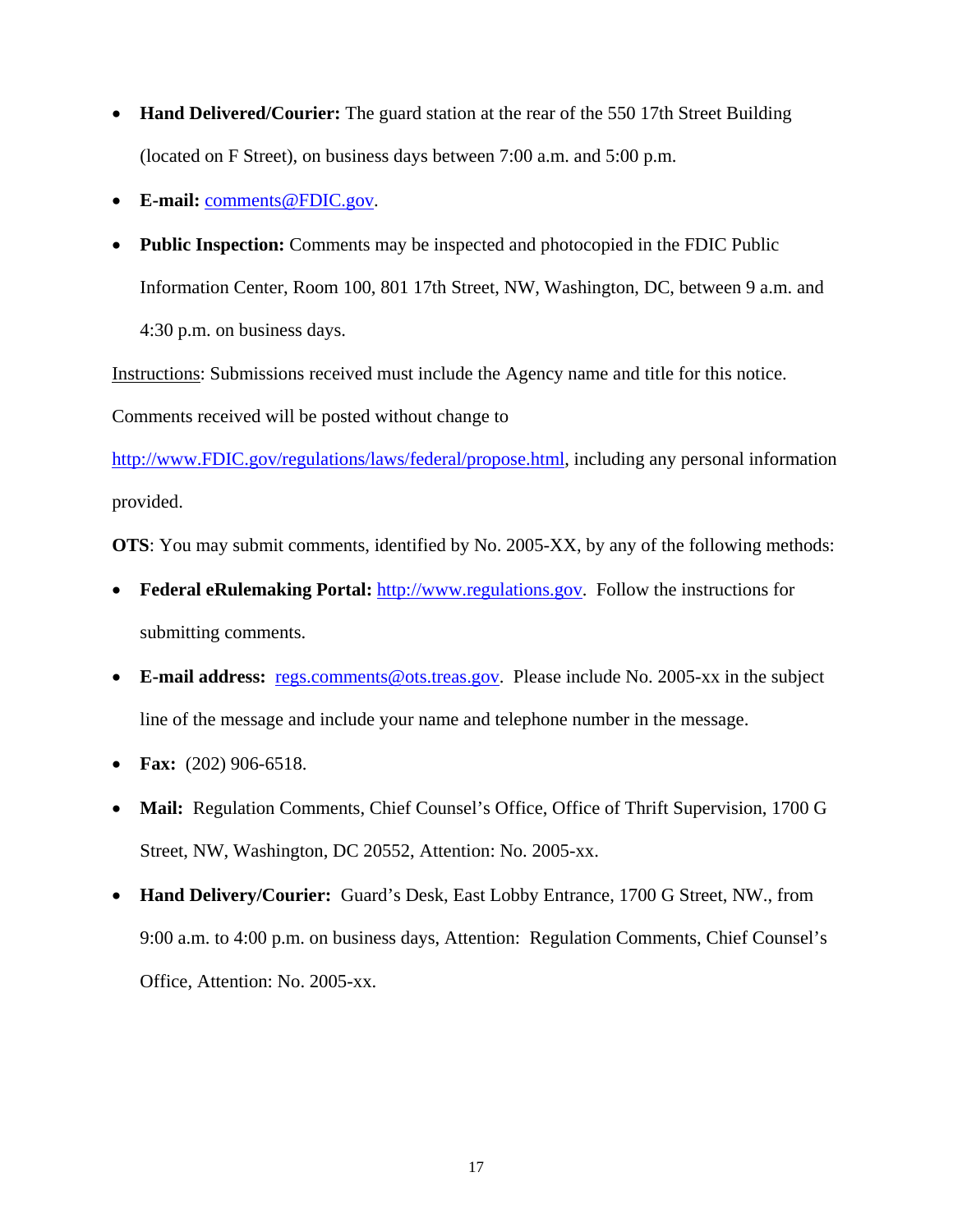Instructions: All submissions received must include the Agency name and docket number or Regulatory Information Number (RIN) for this rulemaking. All comments received will be posted without change to the OTS Internet Site at

[http://www.ots.treas.gov/pagehtml.cfm?catNumber=67&an=1,](http://www.ots.treas.gov/pagehtml.cfm?catNumber=67&an=1) including any personal information provided.

Docket: For access to the docket to read background documents or comments received, go to [http://www.ots.treas.gov/pagehtml.cfm?catNumber=67&an=1.](http://www.ots.treas.gov/pagehtml.cfm?catNumber=67&an=1)

In addition, you may inspect comments at the Public Reading Room, 1700 G Street, NW, by appointment. To make an appointment for access, call (202) 906-5922, send an e-mail to [public.info@ots.treas.gov](mailto:public.info@ots.treas.gov), or send a facsimile transmission to (202) 906-7755. (Prior notice identifying the materials you will be requesting will assist us in serving you.) We schedule appointments on business days between 10:00 a.m. and 4:00 p.m. In most cases, appointments will be available the next business day following the date we receive a request.

#### **FOR FURTHER INFORMATION CONTACT:**

OCC: Nancy Hunt, Risk Expert, Capital Policy Division, (202) 874-4923, Laura Goldman, Counsel, or Ron Shimabukuro, Special Counsel, Legislative and Regulatory Activities Division, (202) 874-5090, Office of the Comptroller of the Currency, 250 E Street, SW, Washington, DC 20219.

Board: Thomas R. Boemio, Senior Project Manager, Policy, (202) 452-2982, Barbara Bouchard, Deputy Associate Director, (202) 452-3072, Jodie Goff, Senior Financial Analyst, (202) 452-2818, Division of Banking Supervision and Regulation, or Mark E. Van Der Weide, Senior Counsel, (202) 452-2263, Legal Division. For the hearing impaired *only*, Telecommunication Device for the Deaf (TDD), (202) 263-4869.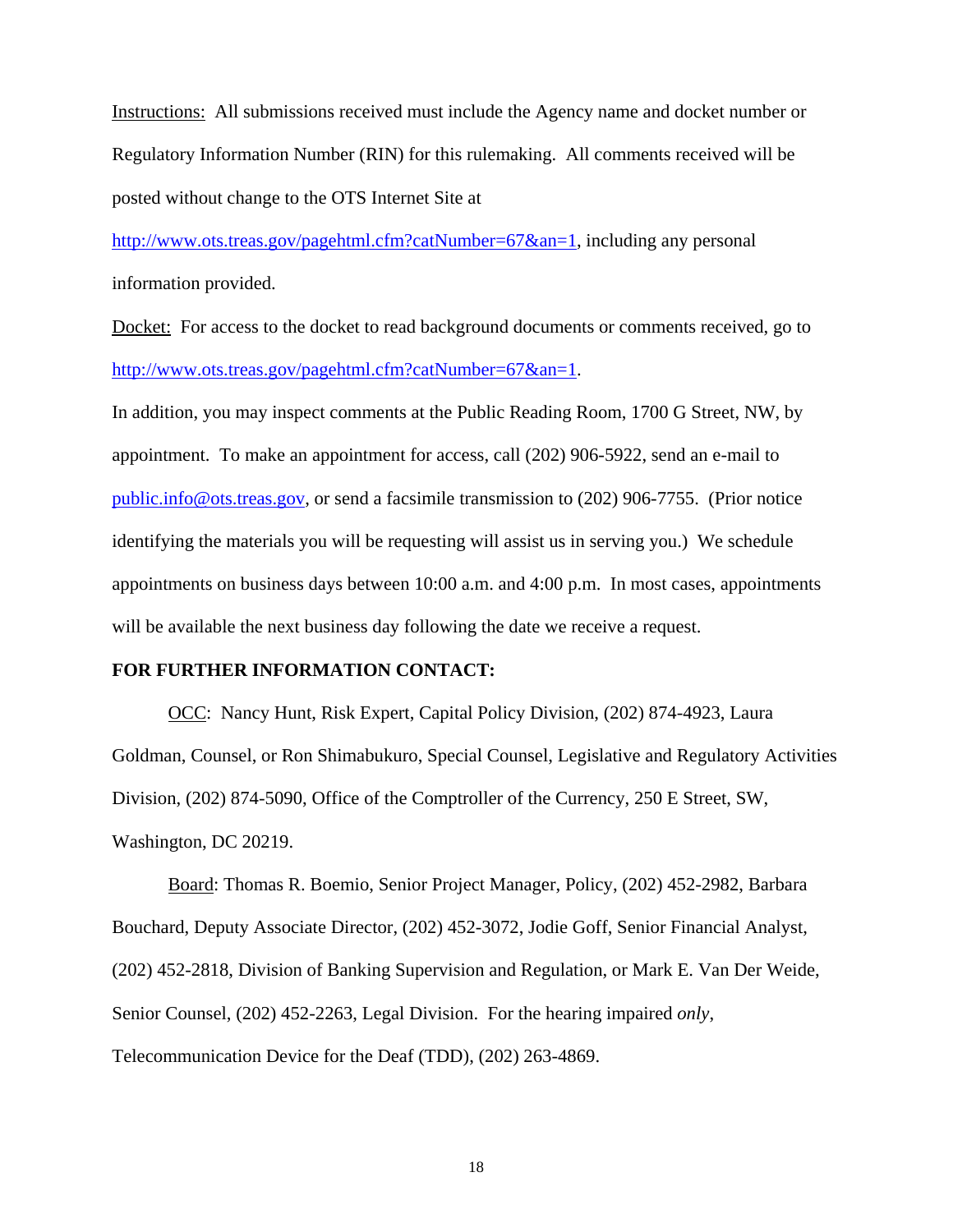FDIC: William A. Stark, Associate Director, Capital Markets Branch, (202) 898-6972, Jason C. Cave, Chief, Policy Section, Capital Markets Branch, (202) 898-3548, Bobby R. Bean, Senior Quantitative Risk Analyst, Capital Markets Branch, (202) 898-3575, Division of Supervision and Consumer Protection; or Michael B. Phillips, Counsel, (202) 898-3581, Supervision and Legislation Branch, Legal Division, Federal Deposit Insurance Corporation, 550 17<sup>th</sup> Street, NW, Washington, DC 20429.

OTS: Teresa Scott, Senior Project Manager, Supervision Policy (202) 906-6478, or Karen Osterloh, Special Counsel, Regulation and Legislation Division, Chief Counsel's Office, (202) 906-6639, Office of Thrift Supervision, 1700 G Street, NW, Washington, DC 20552.

## **SUPPLEMENTARY INFORMATION:**

#### **I. Background**

 $\overline{a}$ 

In 1989 the Agencies implemented a risk-based capital framework for U.S. banking organizations<sup>[6](#page-18-0)</sup> based on the "International Convergence of Capital Measurement and Capital Standards" ("Basel I" or "1988 Accord") as published by the Basel Committee on Banking Supervision ("Basel Committee").<sup>[7](#page-18-1)</sup> Basel I addressed certain weaknesses in the various regulatory capital regimes that were in force in most of the world's major banking jurisdictions. The Basel I framework established a uniform regulatory capital system that was more sensitive to banking organizations' risk profiles than the regulatory capital to total assets ratio that was previously used in the United States, assessed regulatory capital against

<span id="page-18-0"></span><sup>&</sup>lt;sup>6</sup> See 12 CFR part 3, appendix A (OCC); 12 CFR parts 208 and 225, appendix A (Board); 12 CFR part 325, appendix A (FDIC); and 12 CFR part 567 (OTS). The risk-based capital rules generally do not apply to bank holding companies with less than \$150 million in assets. On September 8, 2005, the Board issued a proposal that generally would raise this exclusion amount to \$500 million. (See 70 FR 53320.) The comment period will end on November 11, 2005.

<span id="page-18-1"></span><sup>&</sup>lt;sup>7</sup> The Basel Committee on Banking Supervision was established in 1974 by central banks and authorities with bank supervisory responsibilities. Current member countries are Belgium, Canada, France, Germany, Italy, Japan, Luxembourg, the Netherlands, Spain, Sweden, Switzerland, the United Kingdom, and the United States.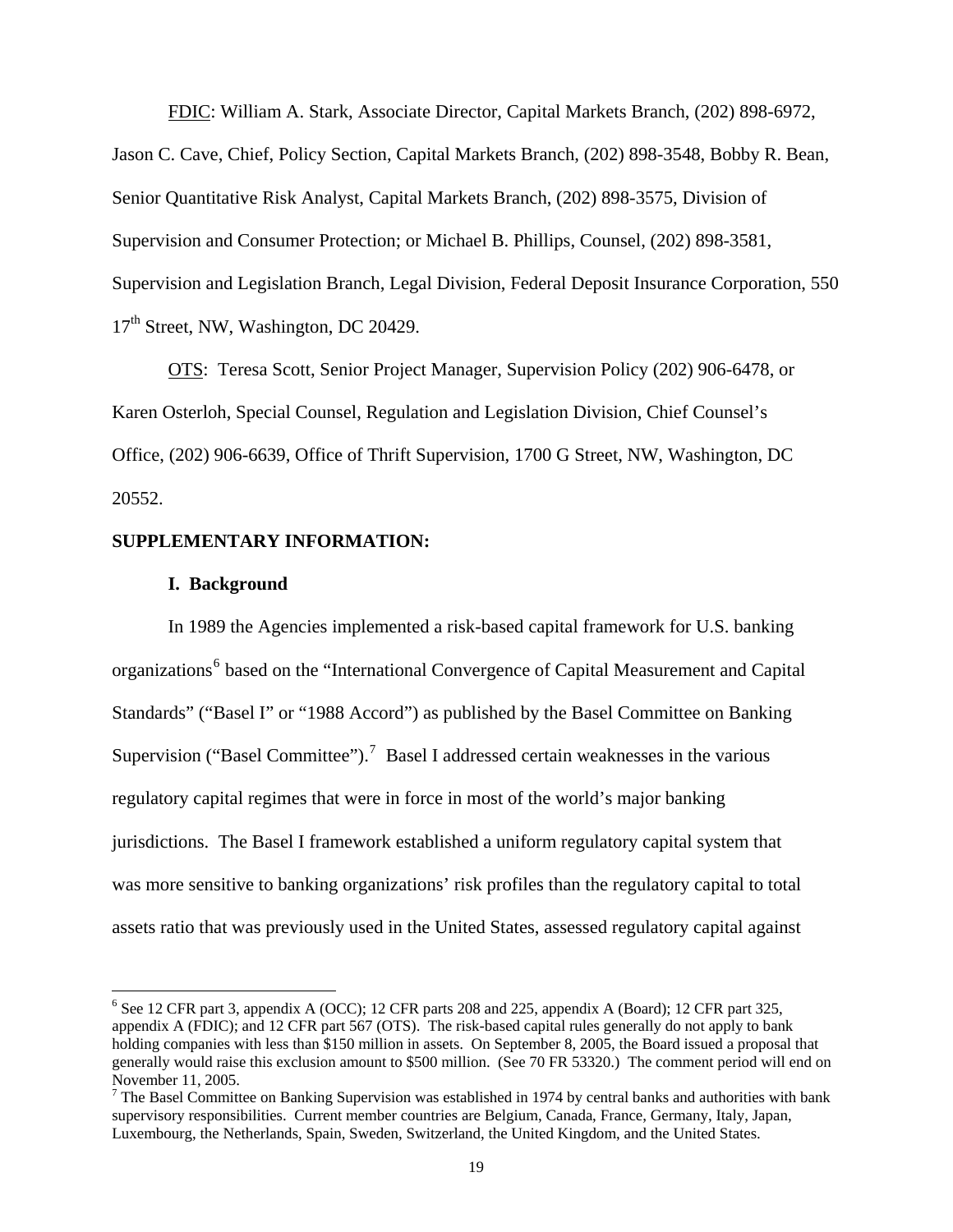off-balance sheet items, minimized disincentives for banking organizations to hold low-risk assets, and encouraged institutions to strengthen their capital positions.

The Agencies' existing risk-based capital framework generally assigns each credit exposure to one of five broad categories of credit risk, which allows for only limited distinctions in credit risk for most exposures. The Agencies and the industry generally agree that the existing risk-based capital framework should be modified to better reflect the risks present in many banking organizations without imposing undue regulatory burden.

Since the implementation of the Basel I framework, the Agencies have made numerous revisions to their risk-based capital rules in response to changes in financial market practices and accounting standards. Over time, these revisions typically have increased the degree of risk sensitivity of the Agencies' risk-based capital rules. In recent years, however, the Agencies have limited modifications to the risk-based capital framework at the domestic level and focused on the international efforts to revise the Basel I framework. In June 2004, the Basel Committee introduced a new capital adequacy framework for large, internationallyactive banking organizations, "International Convergence of Capital Measurement and Capital Standards: A Revised Framework" (Basel II). $8$  The Basel Committee's goal was to develop a more risk sensitive capital adequacy framework for internationally-active banking organizations that generally rely on sophisticated risk management and measurement systems. Basel II is designed to create incentives for these organizations to improve their risk measurement and management processes and to better align minimum capital requirements with the risks underlying activities conducted by these banking organizations.

<span id="page-19-0"></span> $8$  The complete text for Basel II is available on the Bank for International Settlements Web site at [http://www.bis.org.](http://www.bis.org/)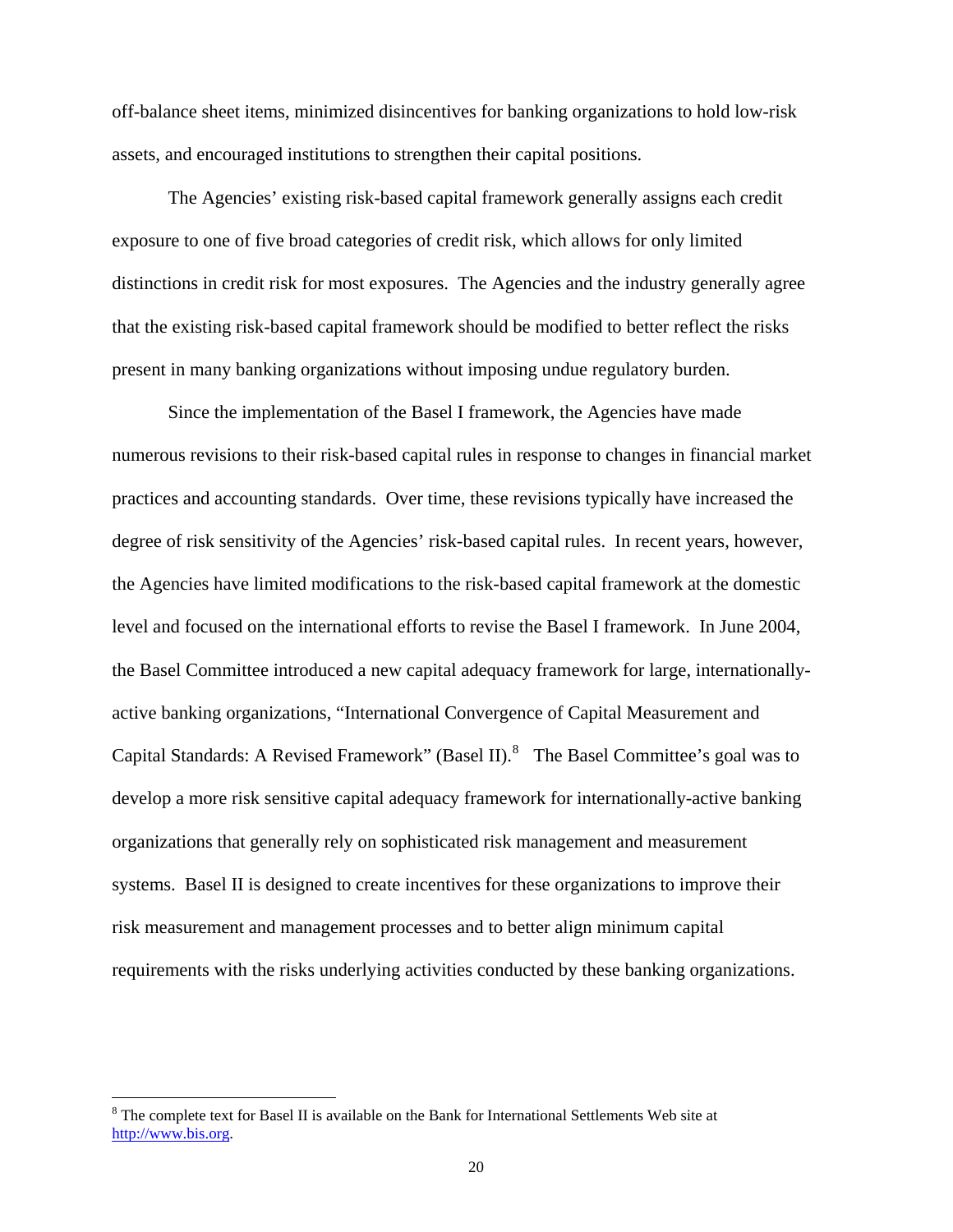In August 2003, the Agencies issued an Advance Notice of Proposed Rulemaking ("Basel II ANPR"), which explained how the Agencies might implement the Basel II approach in the United States. $9$  As part of the Basel II implementation process, the Agencies have been working to develop a notice of proposed rulemaking (NPR) that provides the industry with a more definitive proposal for implementing Basel II in the United States ("Basel II NPR").

The complexity and cost associated with implementing the Basel II framework effectively limit its application to those banking organizations that are able to take advantage of the economies of scale necessary to absorb these expenses. The implementation of Basel II would create a bifurcated regulatory capital framework in the United States, which may result in regulatory capital charges that differ for similar products offered by both large and small banking organizations.

In comments responding to the Basel II ANPR, Congressional testimony, and other industry communications, several banking organizations, trade associations, and others raised concerns about the competitive effects of a bifurcated regulatory framework on community and regional banking organizations. Among other broad concerns, these commenters asserted that implementing the Basel II capital regime in the United States would result in lower capital requirements for some banking organizations with respect to certain types of

<span id="page-20-0"></span><sup>&</sup>lt;sup>9</sup>As stated in its preamble, the Basel II ANPR was based on a consultation document entitled "The New Basel Capital Accord" that was published by the Basel Committee on April 29, 2003 for public comment. The Basel II ANPR anticipated the issuance of a final revised accord. The ANPR identified the United States banking organizations that would be subject to this new capital regime ("Basel II banks") as those: (1) with total banking assets in excess of \$250 billion or on-balance sheet foreign exposures in excess of \$10 billion, and (2) that choose to voluntarily apply Basel II. See 68 FR 45900 (Aug. 4, 2003). For credit risk, Basel II includes three approaches for regulatory capital: standardized, foundation internal ratings-based, and the advanced internal ratings-based. For operational risk, Basel II also includes three methodologies: basic indicator, standardized, and advanced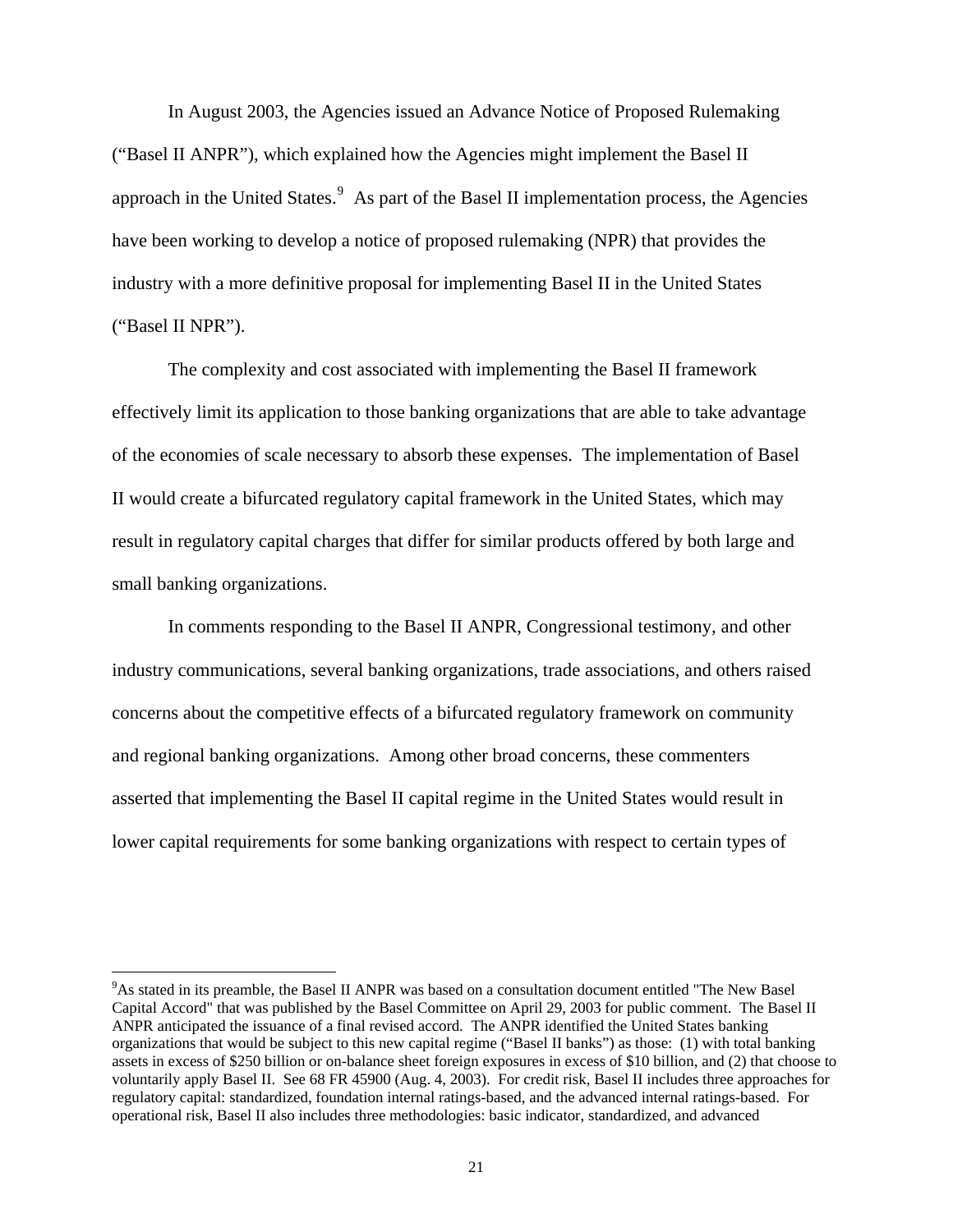credit exposures. Community and regional banking organizations claimed that this would put them at a competitive disadvantage.

As part of the ongoing analysis of regulatory capital requirements, the Agencies believe that it is important to update their risk-based capital standards to enhance the risksensitivity of the capital charges, to reflect changes in accounting standards and financial markets, and to address competitive equity questions that, ultimately, may be raised by U.S. implementation of the Basel II framework. Accordingly, the Agencies are considering a number of revisions to their Basel I-based regulations.

To assist in quantifying the potential effects of Basel II, the Agencies conducted a quantitative impact study during late 2004 and early 2005 (QIS 4). QIS 4 was a comprehensive effort completed by 26 of the largest banking organizations using their own internal estimates of the key risk parameters driving the capital requirements under the Basel II framework. The preliminary results of QIS 4, which were released earlier this spring,  $10$ prompted concerns with respect to the (1) reduced levels of regulatory capital that would be required at individual banking organizations operating under the Basel II-based rules, and (2) dispersion of results among organizations and portfolio types. Because of these concerns, the issuance of a Basel II NPR was postponed while the Agencies undertook additional analytical work.<sup>[11](#page-21-1)</sup>

The Agencies understand the desire of banking organizations to compare the proposed revisions to the existing Basel I-based capital regime with the Basel II proposal.

<span id="page-21-0"></span><sup>10</sup>See Testimony before the Subcommittee on Financial Institutions and Consumer Credit and the Subcommittee on Domestic and International Monetary Policy, Trade and Technology of the Committee on Financial Services, United States House of Representatives, May 11, 2005. The testimony is available at

measurement. The Basel II ANPR focused only on the advanced internal ratings-based and the advanced measurement approaches.

<http://financialservices.house.gov/hearings.asp?formmode=detail&hearing=383>. The specific numbers from the QIS 4 survey are currently under review.

<span id="page-21-1"></span> $\overline{^{11}}$  See interagency press release dated April 29, 2005.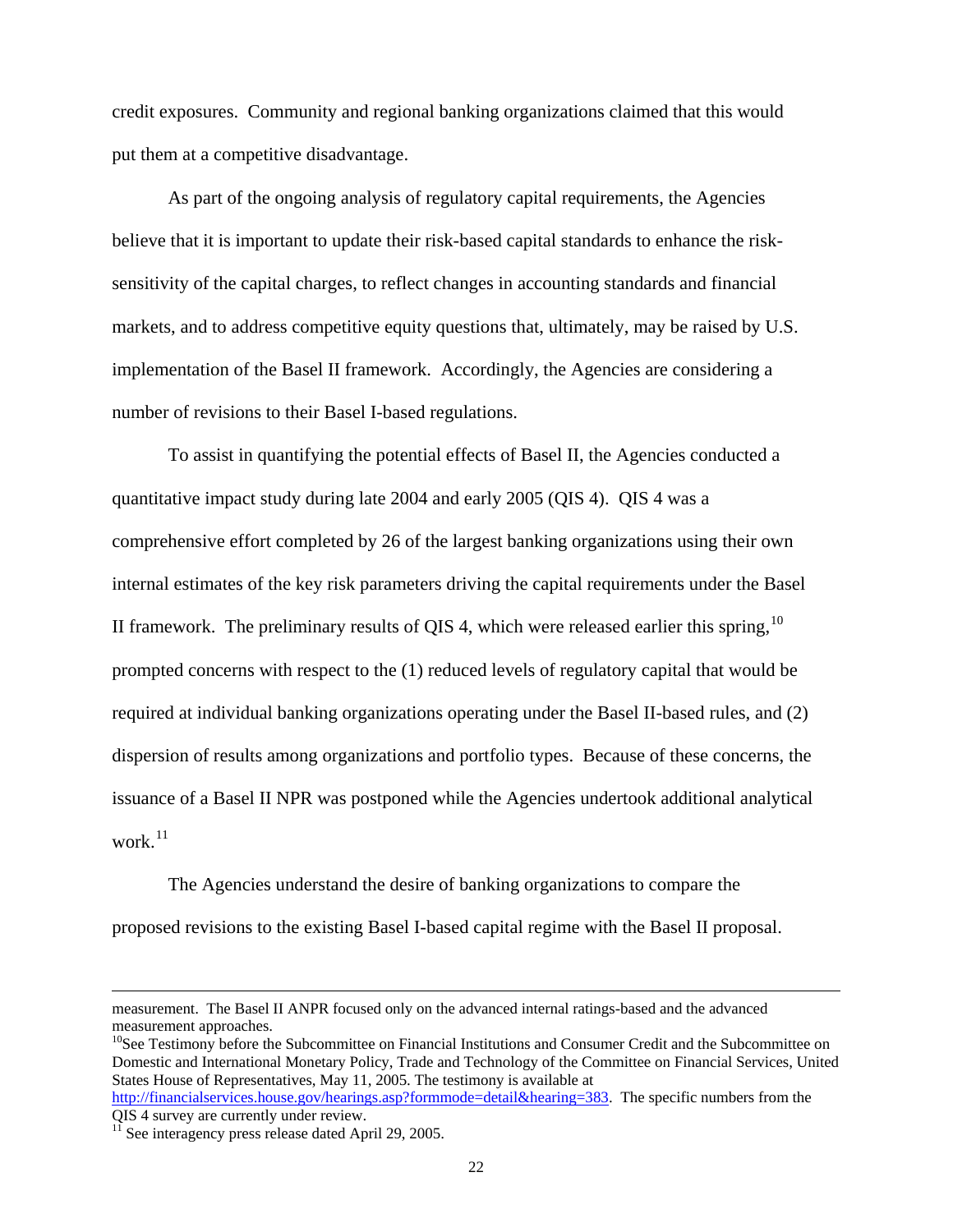However, the ability to definitively compare this ANPR with a Basel II NPR is limited due to the delay in the issuance of the Basel II NPR and to the number of options suggested in this ANPR. The Agencies intend to publish the pending Basel II NPR and an NPR addressing the Basel I-based rules in similar time frames, which will ultimately enable commenters to compare the proposals.

 The existing risk-based capital requirements focus primarily on credit risk and generally do not impose explicit capital charges for operational or interest rate risk, which are covered implicitly by the framework. The risk-based capital charges suggested in this ANPR continue to implicitly cover aspects of these risks. Moreover, the Agencies are not proposing revisions to the existing leverage capital requirements (i.e., Tier 1 capital to total assets).<sup>[12](#page-22-0)</sup>

#### **II. Domestic Capital Framework Revisions**

<span id="page-22-0"></span>In considering revisions to their domestic risk-based capital rules the Agencies were guided by five broad principles. A revised framework must: (1) promote safe and sound banking practices and a prudent level of regulatory capital, (2) maintain a balance between risk sensitivity and operational feasibility, (3) avoid undue regulatory burden, (4) create appropriate incentives for banking organizations, and (5) mitigate material distortions in the amount of regulatory risk-based capital requirements for large and small institutions. The changes under consideration are broadly consistent with the concepts used in developing Basel II, but are tailored to the structure and activities of banking organizations operating primarily in the United States.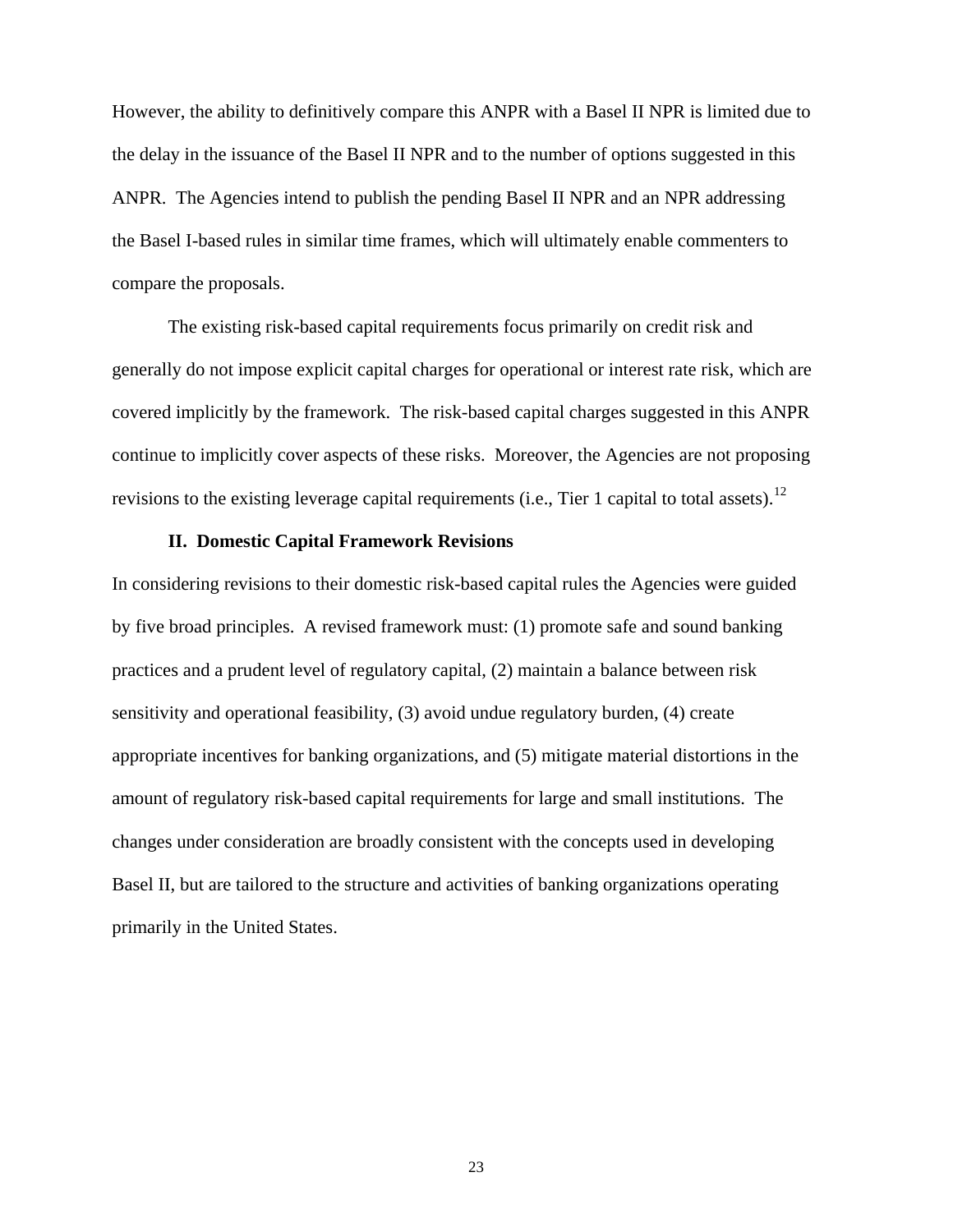In this ANPR, the Agencies are considering:

- Increasing the number of risk-weight categories to which credit exposures may be assigned;
- Expanding the use of external credit ratings as an indicator of credit risk for externally-rated exposures;
- Expanding the range of collateral and guarantors that may qualify an exposure for a lower risk weight;
- Using loan-to-value ratios, credit assessments, and other broad measures of credit risk for assigning risk weights to residential mortgages;
- Modifying the credit conversion factor for various commitments, including those with an original maturity of under one year;
- Requiring that certain loans 90 days or more past due or in a non-accrual status be assigned to a higher risk-weight category;
- Modifying the risk-based capital requirements for certain commercial real estate exposures;
- Increasing the risk sensitivity of capital requirements for other types of retail, multifamily, small business, and commercial exposures; and
- Assessing a risk-based capital charge to reflect the risks in securitizations backed by revolving retail exposures with early amortization provisions.

The Agencies welcome comments on all aspects of their risk-based capital framework that might require further review and possible modification, as well as suggestions for reducing the burden of these rules. The Agencies believe that a banking organization should be able to implement any changes outlined in this ANPR using data that are currently

<sup>&</sup>lt;sup>12</sup> See 12 CFR3.6(b) and (c); 12 CFR part 208, appendix B and 12 CFR part 225, appendix D (Board);CFR 325.3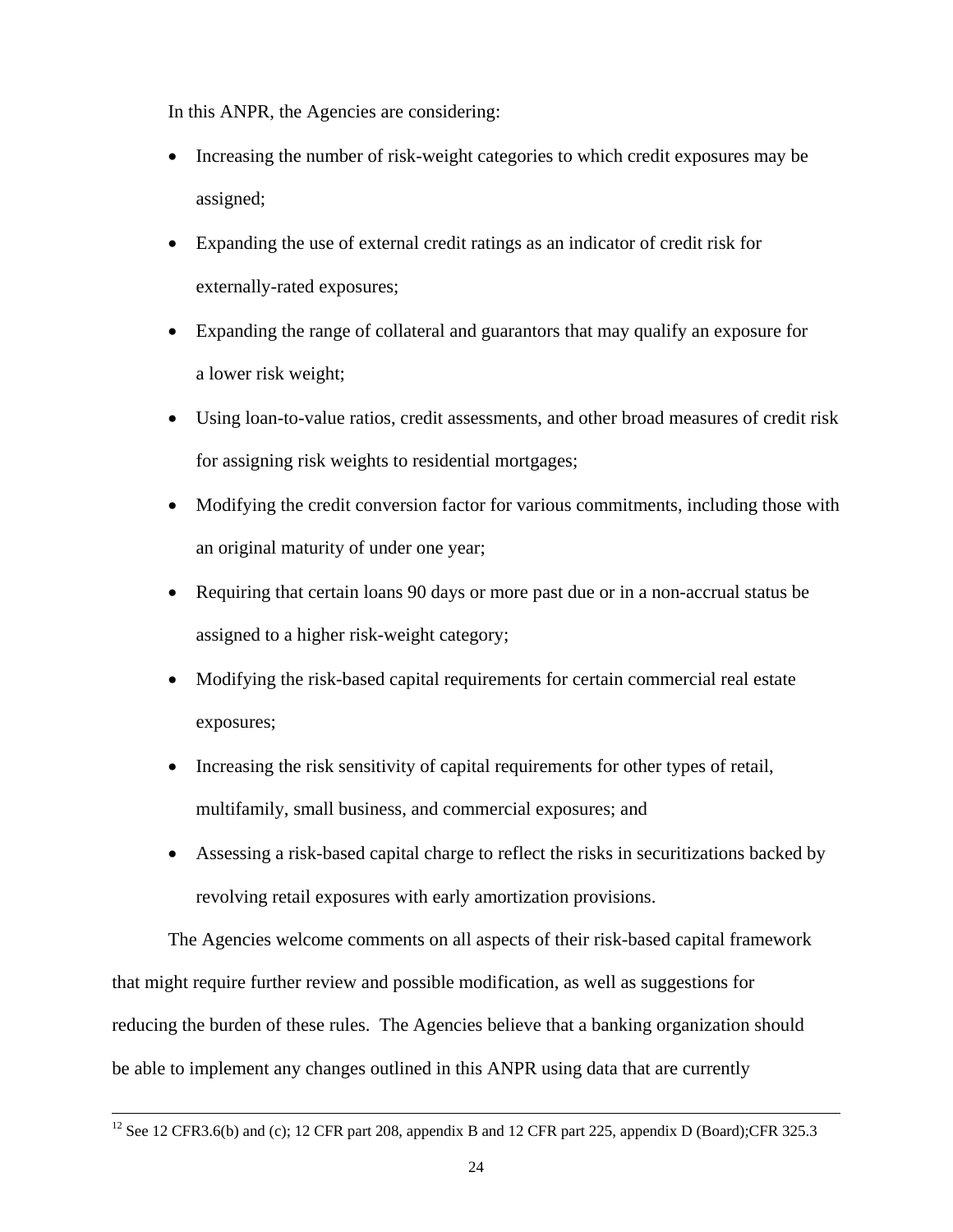available as part of the organization's credit approval and portfolio management processes. As a result, this approach should minimize potential regulatory burden associated with any revisions to the existing risk-based capital rules. Commenters are particularly requested to address whether any of the proposed changes would require data that are not currently available as part of the organization's existing credit approval and portfolio management systems.

As required under section 2222 of the Economic Growth and Regulatory Paperwork Reduction Act of 1996 (EGRPRA), the Agencies are requesting comments on any outdated, unnecessary, or unduly burdensome requirements in their regulatory capital rules. The Agencies specifically request comment on the extent to which any of these capital rules may adversely affect competition and whether: (1) statutory changes are necessary to eliminate specific burdensome requirements in these capital rules; (2) any of these capital rules contain requirements that are unnecessary to serve the purposes of the statute that they implement; (3) the compliance cost associated with reporting, recordkeeping, and disclosure requirements in these capital rules is justified; and (4) any of these capital rules are unclear.

## A. Increase the Number of Risk-Weight Categories

 The Agencies' risk-based capital framework currently has five risk-weight categories: zero, 20, 50, 100, and 200 percent. This limited number of risk-weight categories limits differentiation of credit quality among the individual exposures. Thus, the Agencies are considering alternatives that would better associate credit risk with an underlying exposure. One approach would be to increase the number of risk-weight categories to which on-balance sheet assets and credit equivalent amounts of off-balance sheet exposures may be assigned.

 <sup>(</sup>FDIC); 12 CFR 567.8 (OTS).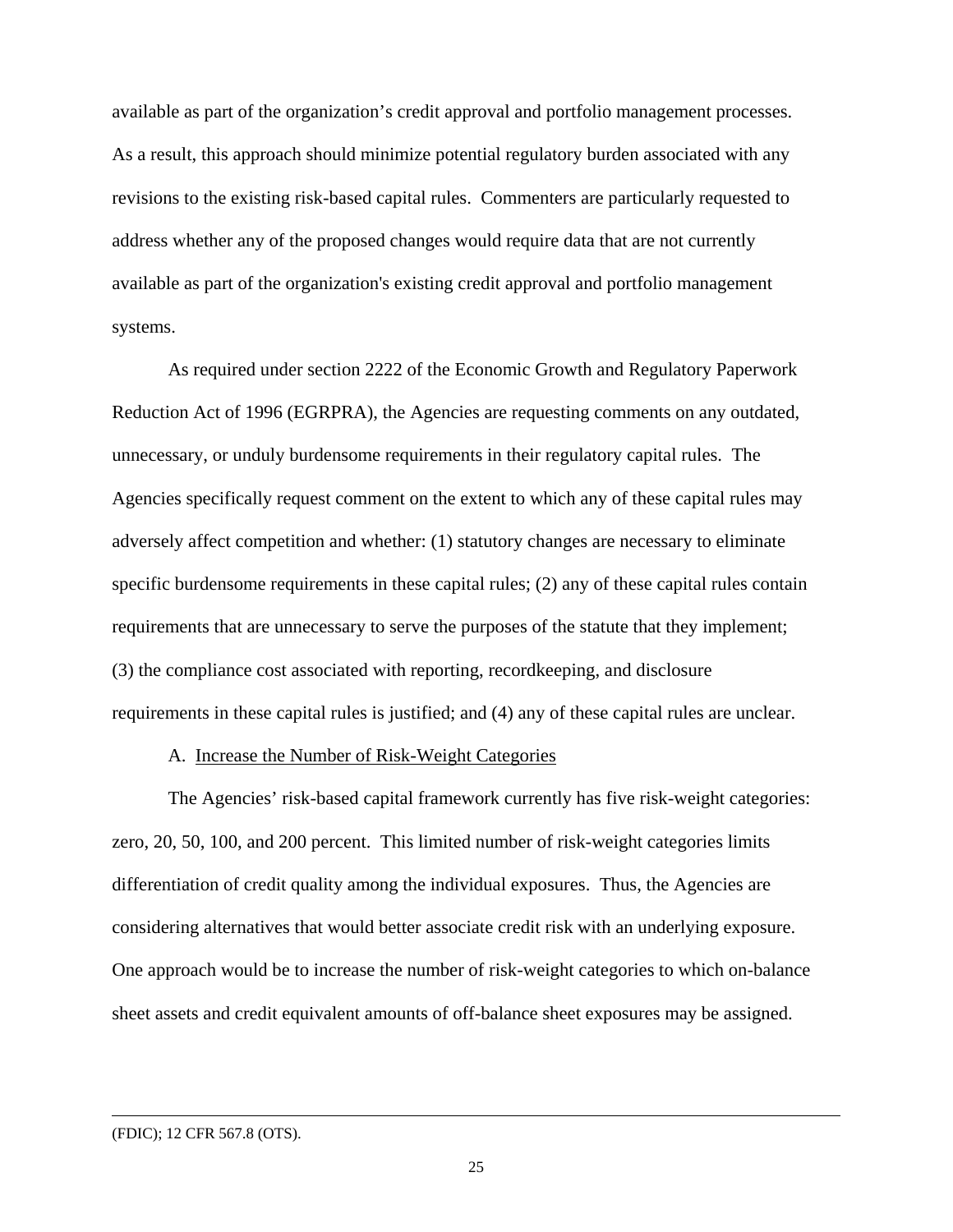<span id="page-25-0"></span> For illustrative purposes, this ANPR suggests adding four new risk-weight categories: 35, 75, 150, and 350 percent. Increasing the number of basic risk-weight categories from five to nine would permit banking organizations to redistribute exposures into additional categories of risk-weights. Like the changes in Basel II, the revisions suggested in this ANPR, such as increasing the number of risk-weight categories, should improve the risk sensitivity of the Agencies' regulatory capital rules. However, the increase in risk-weight categories is not expected to generate the same capital requirement for a given exposure as the pending Basel II proposal. The proposed categories would remain relatively broad measures of credit risk, which should minimize regulatory burden.

 The Agencies seek comment on whether (1) increasing the number of risk-weight categories would allow supervisors to more closely align capital requirements with risk; (2) the additional risk-weight categories suggested above would be appropriate; (3) the riskbased capital framework should include more risk-weight categories than those proposed, such as a lower risk weight for the highest quality assets with very low historical default rates; and (4) an increased number of risk-weight categories would cause unnecessary burden on banking organizations.

## B. Use of External Credit Ratings

 $\overline{a}$ 

In November 2001, the Agencies revised their risk-based capital standards to permit banking organizations to rely on external credit ratings that are publicly issued by Nationally Recognized Statistical Rating Organizations (NRSROs)<sup>[13](#page-25-0)</sup> to assign risk weights to certain recourse obligations, direct credit substitutes, residual interests, and asset- and mortgage-

<sup>&</sup>lt;sup>13</sup> A NRSRO is an entity recognized by the Division of Market Regulation of the Securities and Exchange Commission (SEC) as a nationally recognized statistical rating organization for various purposes, including the SEC's uniform net capital requirements for brokers and dealers.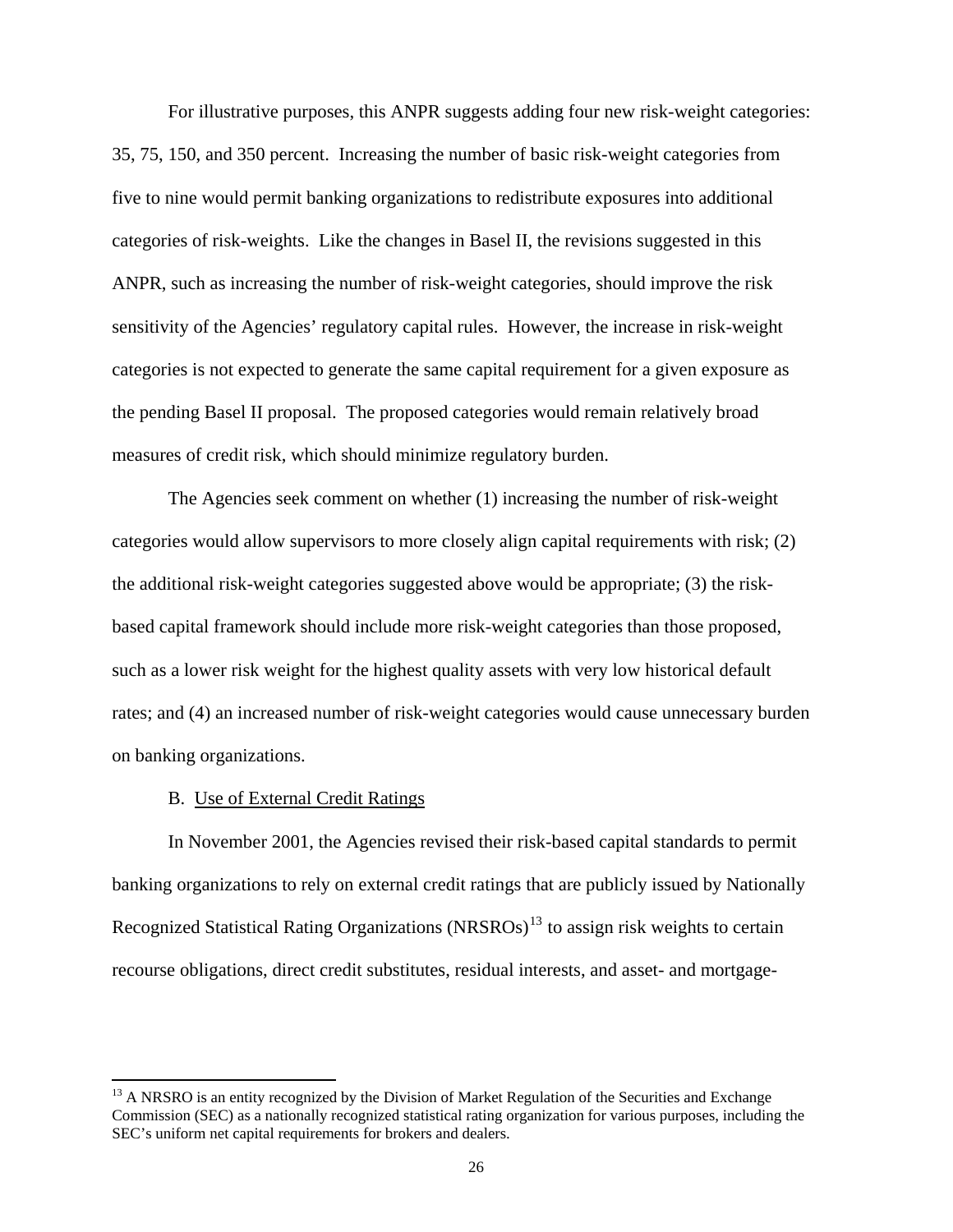backed securities.[14](#page-26-0) For example, subject to the requirements of the rule, mortgage-backed securities with a long-term rating of AAA or  $AA<sup>15</sup>$  $AA<sup>15</sup>$  $AA<sup>15</sup>$  may be assigned to the 20 percent riskweight category, and mortgage-backed securities with a long-term rating of BB may be assigned to the 200 percent risk-weight category. The rule did not apply this ratings-based approach to corporate debt and other types of exposures, even if they have an NRSRO rating.

 To enhance the risk sensitivity of the risk-based capital framework, the Agencies are considering a broader use of NRSRO credit ratings to determine the risk-based capital charge for most NRSRO-rated exposures. If an exposure has multiple NRSRO ratings and these ratings differ, the credit exposure could be assigned to the risk weight applicable to the lowest NRSRO rating.

 The Agencies currently are considering assigning risk weights to the rating categories in a manner similar to that presented in Tables 1 and  $2<sup>16</sup>$  $2<sup>16</sup>$  $2<sup>16</sup>$ 

| <b>Long-term rating category</b>              | <b>Examples</b>    | <b>Risk Weights</b> |
|-----------------------------------------------|--------------------|---------------------|
| Highest two investment grade ratings          | AAA/AA             | 20 percent          |
| Third-highest investment grade rating         | A                  | 35 percent          |
| Third-lowest investment grade rating          | $BBB+$             | 50 percent          |
| Second-lowest investment grade rating         | <b>BBB</b>         | 75 percent          |
| Lowest-investment grade rating                | BBB-               | 100 percent         |
| One category below investment grade           | $BB+, BB, BB-$     | 200 percent         |
| Two or more categories below investment grade | <b>B</b> and lower | 350 percent         |

**Table 1: Illustrative Risk Weights Based on External Ratings**

<span id="page-26-0"></span><sup>&</sup>lt;sup>14</sup> Final Rule to Amend the Regulatory Capital Treatment of Recourse Arrangements, Direct Credit Substitutes, Residual Interests in Asset Securitizations, and Asset-Backed and Mortgage-Backed Securities (Recourse Final Rule), 66 FR 59614 (November 29, 2001).

<span id="page-26-1"></span><sup>&</sup>lt;sup>15</sup> The rating designations (e.g., "AAA," "BBB", and "A1") used in this ANPR are illustrative only and do not indicate any preference for, or endorsement of, any particular rating agency designation system.

<span id="page-26-2"></span><sup>&</sup>lt;sup>16</sup> As more fully discussed in Section C of this ANPR, the Agencies are also considering using these tables to risk weight an exposure that is collateralized by debt that has an external rating issued by a NRSRO or that is guaranteed by an entity whose senior long-term debt has an external credit rating assigned by an NRSRO.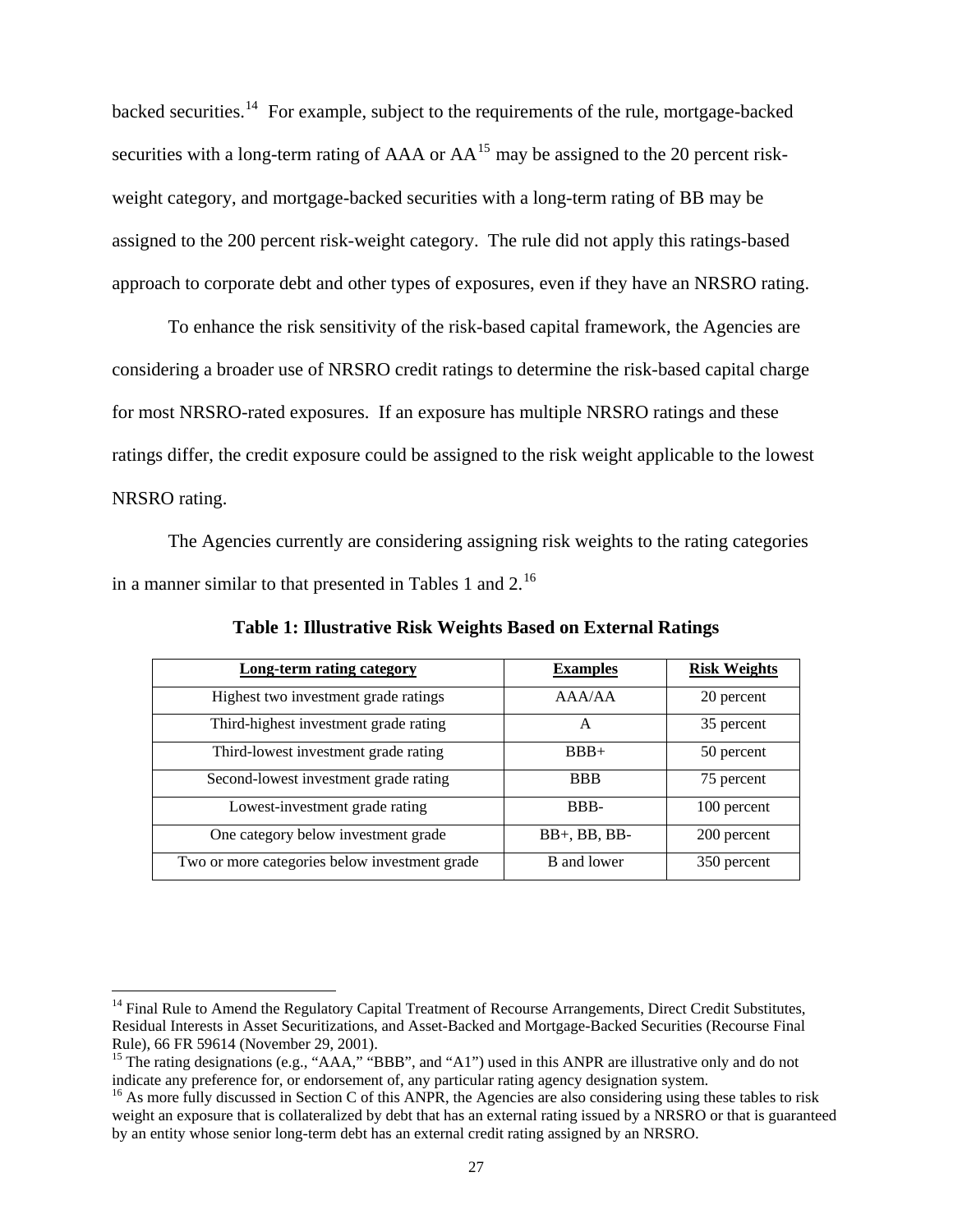| <b>Short-term rating category</b>      | <b>Examples</b> | <b>Risk Weights</b> |
|----------------------------------------|-----------------|---------------------|
| Highest investment grade rating        | A-1             | 20 percent          |
| Second-highest investment grade rating | $A-2$           | 35 percent          |
| Lowest investment grade rating         | $A-3$           | 75 percent          |

#### **Table 2: Illustrative Risk Weights Based on Short-Term External Ratings**

While the Agencies are considering greater use of external ratings for determining capital requirements for a broad range of exposures, the Agencies are not planning to revise the risk weights for all rated exposures. For example, the Agencies are considering retaining the zero percent risk weight for short- and long-term U.S. government and agency exposures that are backed by the full faith and credit of the U.S. government and the 20 percent risk weight for U.S. government-sponsored entities.

The Agencies recognize that for certain exposures, the existing rules might serve as a better indicator of risk than the ratings-based approach as presented. The Recourse Final Rule introduced capital charges on sub-investment quality and unrated exposures that adequately reflect the risks associated with these exposures, which the Agencies intend to retain in their present form. Similarly, for exposures such as federal funds sold and other short-term inter-bank lending arrangements, the existing capital rules provide for a reasonable indicator of risk and thus would not be proposed to be changed. The Agencies also intend to retain the current treatment for municipal obligations. The Agencies recognize that other examples exist where the existing capital rules might serve as an appropriate indicator of risk, and request comment and suggestions on ways to accommodate these situations.

The Agencies would retain the ability to override the use of certain ratings or the ratings on certain exposures, either on a case-by-case basis or through broader supervisory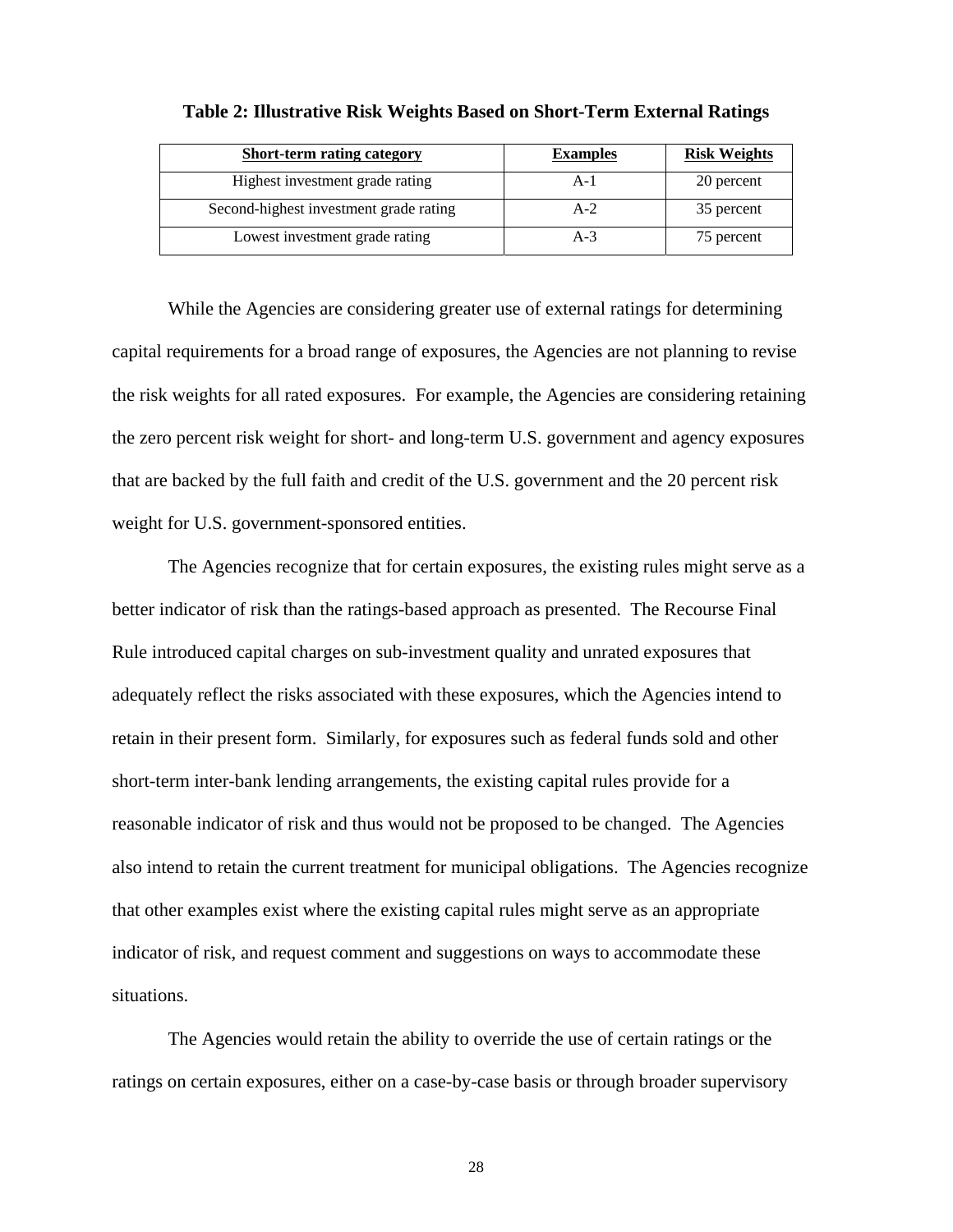policy, if necessary, to address the risk that a particular exposure poses. Furthermore, while banking organizations would be permitted to use external ratings to assign risk weights, this would not release an organization from its responsibility to comply with safety and soundness standards regarding prudent underwriting, account management, and collection policies and practices.

The Agencies solicit comment on (1) whether the risk-weight categories for NRSRO ratings are appropriately risk sensitive, (2) the amount of any additional burden that this approach might generate, especially for community banking organizations, in comparison with the benefit that such organizations would derive, (3) the use of other methodologies that might be reasonably employed to assign risk weights for rated exposures, and (4) methodologies that might be used to assign risk weights to unrated exposures.

#### C. Expand Recognized Financial Collateral and Guarantors

## i. Recognized Financial Collateral

 $\overline{a}$ 

 The Agencies' risk-based capital framework permits lower risk weights for exposures protected by certain types of eligible financial collateral. Generally, the only forms of collateral that the Agencies' existing rules recognize are cash on deposit at the banking organization; securities issued or guaranteed by central governments of the OECD countries, U.S. government agencies, and U.S. government-sponsored enterprises; and securities issued by multilateral lending institutions or regional development banks.<sup>[17](#page-28-0)</sup> If an exposure is partially secured, the portion of the exposure that is covered by collateral generally may receive the risk weight associated with collateral, and the portion of the exposure that is

<span id="page-28-0"></span><sup>&</sup>lt;sup>17</sup> The Agencies' rules, however, differ somewhat as is described in the Agencies' joint report to Congress. See "Joint Report: Differences in Accounting and Capital Standards among the Federal Banking Agencies", 57 FR 15379 (March 25, 2005). The Agencies intend to eliminate these differences in their respective risk-based capital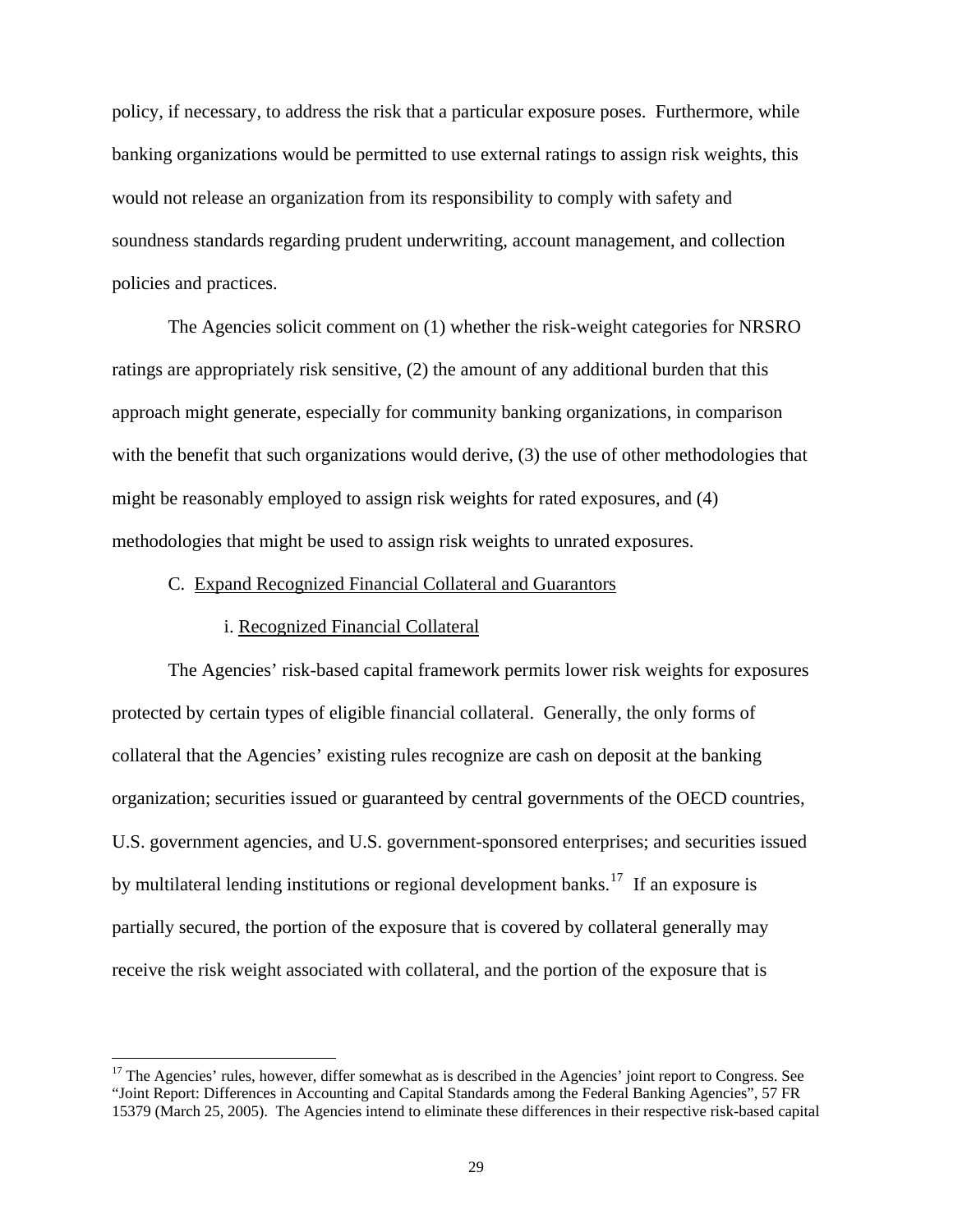not covered by the collateral is assigned to the risk-weight category applicable to the obligor or the guarantor.

 The banking industry has commented that the Agencies should recognize the risk mitigation provided by a broader array of collateral types for purposes of determining a banking organization's risk-based capital requirements. The Agencies believe that recognizing additional risk mitigation techniques would increase the risk sensitivity of their risk-based capital standards in a manner generally consistent with market practice and would provide greater incentives for better credit risk management practices.

 The Agencies are considering expanding the list of recognized collateral to include short- or long-term debt securities (for example, corporate and asset- and mortgage-backed securities) that are externally-rated at least investment grade by a NRSRO, or issued or guaranteed by a sovereign central government that is externally-rated at least investment grade by an NRSRO. The NRSRO-rated debt securities would be assigned to the risk-weight category appropriate to the external credit rating as discussed in section II.B of this ANPR. For example, the portion of an exposure collateralized by an AAA- or AA-rated corporate security could be assigned to the 20 percent risk-weight category. Similarly, portions of exposures collateralized by financial collateral would be assigned to risk-weight categories based on the external rating of that collateral.

 To use this expanded list of collateral, banking organizations would be required to have collateral management systems that can track collateral and readily determine the value of the collateral that the banking organization would be able to realize. The Agencies are seeking comments on whether this approach for expanding the scope of eligible collateral improves risk sensitivity without being overly burdensome.

regulations relating to collateralized exposures. This approach would result in consistent rules governing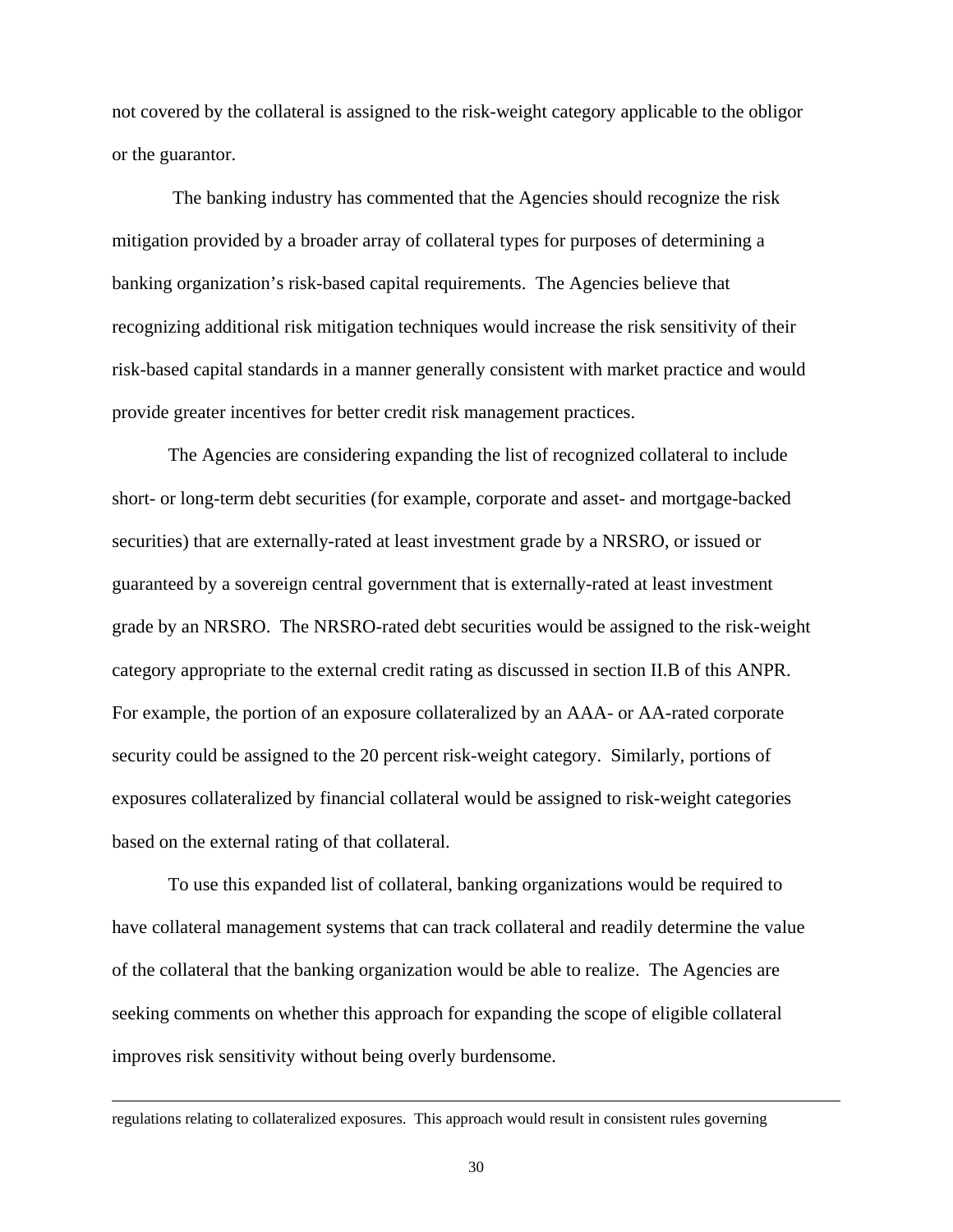### ii. Eligible Guarantors

 Under the Agencies' risk-based capital framework there is only limited recognition of guarantees provided by independent third parties. Specifically, the risk-based capital standards assign lower risk weights to exposures that are guaranteed by the central government of an OECD country, U.S. government agencies, U.S. government-sponsored enterprises, municipalities, public sector entities in OECD countries, multilateral lending institutions and regional development banks, depository institutions incorporated in OECD countries, qualifying securities firms, short-term exposures of depository institutions incorporated in non-OECD countries, and local currency exposures of central governments of non-OECD countries.

 The Agencies seek comment on expanding the scope of recognized guarantors to include any entity whose long-term senior debt has been assigned an external credit rating of at least investment grade by an NRSRO. The applicable risk weight for the guaranteed exposure could be based on the risk weights in Tables 1 and 2. This approach would eliminate the distinction between OECD and non-OECD countries. The Agencies are also seeking comments on using a ratings-based approach for determining the risk weight applicable to a recognized guarantor and, more specifically, limiting the external rating for a recognized guarantor to investment grade or above.

## D. One-to-Four Family Mortgages: First and Second Liens

Under the existing rules, most one-to-four family mortgages that are first liens are generally eligible for a 50 percent risk weight. Industry participants have, for some time, asserted that this 50 percent risk weight imposes an excessive risk-based capital requirement for many of these exposures. The Agencies observe that his "one size fits all" approach to

collateralized transactions in all material respects among the Agencies.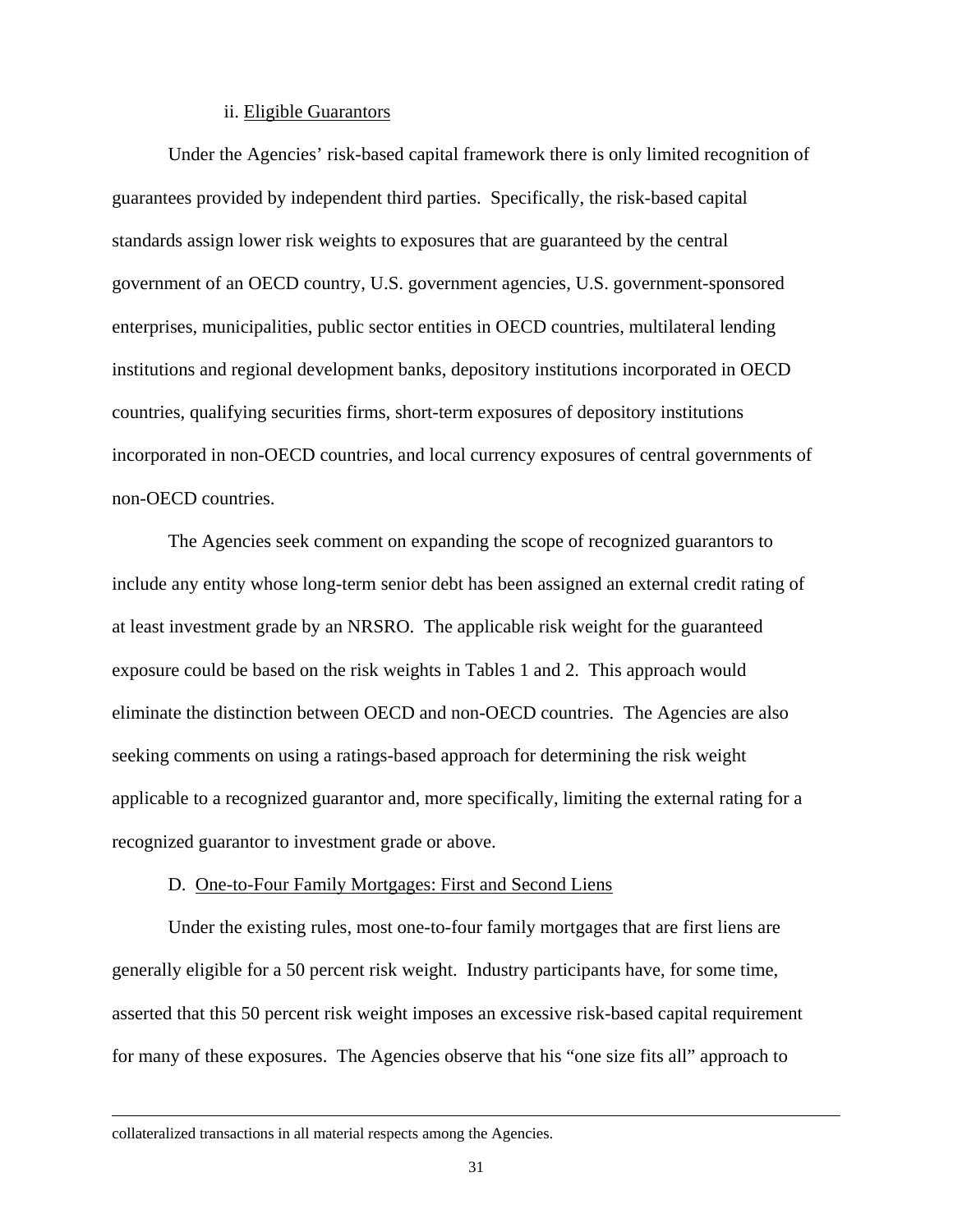risk-based capital may not assess suitable levels of capital for either low- or high-risk mortgage loans. Therefore, to align risk-based capital requirements more closely with risk, the Agencies are considering possible options for changing their risk-based capital requirements for first lien one-to-four family residential mortgages.

Several industry participants have suggested that capital requirements for first lien one-to-four family mortgages could be based on collateral through the use of the loan-tovalue ratio (LTV). The following table illustrates one approach for using LTV ratios to determine risk-based capital requirements:

**Table 3: Illustrative Risk Weights for One-to-Four Family Residential Mortgages (after consideration of PMI)** 

| LTV    | <b>Risk</b> |
|--------|-------------|
| Ratio  | Weight      |
| 91-100 | 100%        |
| 81-90  | 50%         |
| 61-80  | 35%         |
| $<$ 60 | 20%         |

Basing risk weights on LTVs in a manner similar to that illustrated above is intended to improve the risk sensitivity of the existing risk-based capital framework. The Agencies believe that the use of LTV ratios to measure risk sensitivity would not increase regulatory burden for banking organizations since this data is readily available and is often utilized in the loan approval process and in managing mortgage portfolios.

Banking organizations would determine the LTV of a mortgage loan after consideration of loan-level private mortgage insurance (PMI) provided by an insurer with an NRSRO-issued long-term debt rating of single A or higher. However, the Agencies currently do not recognize portfolio or pool-level PMI for purposes of determining the LTV of an individual mortgage. Furthermore, the Agencies note that reliance on even a highly-rated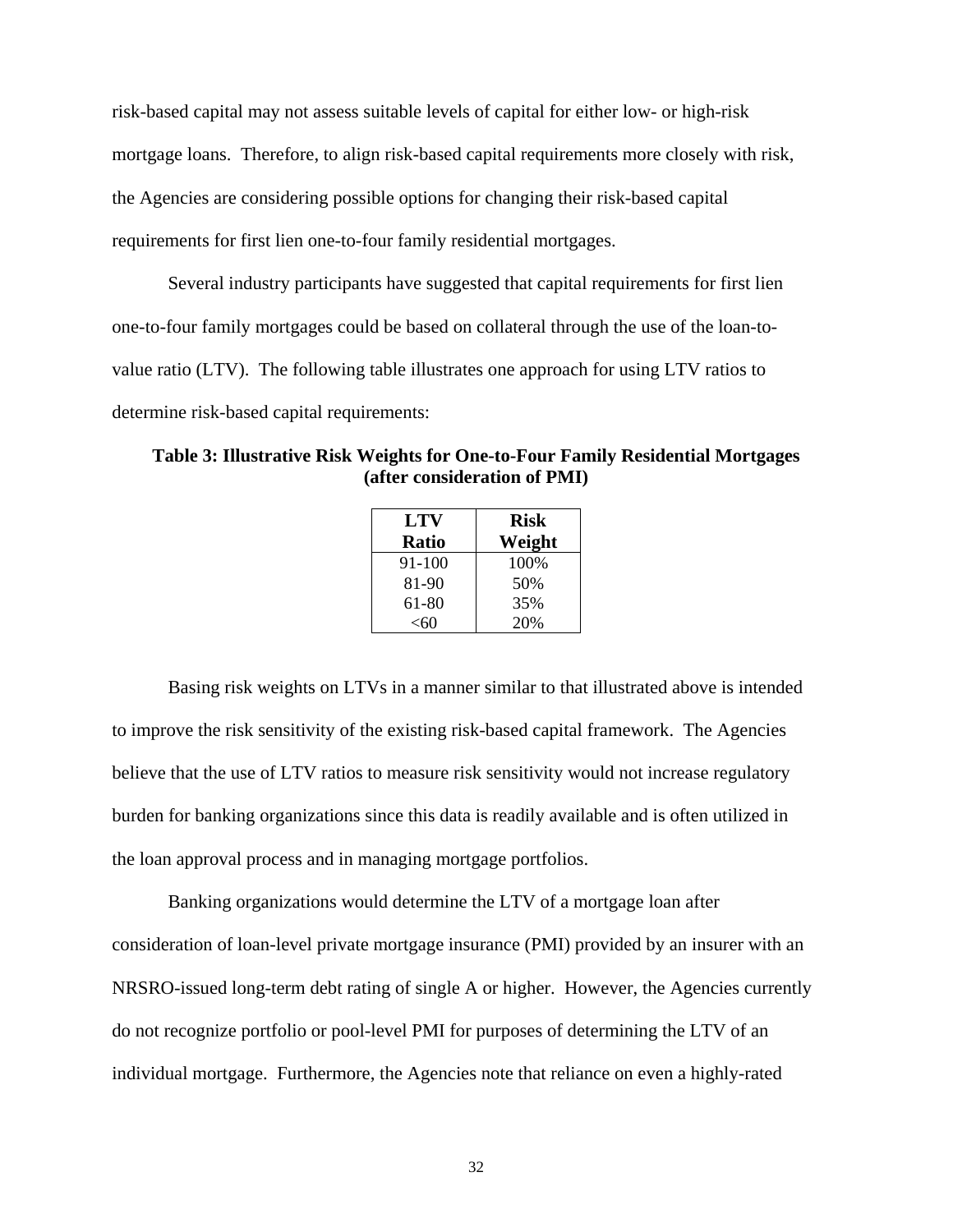PMI insurance provider has some measure of counterparty credit risk and that PMI contract provisions vary, which provides banking organizations with a range of alternatives for mitigating credit risk. Arrangements that require a banking organization to absorb any amount of loss before the PMI provider would not be recognized under this approach. In addition, the Agencies are concerned that a blanket acceptance of PMI might overstate its ability to effectively mitigate risk especially on higher risk loans and novel products. Accordingly, to address concerns about PMI, the Agencies could place risk-weight floors on mortgages that are subject to PMI.

The Agencies seek comment on (1) the use of LTV to determine risk weights for first lien one-to-four family residential mortgages, (2) whether LTVs should be updated periodically, (3) whether loan-level or portfolio PMI should be used to reduce LTV ratios for the purposes of determining capital requirements, (4) alternative approaches that are sensitive to the counterparty credit risk associated with PMI, and (5) risk-weight floors for certain mortgages subject to PMI, especially higher-risk loans and novel products.

 The Agencies are also considering alternative methods for assessing capital based on the evaluation of credit risk for borrowers of first lien one-to-four family mortgages. For example, credit assessments, such as credit scores, might be combined with LTV ratios to determine risk-based capital requirements. Under this scenario, different ranges of LTV ratios could be paired with specified ranges of credit assessments. Based on the resulting risk assessments, the Agencies could assign mortgage loans to specific risk-weight categories. Table 4 illustrates one approach for pairing LTV ratios with a borrower's credit assessment. As the table indicates, risk decreases as the LTV decreases and the borrower's credit assessment increases, which results in a decrease in capital requirements. Mortgages with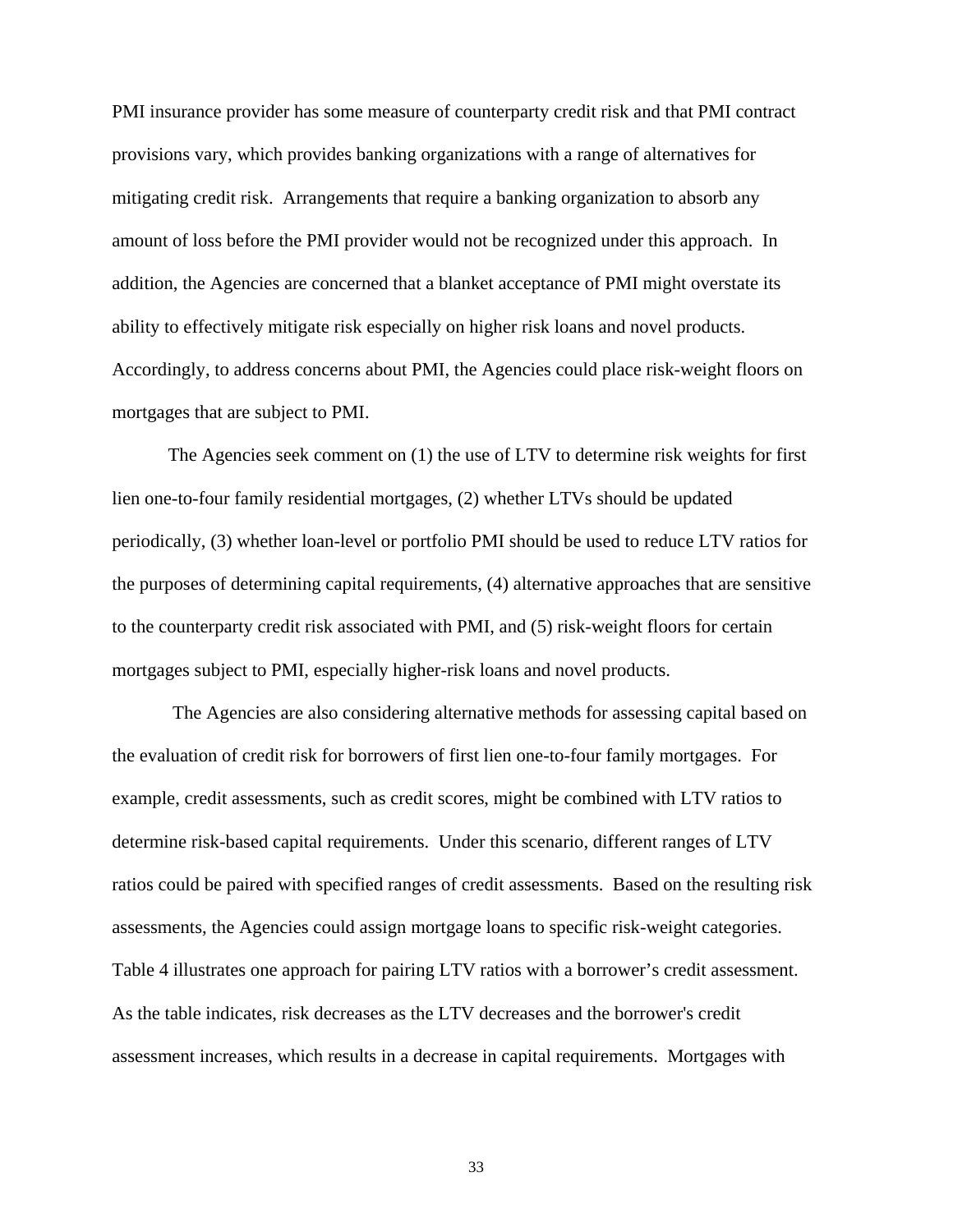low LTVs that are written to borrowers with higher credit worthiness might receive lower risk weights than reflected in Table 3; conversely, mortgages with high LTVs written to borrowers with lower credit worthiness might receive higher risk weights.

| Credit<br><b>Quality</b><br>LTV Ratio | Low                  | Medium                                 | High             |
|---------------------------------------|----------------------|----------------------------------------|------------------|
| High                                  | Highest Risk         | Capital Requirements Decline as Credit |                  |
| Medium                                | Capital Requirements |                                        | Quality Improves |
| Low                                   | Increases            | Decline as Collateral                  | Lowest Risk      |

**Table 4: Conceptual Approach for Determining Risk Weights: Residential Mortgages Based on LTV Ratios and Credit Assessments** 

Another parameter that could be combined with LTV ratios to determine capital requirements might be a capacity measure such as a debt-to-income ratio. The Agencies seek comment on (1) the use of an assessment mechanism based on LTV ratios in combination with credit assessments, debt-to-income ratios, or other relevant measures of credit quality, (2) the impact of the use of credit scores on the availability of credit or prices for lower income borrowers, and (3) whether LTVs and other measures of creditworthiness should be updated annually or quarterly and how these parameters might be updated to accurately reflect the changing risk of a mortgage loan as it matures and as property values and borrower's credit assessments fluctuate.

The Agencies are interested in any specific comments and available data on nontraditional mortgage products (e.g., interest-only mortgages). In particular, the Agencies are reviewing the recent rapid growth in mortgages that permit negative amortization, do not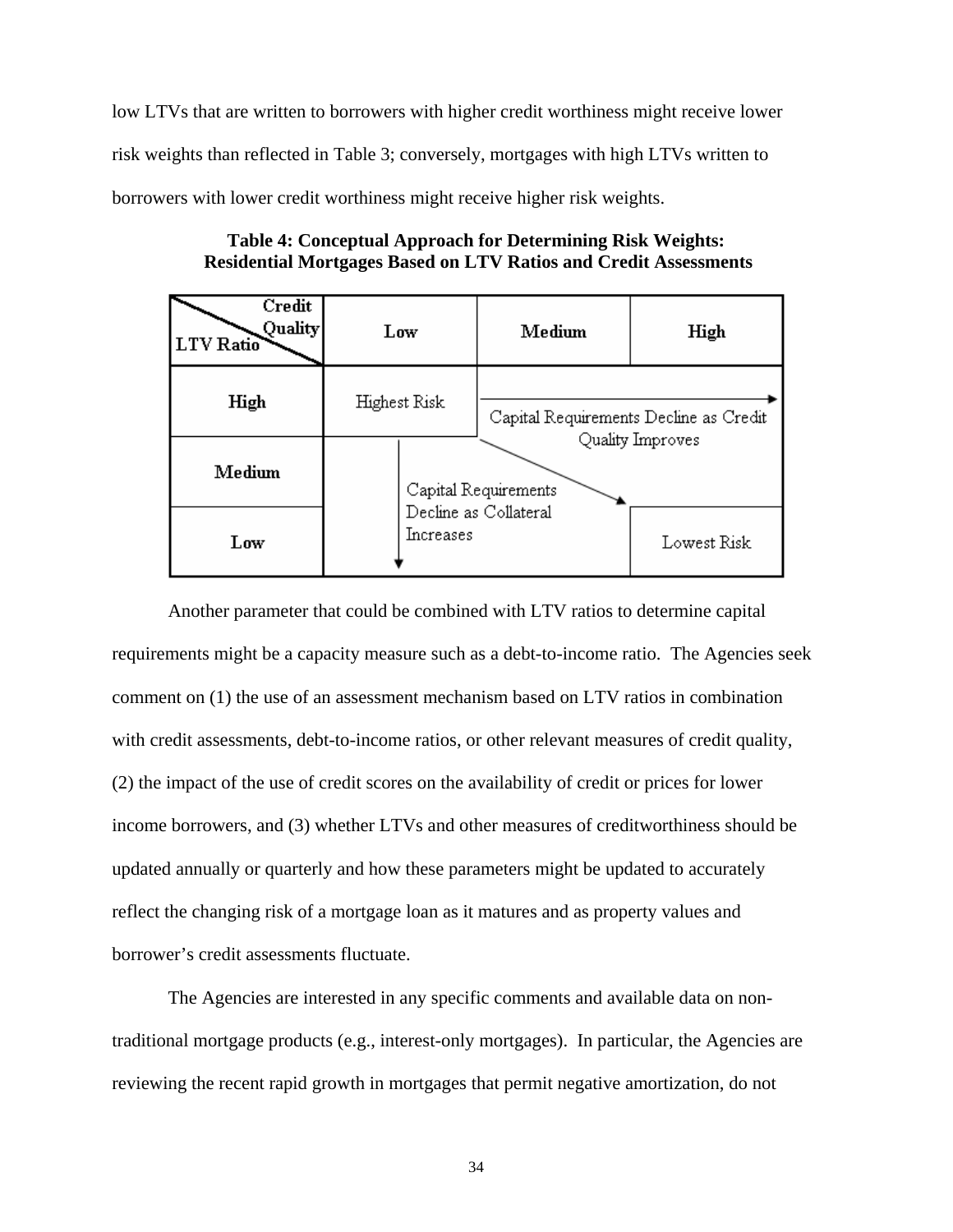amortize at all, or have an LTV greater than 100 percent. The Agencies seek comment on whether these products should be treated in the same matrix as traditional mortgages or whether such products pose unique and perhaps greater risks that warrant a higher risk-based capital requirement.

If a banking organization holds both a first and a second lien, including a home equity line of credit (HELOC), and no other party holds an intervening lien, the Agencies' existing capital rules permit these loans to be combined to determine the LTV and the appropriate risk weight as if it were a first lien mortgage. The Agencies intend to continue to permit this approach for determining LTVs.

For stand-alone second lien mortgages and HELOCs, where the institution holds a second lien mortgage but does not hold the first lien mortgage and the LTV at origination (original LTV) for the combined loans does not exceed 90 percent, the Agencies are considering retaining the current 100 percent risk weight. For second liens, where the original LTV of the combined liens exceeds 90 percent, the Agencies believe that a risk weight higher than 100 percent would be appropriate in recognition of the credit risk associated with these exposures. The Agencies seek comment regarding this approach.

### E. Multifamily Residential Mortgages

 $\overline{a}$ 

 Under the Agencies' existing rules, multifamily (i.e., properties with more than four units) residential mortgages are generally risk-weighted at 100 percent. Certain seasoned multifamily residential loans may, however, qualify for a risk weight of 50 percent.<sup>[18](#page-34-0)</sup> The Agencies seek comment and request any available data that might demonstrate that all

<span id="page-34-0"></span> $18$  To qualify, these loans must meet various requirements for amortization schedules, minimum maturity, LTV, and other requirements. See 12 CFR part 3, appendix A, § 3(a)(3)(v) (OCC); 12 CFR parts 208 and 225, appendix A, § III.C.3 (Board); 12 CFR part 325, appendix A, § II.C (category 3 – 50 percent risk weight) (FDIC); 12 CFR 567.1 (OTS).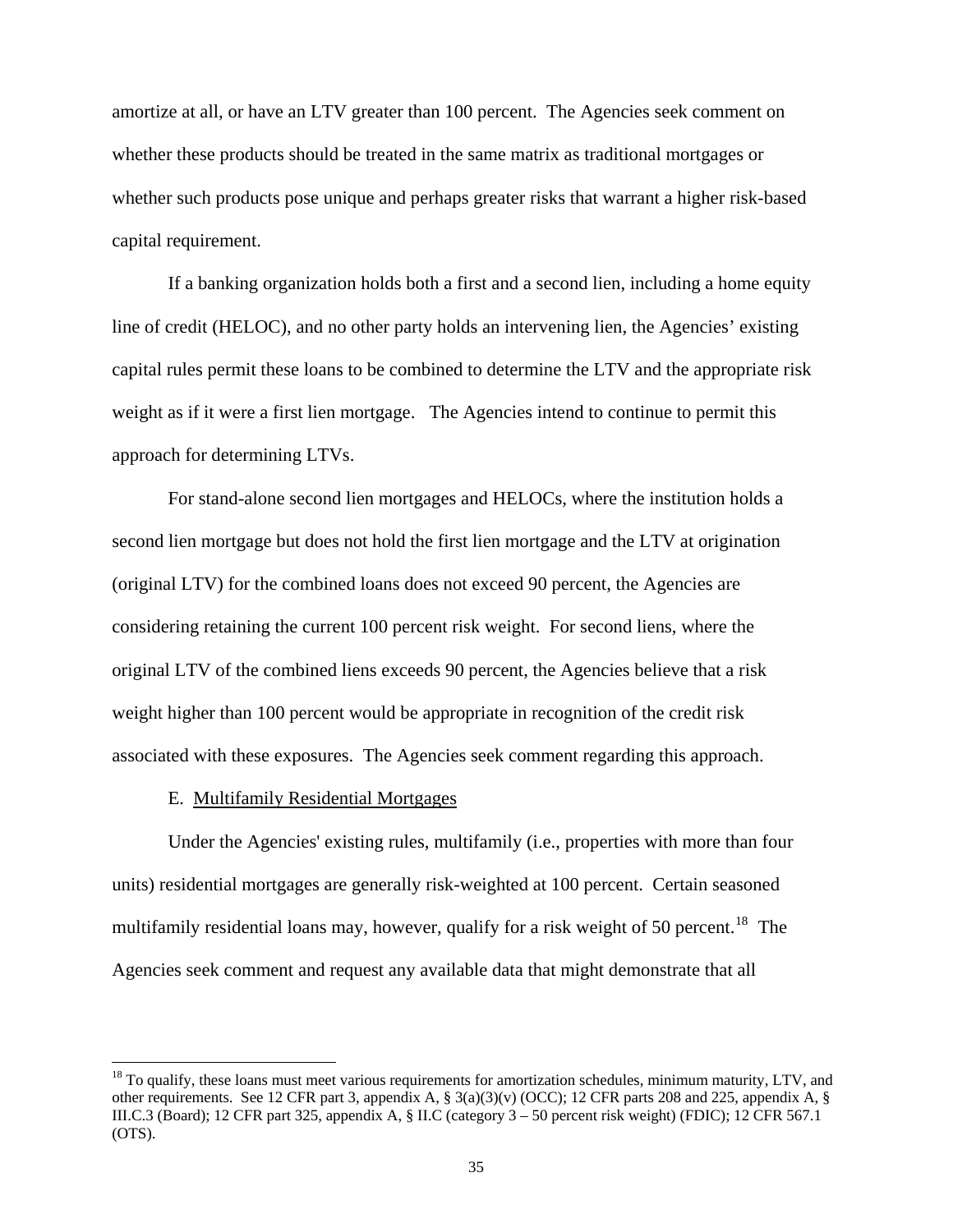multifamily loans or specific types of multifamily loans that meet certain criteria, for example, small size, history of performance, or low loan-to-value ratio, should be eligible for a lower risk weight than is currently permitted in the Agencies' rules.

## F. Other Retail Exposures

Banking organizations also hold many other types of retail exposures, such as consumer loans, credit cards, and automobile loans. The Agencies are considering modifying the risk-based capital rules for these other retail exposures and are seeking information on alternatives for structuring a risk-sensitive approach based on well-known and relevant risk drivers as the basis for the capital requirement. One approach that would increase the credit risk sensitivity of the risk-based capital requirements for other retail exposures would be to use a credit assessment, such as the borrower's credit score or ability to service debt.

The Agencies request comment on any methods that would accomplish their goal of increasing risk sensitivity without creating undue burden, and, more specifically, on what risk drivers (for example, LTV, credit assessments, and/or collateral) and risk weights would be appropriate for these types of loans. The Agencies further request comment on the impact of the use of any recommended risk drivers on the availability of credit or prices for lowerincome borrowers.

## G. Short-Term Commitments

<span id="page-35-0"></span> Under the Agencies' risk-based capital standards, short-term commitments (with the exception of short-term liquidity facilities providing liquidity support to asset-backed commercial paper (ABCP) programs)<sup>[19](#page-35-0)</sup> are converted to an on-balance sheet credit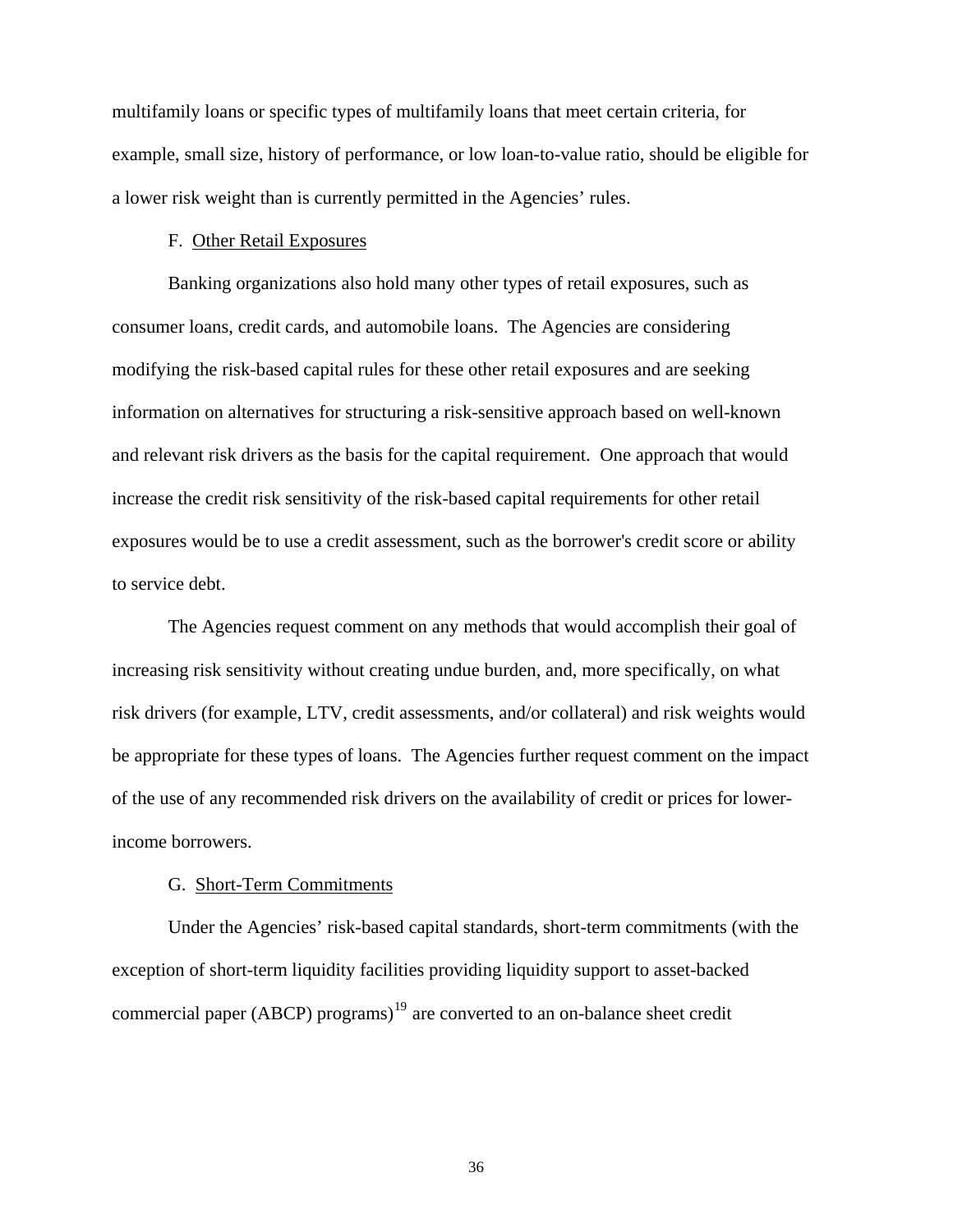equivalent amount using the zero percent credit conversion factor (CCF). As a result, banking organizations that extend short-term commitments do not hold any risk-based capital against the credit risk inherent in these exposures. By contrast, commitments with an original maturity of greater than one year are generally converted to an on-balance sheet credit equivalent amount using the 50 percent CCF.

The Agencies are considering amending their risk-based capital requirements for commitments with an original maturity of one year or less (i.e., short-term commitments). Even though commitments with an original maturity of one year or less expose banking organizations to a lower degree of credit risk than longer-term commitments, some credit risk exists. The Agencies are considering whether this credit risk should be reflected in the riskbased capital requirement. Thus, the Agencies are considering applying a 10 percent CCF on certain short-term commitments. The resulting credit equivalent amount would then be riskweighted according to the underlying assets or the obligor, after considering any collateral, guarantees, or external credit ratings.

Commitments that are unconditionally cancelable at any time, in accordance with applicable law, by a banking organization without prior notice, or that effectively provide for automatic cancellation due to deterioration in a borrower's credit assessment would continue to be eligible for a zero percent CCF.  $^{20}$  $^{20}$  $^{20}$ 

The Agencies solicit comment on the approach for short-term commitments as discussed above. Further, the Agencies seek comment on an alternative approach that would

<span id="page-36-0"></span> $19$  Unused portions of short-term ABCP liquidity facilities are assigned a 10 percent credit conversion factor. See 69 FR 44908 (July 28, 2004).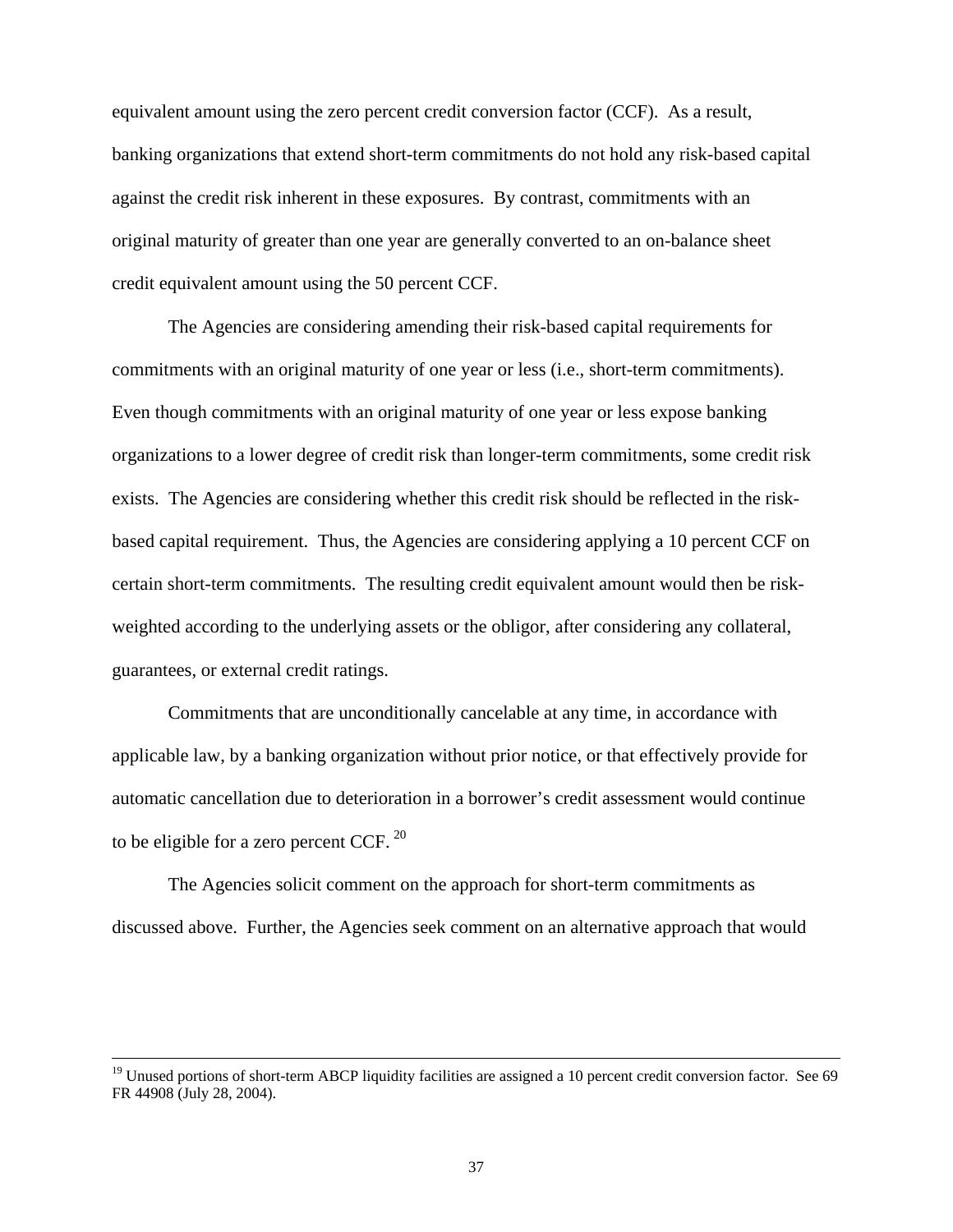apply a single CCF (for example, 20 percent) to all commitments, both short-term and long-term.

#### H. Loans 90 Days or More Past Due or in Nonaccrual

Under the existing risk-based capital rules, loans generally are risk-weighted at 100 percent unless the credit risk is mitigated by an acceptable guarantee or collateral. When exposures (for example, loans, leases, debt securities, and other assets) reach 90 days or more past due or are in nonaccrual status, there is a high probability that the financial institution will incur a loss. To address this potentially higher risk of loss, the Agencies are considering assigning exposures that are 90 days or more past due and those in nonaccrual status to a higher risk-weight category. However, the amount of the exposure to be assigned to the higher risk-weight category may be reduced by any reserves directly allocated to cover potential losses on that exposure. The Agencies seek comments on all aspects of this potential change in treatment.

## I. Commercial Real Estate (CRE) Exposures

The Agencies are may revise the capital requirements for certain commercial real estate exposures such as acquisition, development and construction (ADC) loans based on longstanding supervisory concerns with many of these loans. The Agencies are considering assigning certain ADC loans to a higher than 100 percent risk weight. However, the Agencies recognize that a "one size fits all" approach to ADC lending might not be risk sensitive, and could discourage banking organizations from making ADC loans backed by substantial borrower equity. Therefore, the Agencies are considering exempting ADC loans from the higher risk weight if the ADC exposure meets the Interagency Real Estate Lending

 $20$  For example, the CCF for unconditionally cancelable commitments related to unused portions of retail credit card lines would remain at zero percent. 12 CFR part 3, appendix A, § 3(b)(4)(iii) (OCC); 12 CFR parts 208 and 225, appendix A, § III.D.5 (Board) 12 CFR part 325, appendix A, § II.D.5 (FDIC); 12 CFR 567.6(a)(2)(v)(C) (OTS).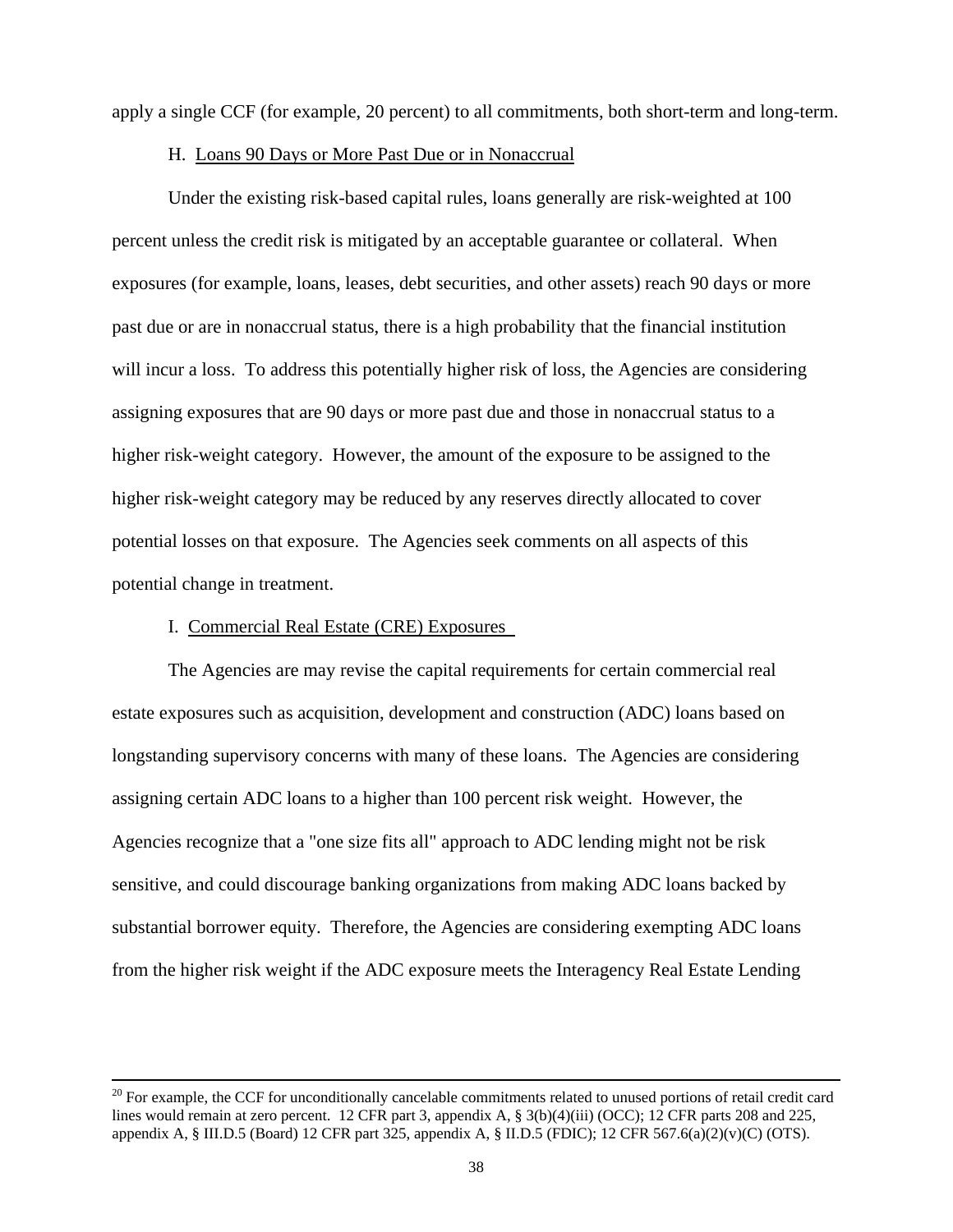Standards regulations<sup>[21](#page-38-0)</sup> and the project is supported by a substantial amount of borrower equity for the duration of the facility (e.g., 15 percent of the completion value in cash and liquid assets). Under this approach, ADC loans satisfying these standards would continue to be assigned to the 100 percent risk-weight category.

The Agencies seek recommendations on improvements to these standards that would result in prudent capital requirements for ADC loans while not creating undue burden for banking organizations making such loans. The Agencies also seek comments on alternative ways to make risk weights for commercial real estate loans more risk sensitive. To that end, they request comments on what types of risk drivers, like LTV ratios or credit assessments, could be used to differentiate among the credit qualities of commercial real estate loans, and how the risk drivers could be used to determine risk weights.

#### J. Small Business Loans

 $\overline{a}$ 

 Under the Agencies' risk-based capital rules, a small business loan is generally assigned to the 100 percent risk-weight category unless the credit risk is mitigated by an acceptable guarantee or collateral. Banking institutions and other industry participants have criticized the lack of risk sensitivity in the risk-based capital charges for these exposures. To improve the risk sensitivity of their capital rules, the Agencies are considering a lower risk weight for certain business loans under \$1 million on a consolidated basis to a single borrower.

 Under one alternative, to be eligible for a lower risk weight, the small business loan would have to meet certain requirements: full amortization over a period of seven years or less, performance according to the contractual provisions of the loan agreement, and full

<span id="page-38-0"></span><sup>&</sup>lt;sup>21</sup> See 12 CFR part 34, subpart D (OCC); 12 CFR part 208, subpart E, appendix C (Board); 12 CFR part 365 (FDIC); 12 CFR 560.100-101 (OTS).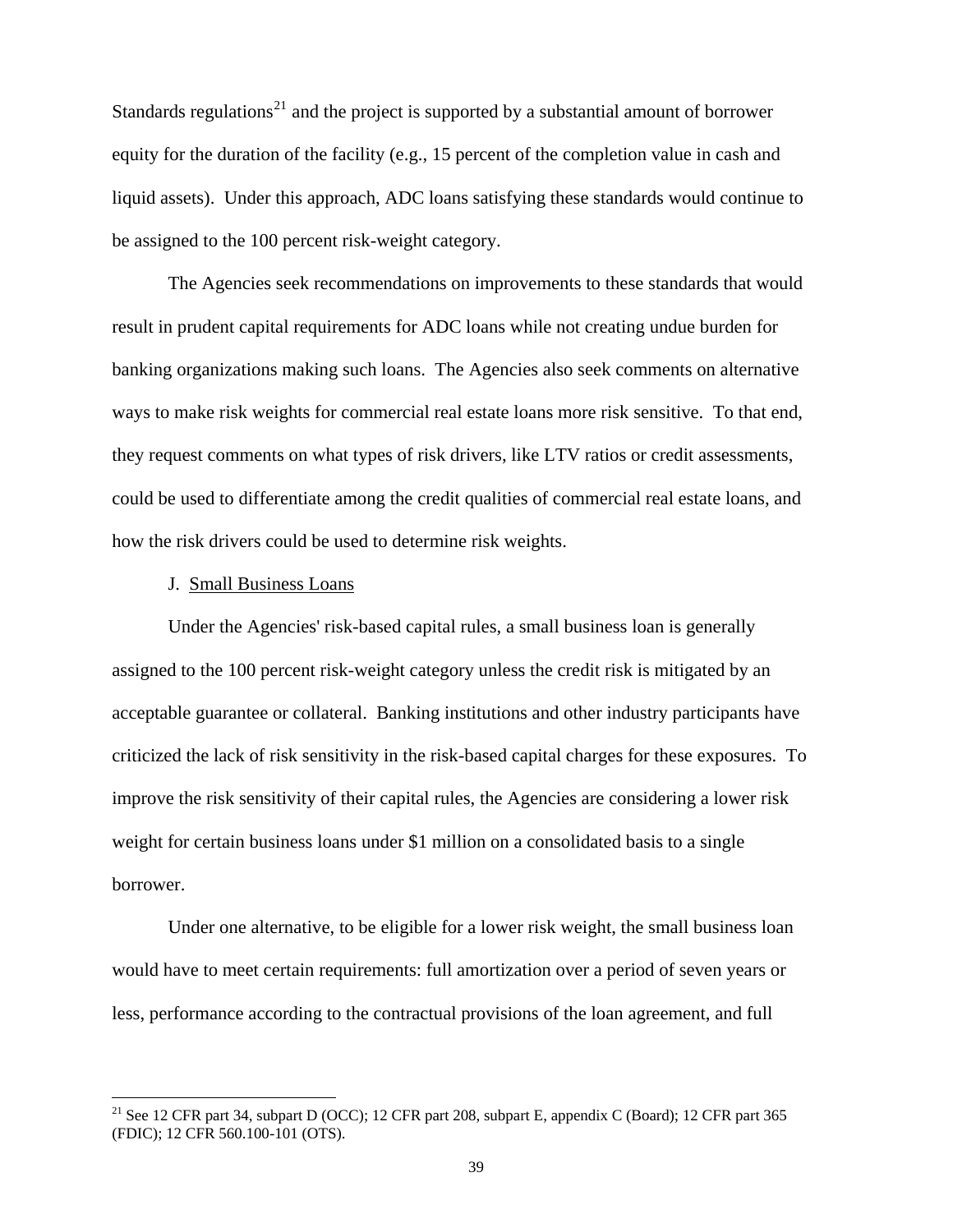protection by collateral. The banking organization would also have to originate the loan according to its underwriting policies (or purchase a loan that has been underwritten in a manner consistent with the banking organization's underwriting policies), which would have to include an acceptable assessment of the collateral and the borrower's financial condition and ability to repay the debt. The Agencies believe that under these circumstances the risk weight of a small business loan could be lowered to, for example, 75 percent. The Agencies seek comment on whether this relatively simple change would improve the risk sensitivity without unduly increasing complexity and burden.

 Another alternative would be to assess risk-based capital based on a credit assessment of the business' principals and their ability to service the debt. This alternative could be applied in those cases where the business principals personally guarantee the loan.

 The Agencies seek comment on any alternative approaches for improving risk sensitivity of the risk-based capital treatment for small business loans, including the use of credit assessments, LTVs, collateral, guarantees, or other methods for stratifying credit risk.

#### K. Early Amortization

Currently, there is no risk-based capital charge against risks associated with early amortization of securitizations of revolving credits (e.g., credit cards). When assets are securitized, the extent to which the selling or sponsoring entity transfers the risks associated with the assets depends on the structure of the securitization and the nature of the underlying assets. The early amortization provision in securitizations of revolving retail credit facilities increases the likelihood that investors will be repaid before being subject to any risk of significant credit losses.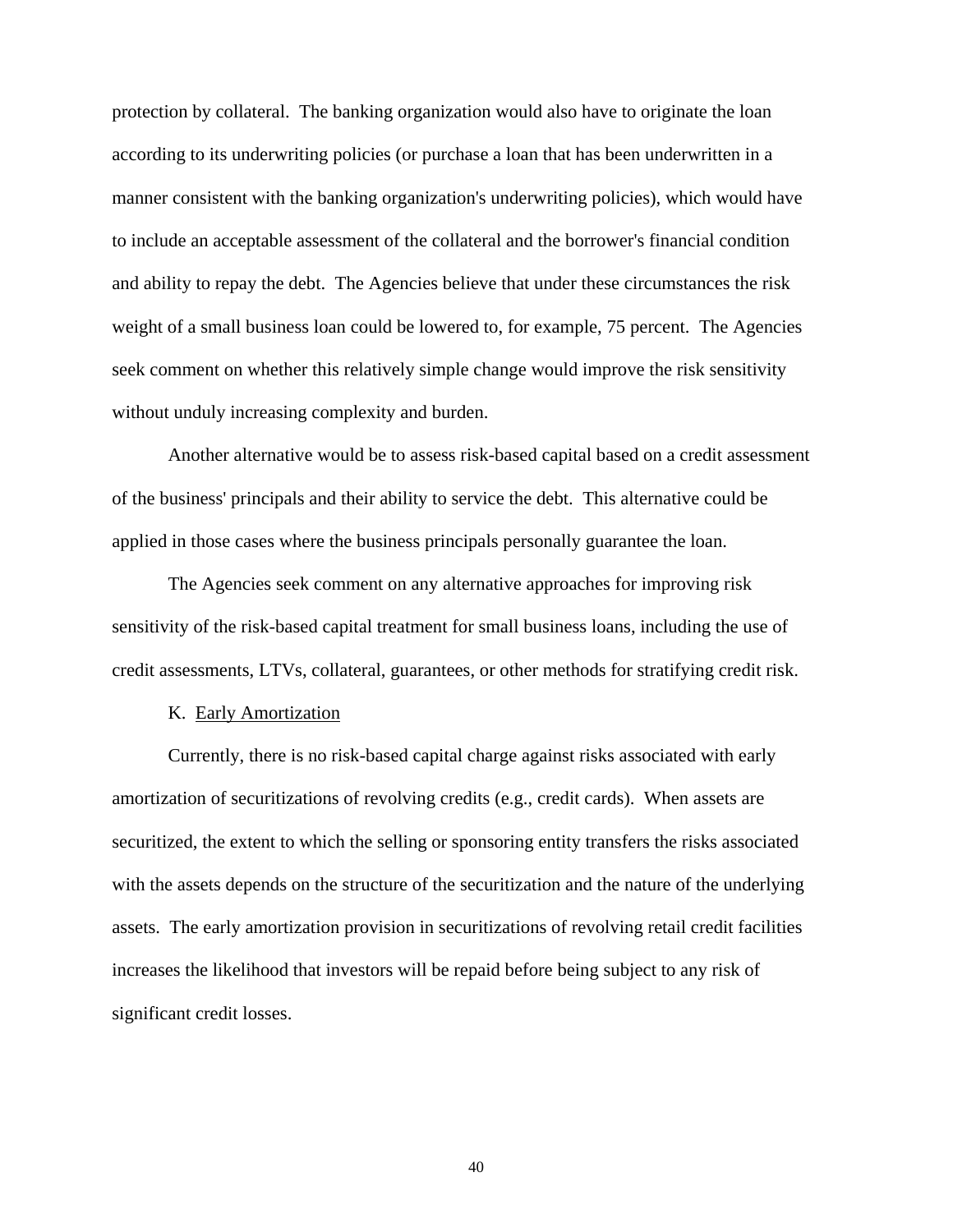Early amortization provisions raise several distinct concerns about the risks to seller banking organizations: (1) the subordination of the seller's interest in the securitized assets during early amortization to the payment allocation formula, (2) potential liquidity problems for selling organizations, and (3) incentives for the seller to provide implicit support to the securitization transaction -- credit enhancement beyond any pre-existing contractual obligations -- to prevent early amortization. The Agencies have proposed the imposition of a capital charge on securitizations of revolving credit exposures with early amortization provisions in prior rulemakings. On March 8, 2000, the Agencies published a proposed rule on recourse and direct credit substitutes (Proposed Recourse Rule).<sup>[22](#page-40-0)</sup> In that proposal, the Agencies proposed to apply a fixed conversion factor of 20 percent to the amount of assets under management in all revolving securitizations that contained early amortization features in recognition of the risks associated with these structures.<sup>[23](#page-40-1)</sup> The preamble to the Recourse Final Rule, $^{24}$  $^{24}$  $^{24}$  reiterated the concerns with early amortization, indicating that the risks associated with securitization, including those posed by an early amortization feature, are not fully captured in the Agencies' capital rules. While the Agencies did not impose an early amortization capital charge in the Recourse Final Rule, they indicated that they would undertake a comprehensive assessment of the risks imposed by early amortization.<sup>[25](#page-40-3)</sup>

<span id="page-40-0"></span><sup>22 65</sup> FR 12320 (March 8, 2000).

<span id="page-40-1"></span><sup>23</sup> Id. at 12330-31.

<span id="page-40-2"></span> $24$  66 FR 59614, 59619 (November 29, 2001).

<span id="page-40-3"></span> $^{25}$  In October 2003, the Agencies issued another proposed rule that included a risk-based capital charge for early amortization. See 68 FR 56568j, 56571-73 (October 1, 2003). This proposal was based upon the Basel Committee's third consultative paper issued April 2003. When the Agencies finalized other unrelated aspects of this proposed rule in July 2004, they did not implement the early amortization proposal. The Agencies determined that the change was inappropriate because the capital treatment of retail credit, including securitizations of revolving credit, was subject to change as the Basel framework proceeded through the United States rulemaking process. The Agencies, however, indicated that they would revisit the domestic implementation of this issue in the future. 69 FR 44908, 44912-13 (July 28, 2004).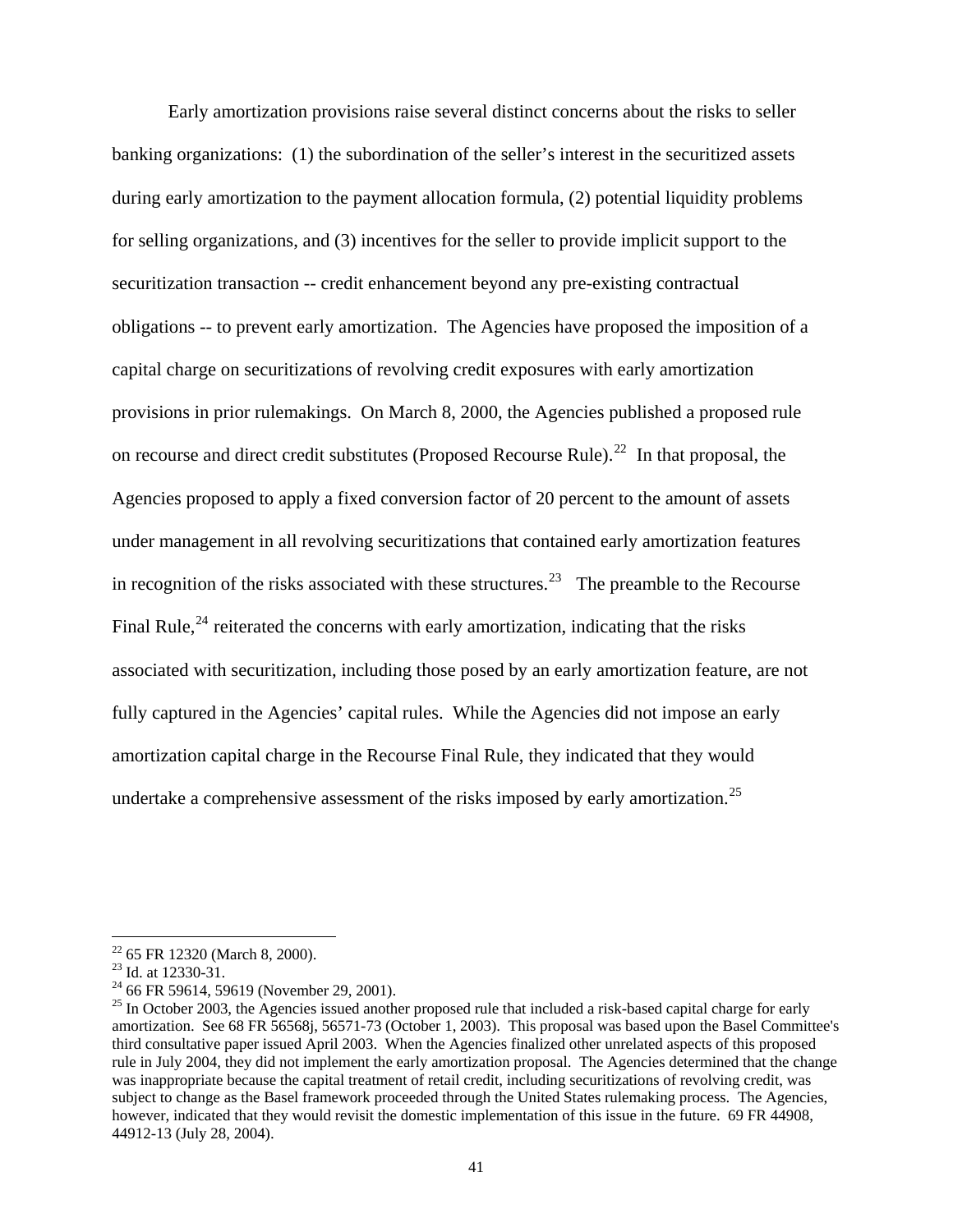The Agencies acknowledge that early amortization events are infrequent. Nonetheless, an increasing number of securitizations have been forced to unwind and repay investors earlier than planned. Accordingly, the Agencies are considering assessing riskbased capital against securitizations of personal and business credit card accounts. The Agencies are also considering the appropriateness of applying an early amortization capital charge to securitizations of revolving credit exposures other than credit cards, and request comment on this issue.

One option would be to assess a flat conversion factor, (e.g., 10 percent) against offbalance sheet receivables in securitizations with early amortization provisions. Another approach that would potentially be more risk-sensitive would be to assess capital against these types of securitizations based on key indicators of risk, such as excess spread levels. Virtually all securitizations of revolving retail credit facilities that include early amortization provisions rely on excess spread as an early amortization trigger. Early amortization generally commences once excess spread falls below zero for a given period of time.

Such a capital charge would be assessed against the off-balance sheet investors' interest and would be imposed only in the event that the excess spread has declined to a predetermined level. The capital requirement would assess increasing amounts of risk-based capital as the level of excess spread approaches the early amortization trigger (typically, a three-month average excess spread of zero). Therefore, as the probability of an early amortization event increases, the capital charge against the off-balance sheet portion of the securitization also would increase.

The Agencies are considering comparing the three-month average excess spread against the point at which the securitization trust would be required by the securitization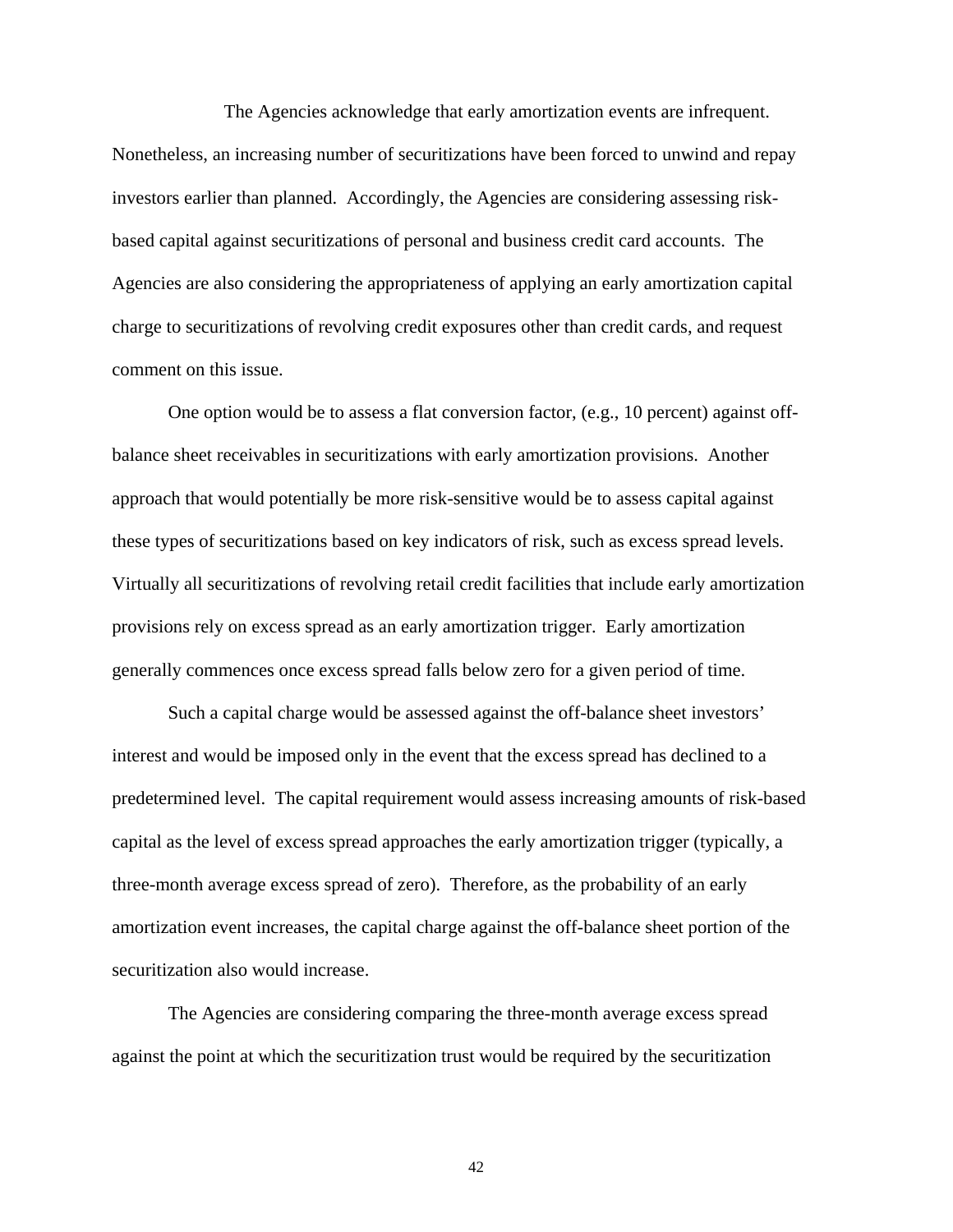documents to trap excess spread in a spread or reserve account as a basis for a capital charge. Where a transaction does not require excess spread to be trapped, the trapping point would be 4.5 percentage points. In order to determine the appropriate conversion factor, a bank would divide the level of excess spread by the spread trapping point.

| 3-month average excess spread                             | <b>Credit Conversion</b><br><b>Factor (CCF)</b> |
|-----------------------------------------------------------|-------------------------------------------------|
| 133.33 percent of trapping point or more                  | 0 percent                                       |
| less than 133.33 percent to 100 percent of trapping point | 5 percent                                       |
| less than 100 percent to 75 percent of trapping point     | 15 percent                                      |
| less than 75 percent to 50 percent of trapping point      | 50 percent                                      |
| less than 50 percent of trapping point                    | 100 percent                                     |

**Table 5: Example of Credit Conversion Factor Assignment by Segment**

The Agencies seek comment on whether to adopt either alternative treatment of securitizations of revolving credit facilities containing early amortization mechanisms and whether either treatment satisfactorily addresses the potential risks such transactions pose to originators. The Agencies also seek comment on whether other early amortization triggers exist that might have to be factored into such an approach, e.g., level of delinquencies, and whether there are other approaches, treatments, or factors that the Agencies should consider.

## **III. Application of the Proposed Revisions**

The Agencies are aware that some banking organizations may prefer to remain under the existing risk-based capital framework without revision. The Agencies are considering the possibility of permitting some banking organizations to elect to continue to use the existing risk-based capital framework, or portions thereof, for determining minimum risk-based capital requirements so long as that approach remains consistent with safety and soundness. The Agencies seek comment on whether there is an asset size threshold below which banking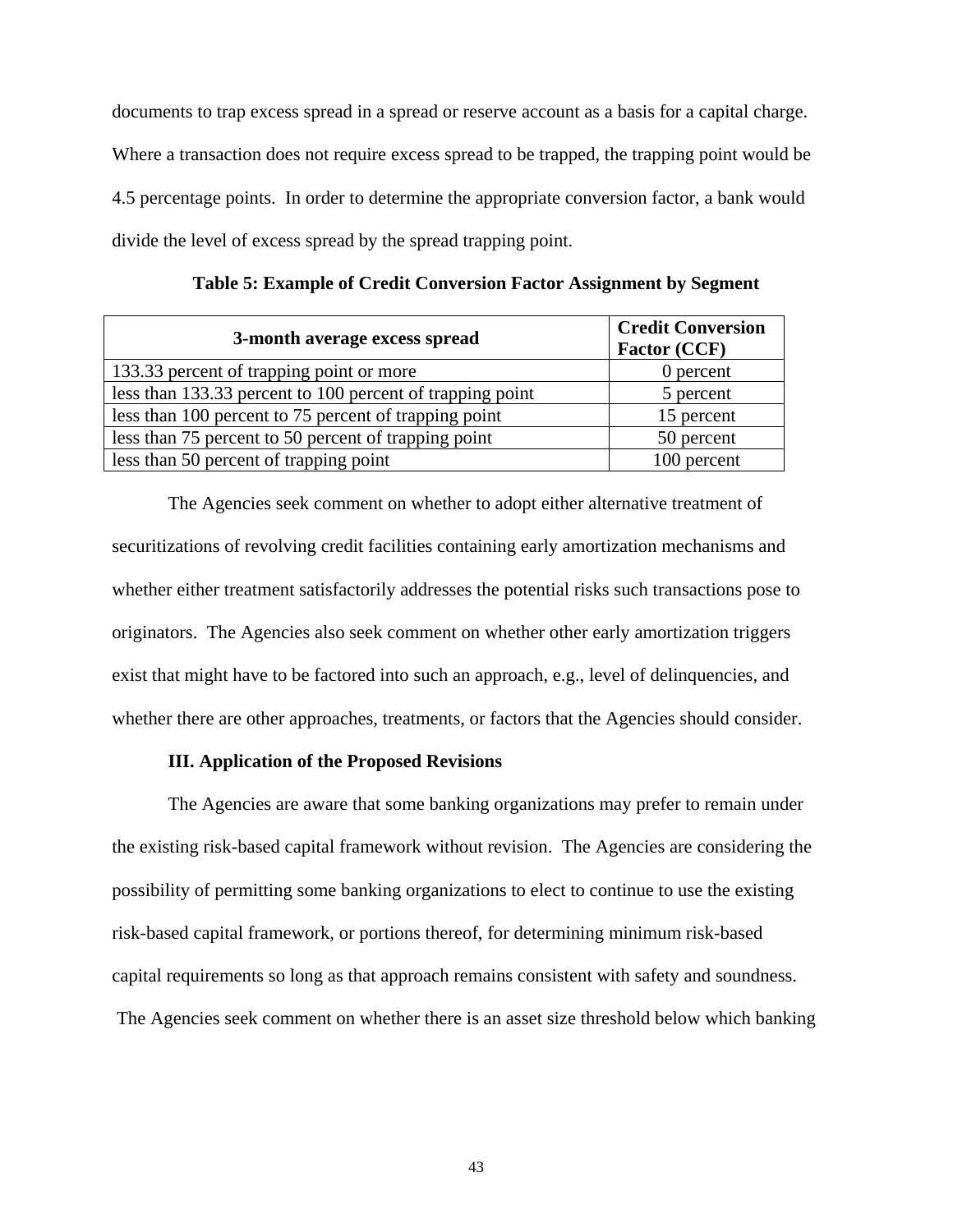organizations should be allowed to apply the existing risk-based capital framework without revision.

The Agencies are also considering allowing banking organizations to choose among alternative approaches for some of the modifications to the existing capital rules that may be proposed. For example, a banking organization might be permitted to risk-weight all prudently underwritten mortgages at 50 percent if that organization chose to forgo the option of using potentially lower risk weights for its residential mortgages based on LTV or some other approach that may be proposed. The Agencies seek comment on the merits of this type of approach.

Finally, the Agencies note that, under Basel II, banking organizations are subject to a transitional capital floor (that is, a limit on the amount by which risk-based capital could decline). In the pending Basel II NPR, the Agencies expect to seek comment on how the capital floor should be defined and implemented. To the extent that revisions result from this ANPR process, the Agencies seek commenters' views on whether the revisions should be incorporated into the definition of the Basel II capital floor.

### **IV. Reporting Requirements**

 The Agencies believe that risk-based capital levels for most banks should be readily determined from data supplied in the quarterly Call and Thrift Financial Report filings. Accordingly, modifications to the Call and Thrift Financial Reports will be necessary to track the agreed-upon risk factors used in determining risk-based capital requirements. For example, banking organizations would be expected to segment residential mortgages into ranges based on the LTV ratio if that factor were used in determining a loan's capital charge. Externally-rated exposures could be segmented by the rating assigned by the NRSRO.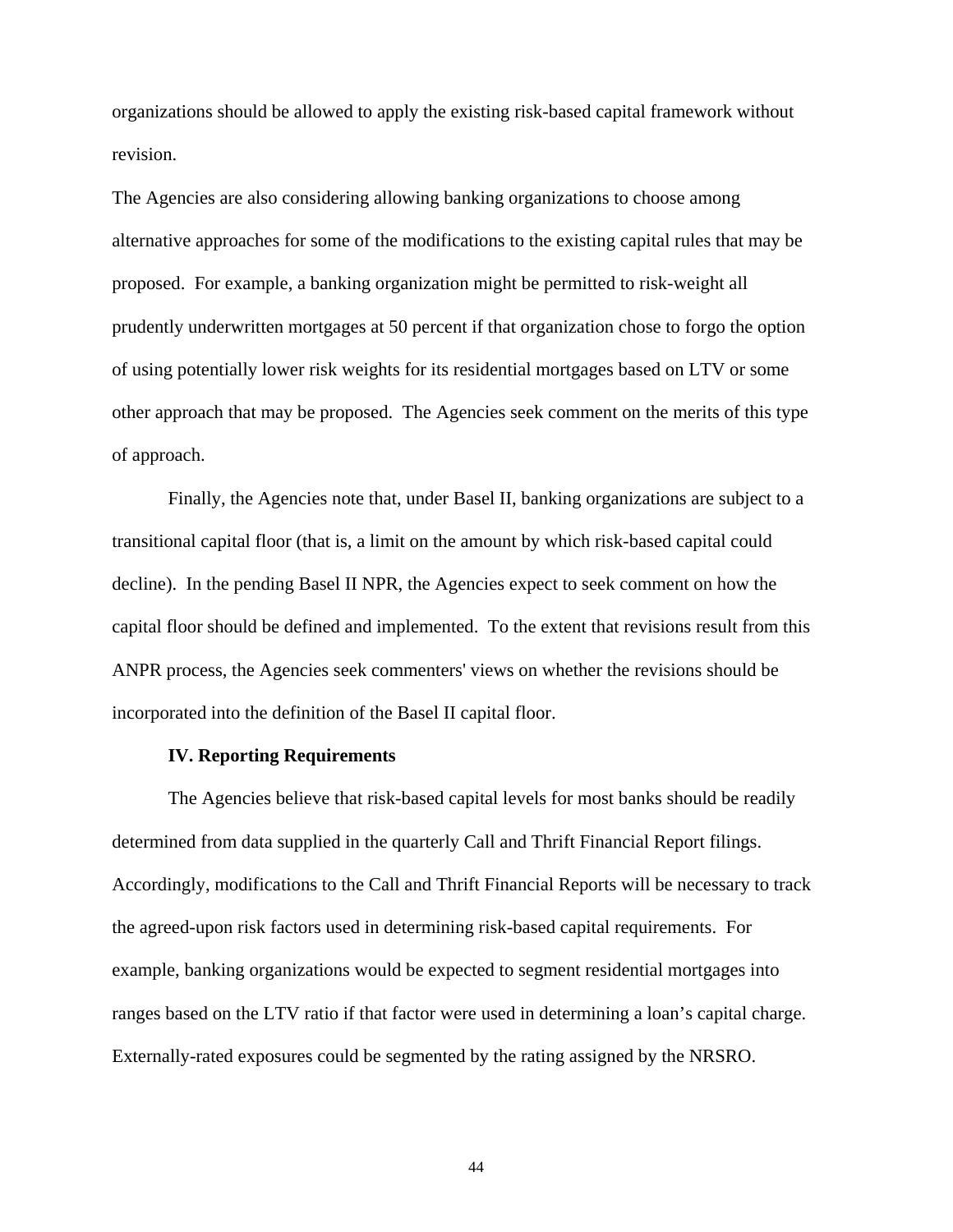Additionally, all organizations would need to provide more detail on guaranteed and collateralized exposures.

The Agencies seek comment on the various alternatives available to balance the need for enhanced reporting and greater transparency of the risk-based capital calculation, with the possible burdens associated with such an effort.

## **V. Regulatory Analysis**

Federal agencies are required to consider the costs, benefits, or other effects of their regulations for various purposes described by statute or executive order. This section asks for comment and information to assist OCC and OTS in their analysis under Executive Order 12866.<sup>[26](#page-44-0)</sup> Executive Order 12866 requires preparation of an analysis for agency actions that are "significant regulatory actions." "Significant regulatory actions" include, among other things, regulations that "have an annual effect on the economy of \$ 100 million or more or adversely affect in a material way the economy, a sector of the economy, productivity, competition, jobs, the environment, public health or safety, or state, local, or tribal governments or communities.  $* * * "^{27}$  $* * * "^{27}$  $* * * "^{27}$  Regulatory actions that satisfy one or more of these criteria are called "economically significant regulatory actions."

If OCC or OTS determines that the rules implementing the domestic capital modifications comprise an "economically significant regulatory action," then the agency making that determination would be required to prepare and submit to the Office of

<span id="page-44-0"></span> $^{26}$  E.O. 12866 applies to OCC and OTS, but not the Board or the FDIC.

<span id="page-44-1"></span><sup>&</sup>lt;sup>27</sup> Executive Order 12866 (September 30, 1993), 58 FR 51735 (October 4, 1993), as amended by Executive Order 13258, 67 FR 9385. For the complete text of the definition of "significant regulatory action," see E.O. 12866 at § 3(f). A "regulatory action" is "any substantive action by an agency (normally published in the Federal Register) that promulgates or is expected to lead to the promulgation of a final rule or regulation, including notices of inquiry, advance notices of proposed rulemaking, and notices of proposed rulemaking." E.O. 12866 at § 3(e).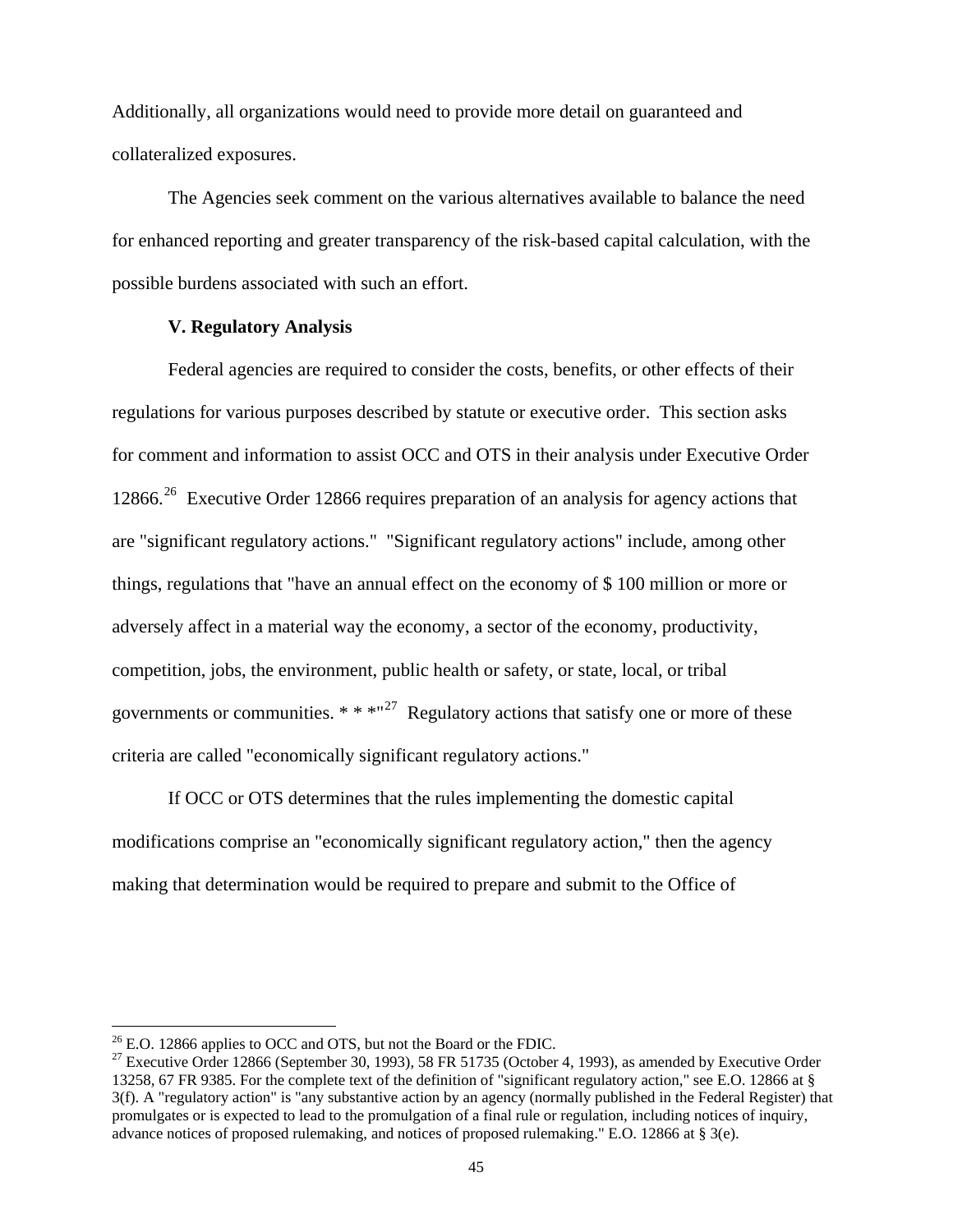Management and Budget's (OMB) Office of Information and Regulatory Affairs (OIRA) an economic analysis. The economic analysis must include:

- A description of the need for the rules and an explanation of how they will meet the need;
- An assessment of the benefits anticipated from the rules (for example, the promotion of the efficient functioning of the economy and private markets) together with, to the extent feasible, a quantification of those benefits;
- An assessment of the costs anticipated from the rules (for example, the direct cost both to the government in administering the regulation and to businesses and others in complying with the regulation, and any adverse effects on the efficient functioning of the economy, private markets (including productivity, employment, and competitiveness)), together with, to the extent feasible, a quantification of those costs; and
- An assessment of the costs and benefits of potentially effective and reasonably feasible alternatives to the planned regulation (including improving the current regulation and reasonably viable nonregulatory actions), and an explanation why the planned regulatory action is preferable to the identified potential alternatives.<sup>[28](#page-45-0)</sup>

For purposes of determining whether this rulemaking would constitute an "economically significant regulatory action," as defined by E.O. 12866, and to assist any

<span id="page-45-0"></span><sup>&</sup>lt;sup>28</sup> The components of the economic analysis are set forth in E.O. 12866 § 6(a)(3)(C)(i)-(iii). For a description of the methodology that OMB recommends for preparing an economic analysis, see Office of Management and Budget Circular A-4, "Regulatory Analysis" (September 17, 2003). This publication is available on OMB's Web site at <http://www.whitehouse.gov/omb/circulars/a004/a-4.pdf>.